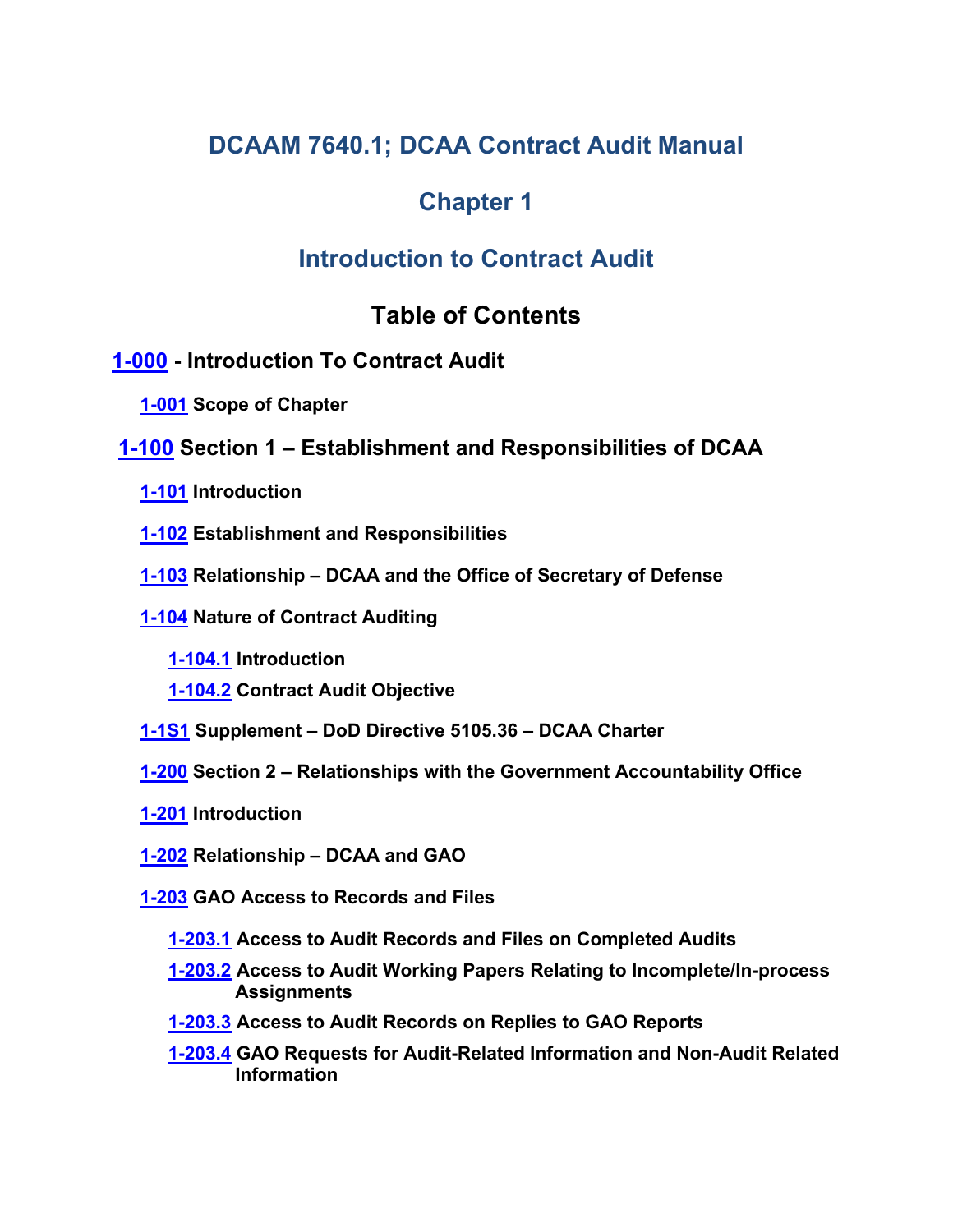**[1-204](#page-11-0) Replies to GAO Reports**

<span id="page-1-1"></span><span id="page-1-0"></span>**[1-204.1](#page-11-1) Replies to GAO Headquarters Reports**

<span id="page-1-2"></span>**[1-204.2](#page-12-0) Replies to GAO Letter Reports**

<span id="page-1-3"></span>**[1-204.3](#page-12-1) Congressional Testimony**

<span id="page-1-5"></span><span id="page-1-4"></span>**[1-204.4](#page-13-0) Explanations of Delays in Submission of Responses to GAO Report**

## **[1-205](#page-13-1) Liaison Between DCAA and Government Accountability Office**

<span id="page-1-10"></span><span id="page-1-8"></span><span id="page-1-7"></span><span id="page-1-6"></span>**[1-205.1](#page-13-2) GAO Reviews Affecting DCAA**

## **[1-300](#page-13-3) Section 3 – Audit Services for Non-DoD Agencies**

- **[1-301](#page-14-0) Introduction**
- <span id="page-1-9"></span>**[1-302](#page-14-1) General Rules for Establishing Cognizance and Accepting or Rejecting Non-DoD Requests**
- <span id="page-1-11"></span>**[1-303](#page-15-0) Processing Non-DoD Agency Requests for Audit Information or Services**

## **[1-400](#page-17-0) Section 4 – Relationships with Other Government Organizations**

- <span id="page-1-12"></span>**[1-401](#page-17-1) Introduction**
- <span id="page-1-13"></span>**[1-402](#page-17-2) General**
- <span id="page-1-15"></span><span id="page-1-14"></span>**[1-403](#page-18-0) Relationships with DoD Procurement and Contract Administration Organizations**
	- **[1-403.1](#page-18-1) DCAA Responsibilities to Procurement and Contract Administration Organizations**
	- **[1-403.2](#page-18-2) Procurement and Contract Administration Responsibilities to DCAA**
	- **[1-403.3](#page-19-0) Resolving Contract Audit Recommendations**
	- **[1-403.4](#page-20-0) DCAA Participation on DCMA Contract Management Board of Review**
	- **[1-403.5](#page-21-0) Signing Certificates of Non-Disclosure and Statements of Financial Interest**
	- **[1-403.6](#page-21-1) Improper Payments and Payment to Recapture Audits**

<span id="page-1-22"></span><span id="page-1-21"></span><span id="page-1-20"></span><span id="page-1-19"></span><span id="page-1-18"></span><span id="page-1-17"></span><span id="page-1-16"></span>**[Figure 1-4-1](#page-22-0) Certificate of Non-disclosure Statement**

**[1-404](#page-23-0) Relationship with DoDIG and Other Executive Branch Internal Audit Organizations**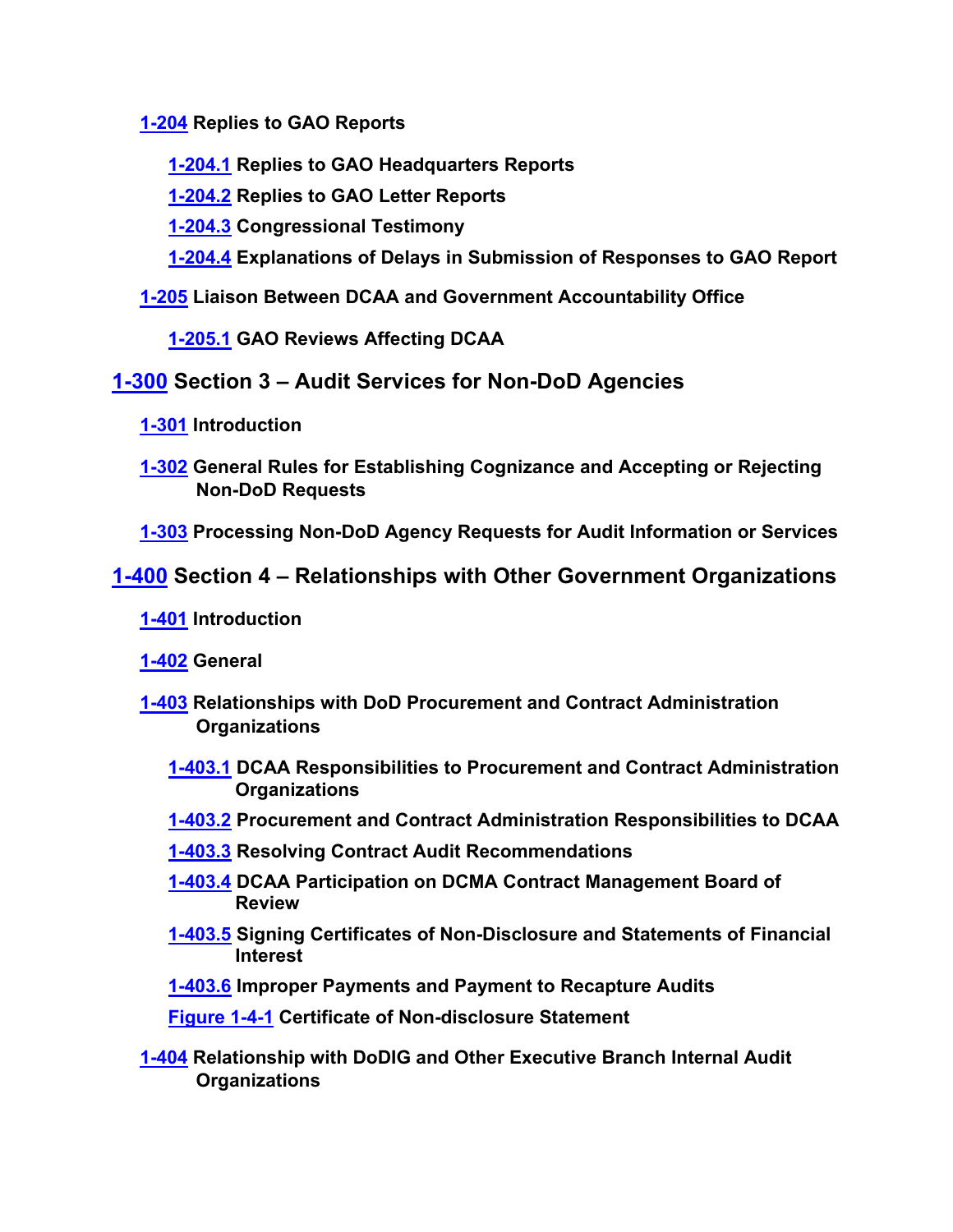<span id="page-2-0"></span>**[1-404.1](#page-23-1) Organizations for Government Internal Audit**

<span id="page-2-1"></span>**[1-404.2](#page-23-2) DCAA Assistance to Government Internal Audit Organizations**

- **[1-404.3](#page-24-0) Government Internal Audit Organization Assistance to DCAA**
- <span id="page-2-3"></span><span id="page-2-2"></span>**[1-404.4](#page-25-0) Interfacing with Government Internal Audit Organizations**

<span id="page-2-4"></span>**[1-404.5](#page-25-1) Oversite Reviews**

<span id="page-2-5"></span>**[1-404.6](#page-26-0) Issuance of Audit Reports**

<span id="page-2-7"></span><span id="page-2-6"></span>**[1-404.7](#page-26-1) Visits by the DoDIG and Military Inspector General**

**[1-405](#page-26-2) Relationship with Investigative Agencies of the Government**

**[1-406](#page-27-0) Relationship with Government Legal Counsel in Contract Disputes, Bid Protests, and Other Matters**

<span id="page-2-9"></span><span id="page-2-8"></span>**[1-406.1](#page-28-0) Armed Services Board of Contract Appeals (ASBCA)**

<span id="page-2-10"></span>**[1-406.2](#page-29-0) Other Boards**

- <span id="page-2-14"></span><span id="page-2-13"></span><span id="page-2-12"></span><span id="page-2-11"></span>**[1-406.3](#page-29-1) Bid Protests**
- **[1-407](#page-29-2) Relationship with Component Remedies Coordinators**
- **[1-408](#page-29-3) Relationship with Internal Revenue Service (IRS)**
- <span id="page-2-15"></span>**[1-409](#page-30-0) Relationship with Members of Congress and Congressional Committees**
	- **[1-409.1](#page-31-0) Written Requests for Information**
	- **[1-409.2](#page-32-0) Meetings with and Visits by Congressional Committees**
- <span id="page-2-17"></span><span id="page-2-16"></span>**[1-4S1](#page-32-1) Supplement - Illustrative Audit Situations Involving Interface Between Contract and Internal Audit Organizations**

## **[1-500](#page-34-0) Section 5 – Relationship with Contractors**

**[1-501](#page-34-1) Introduction**

**[1-502](#page-34-2) Establishment of DCAA Field Audit Offices (FAOs) and Suboffices**

- <span id="page-2-21"></span><span id="page-2-20"></span><span id="page-2-19"></span><span id="page-2-18"></span>**[1-502.1](#page-34-3) General**
- <span id="page-2-22"></span>**[1-502.2](#page-35-0) Establishment of Branch Offices**
- <span id="page-2-23"></span>**[1-502.3](#page-35-1) Establishment of Resident Offices**
- <span id="page-2-25"></span><span id="page-2-24"></span>**[1-502.4](#page-36-0) Change of FAO Cognizance**
- **[1-503](#page-39-0) Notification of Visits to Contractor Facilities**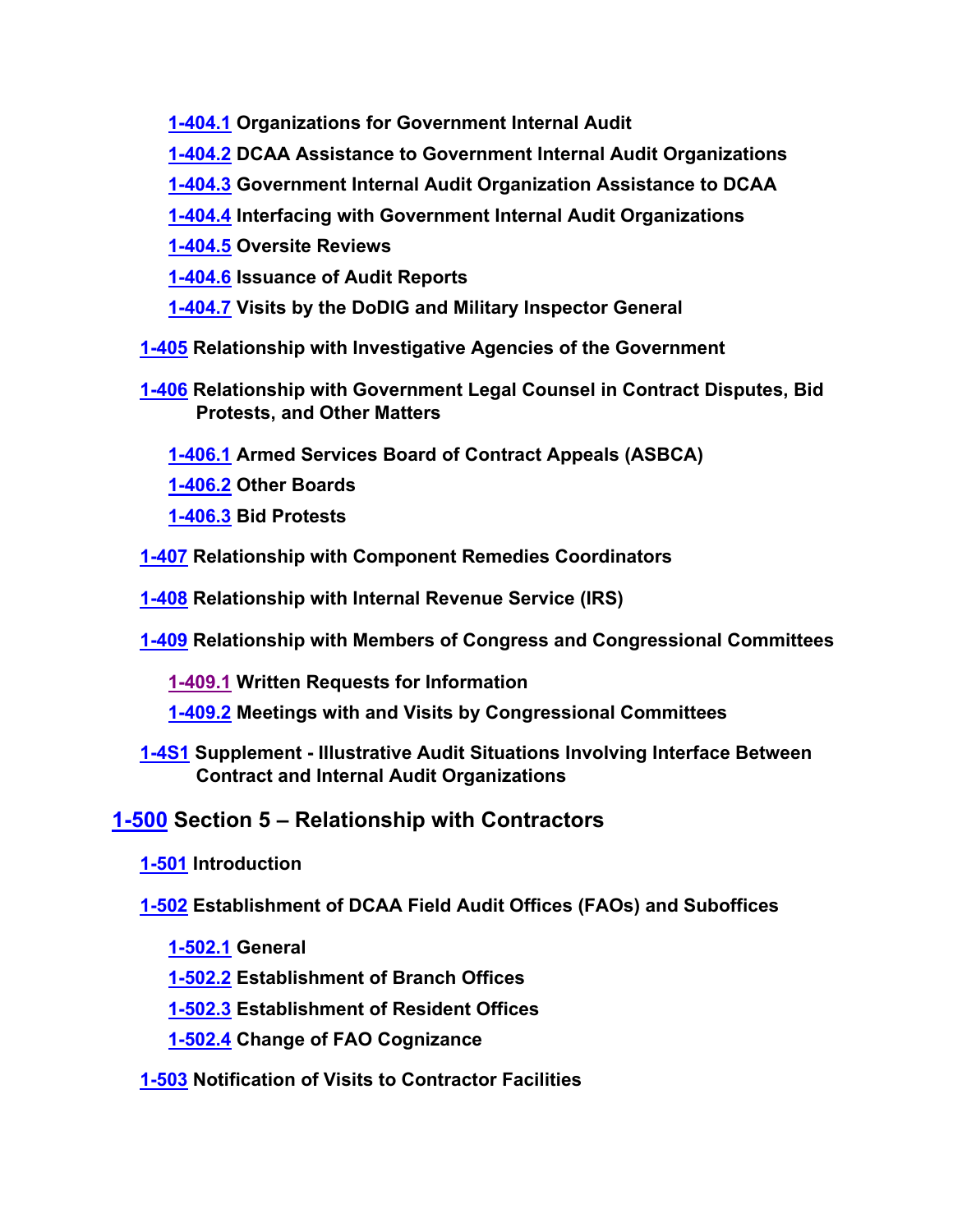- <span id="page-3-0"></span>**[1-503.1](#page-39-1) Security Requirements and Procedures**
- <span id="page-3-6"></span><span id="page-3-5"></span><span id="page-3-4"></span><span id="page-3-2"></span><span id="page-3-1"></span>**[1-503.2](#page-40-0) Required Notification to Contract Administration Offices and Courtesy Notice to Contractors**
- <span id="page-3-3"></span>**[1-504](#page-40-1) Access to Records of Contractor**
	- **[1-504.1](#page-40-2) General**
	- **[1-504.2](#page-42-0) Statutory and Regulatory Requirements**
	- **[1-504.3](#page-42-1) Guidance for Requesting Access to Contractor Records**
	- **[1-504.4](#page-44-0) Conditions Representing Denial of Access to Contractor Records**
	- **[1-504.5](#page-45-0) Resolution of Contractor Denials**
	- **[1-504.6](#page-46-0) Impact of Contractor Denial of Access**
- <span id="page-3-9"></span><span id="page-3-8"></span><span id="page-3-7"></span>**[1-505](#page-46-1) Reserved**
- <span id="page-3-10"></span>**[1-506](#page-46-2) Other Access to Records Issues – Records Destroyed or Not in Condition for Audit**
- <span id="page-3-11"></span>**[1-507](#page-47-0) Security Requirements for Contract Information**
- <span id="page-3-12"></span>**[1-508](#page-49-0) Assistance in Preparing Claims Against the Government**
- <span id="page-3-15"></span><span id="page-3-14"></span><span id="page-3-13"></span>**[1-509](#page-49-1) Handling Contractor Complaints About an Auditor**
- <span id="page-3-16"></span>**[1-600](#page-51-0) Section 6 – Relationship with the News Media**
	- **[1-601](#page-51-1) Introduction**
	- **[1-602](#page-51-2) General**
	- **[1-603](#page-51-3) Processing Requests for Information**

## **[1-700](#page-51-4) Section 7 – Processing Freedom of Information Act (FOIA) Requests**

- <span id="page-3-19"></span><span id="page-3-18"></span><span id="page-3-17"></span>**[1-701](#page-51-5) Introduction**
- <span id="page-3-20"></span>**[1-702](#page-51-6) General**
- <span id="page-3-21"></span>**[1-703](#page-51-7) Scope of Statute**
- <span id="page-3-22"></span>**[1-704](#page-52-0) Processing Requests for Information under FOIA**
- **[1-800](#page-52-1) Section 8 – Auditor Participation on Government and Contractor**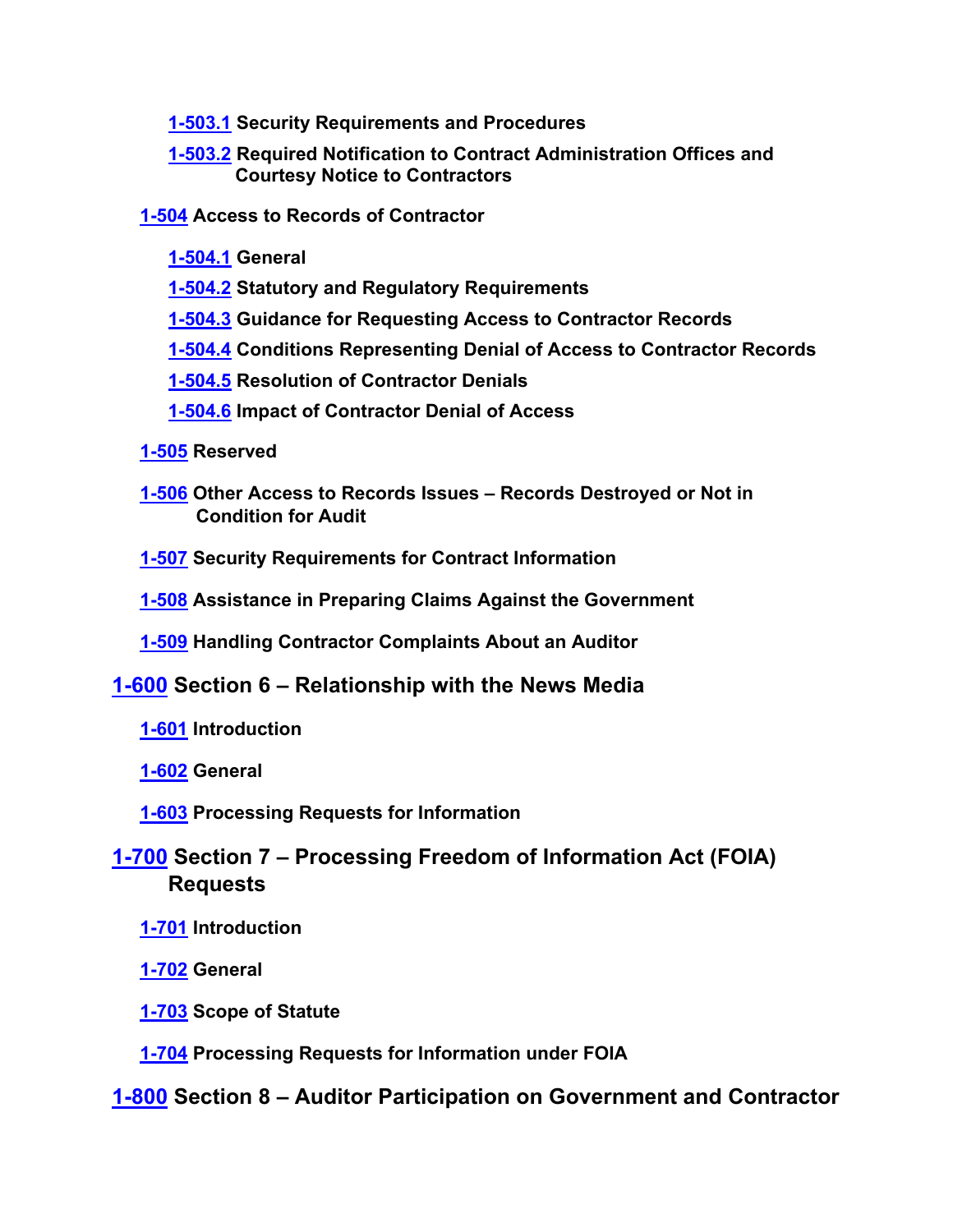<span id="page-4-1"></span><span id="page-4-0"></span>**Process Action Teams (PATs); Integrated Product Teams (IPTs); and Management Councils**

- **[1-801](#page-52-2) Auditor's Role on Government and Contractor Teams Such as PATs, Steering Committees, and Management Advisory Boards**
- <span id="page-4-2"></span>**[1-802](#page-53-0) Integrated Product Teams (IPTs)**

<span id="page-4-3"></span>**[1-803](#page-55-0) DCMA Management Councils** 

**[1-804](#page-56-0) Memorandum of Agreement**

<span id="page-4-10"></span><span id="page-4-8"></span><span id="page-4-7"></span><span id="page-4-6"></span><span id="page-4-5"></span><span id="page-4-4"></span>**[Figure 1-8-1](#page-56-1) Notification Letter to Contractor**

- <span id="page-4-9"></span>**[1-900](#page-57-0) Section 9 – Contingency Contracting**
	- **[1-901](#page-57-1) Introduction**
	- **[1-902](#page-57-2) Definitions and Concepts**
	- **[1-903](#page-57-3) Civil Augmentation Program (CAP)**
	- **[1-904](#page-58-0) DCAA Audit Services**
	- **[1-905](#page-58-1) Audit Considerations in a Contingency Environment**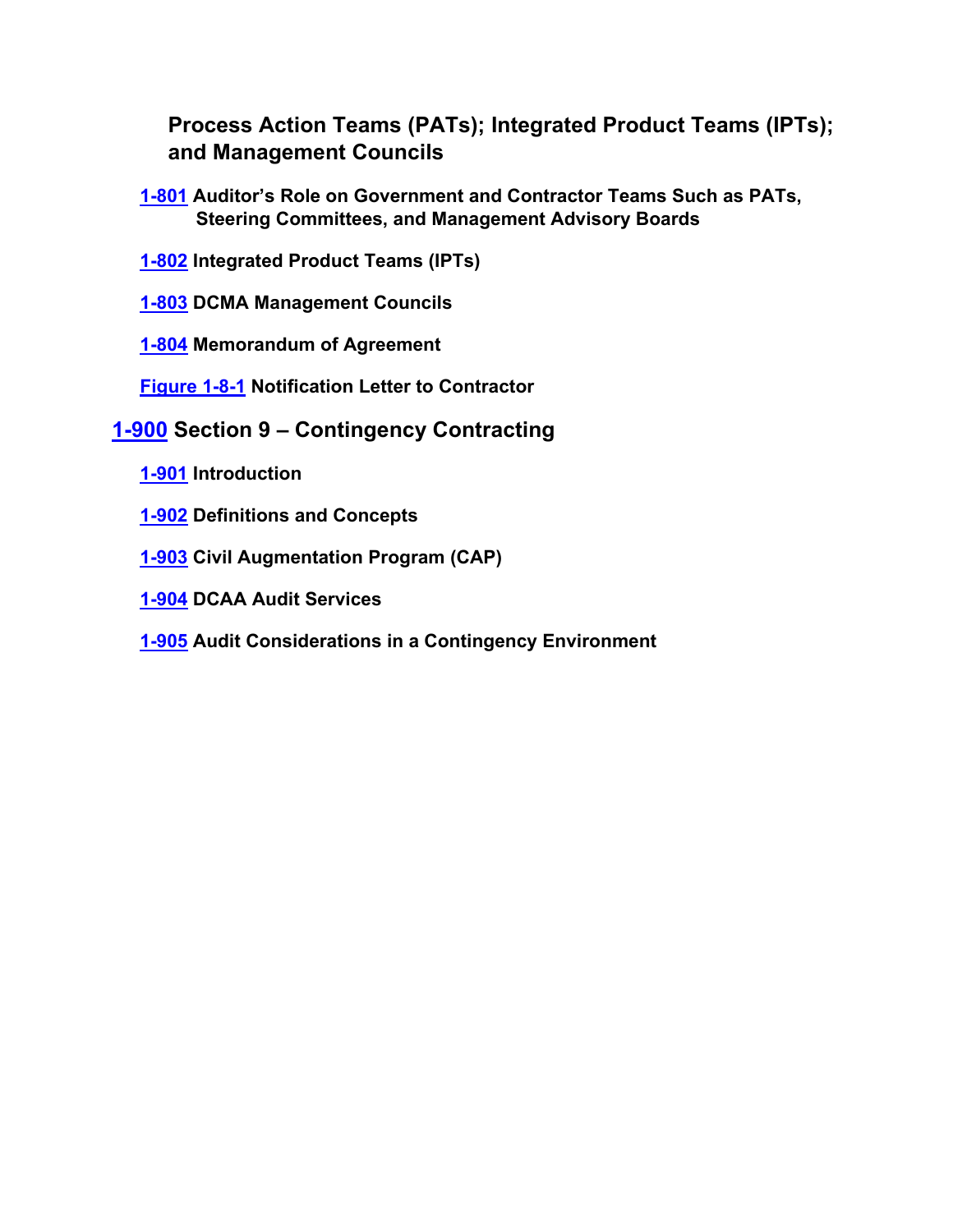## **1-000 - Introduction To Contract Audit [\\*\\*](#page-0-0)**

### <span id="page-5-1"></span><span id="page-5-0"></span>**1-001 Scope of Chapter [\\*\\*](#page-0-1)**

This chapter introduces the chapters and appendixes which follow. It provides information on the contract audit mission; responsibilities of DCAA and the contract auditor; and the relationships of DCAA to other Department of Defense components, other Government agencies, and contractors.

## **1-100 Section 1 - Establishment and Responsibilities of DCAA [\\*\\*](#page-0-2)**

### <span id="page-5-3"></span><span id="page-5-2"></span>**1-101 Introduction [\\*\\*](#page-0-3)**

This section describes the establishment, responsibilities, and inter-organizational relationship of DCAA.

#### <span id="page-5-4"></span>**1-102 Establishment and Responsibilities [\\*\\*](#page-0-4)**

a. The Defense Contract Audit Agency was established by a directive of the Department of Defense for the purpose of performing all contract auditing for the Department of Defense (DoD) and providing accounting and financial advisory services, in connection with the negotiation, administration and settlement of contracts and subcontracts, to all DoD procurement and contract administration activities. DCAA also furnishes contract audit service to other Government agencies (see 1-302b.).

b. The role of the auditor is advisory, except that on cost-type contracts the auditor is required to comply with specific contract provisions. Procedures for such compliance are discussed in Chapter 6.

c. Although the detection of fraud or similar unlawful activity is not the primary function of contract audit, the auditor has a responsibility to design the engagement to detect instances of fraud that may have a material effect on the subject matter or the assertion. When fraud or similar unlawful activity is suspected, the auditor shall be guided by 4-700

#### **1-103 Relationship - DCAA and the Office of the Secretary of Defense [\\*\\*](#page-0-5)**

DCAA is a separate agency of the Department of Defense under the direction, authority, and control of the Under Secretary of Defense (Comptroller). Supplement 1- 1S1 contains the Agency charter, DoD Directive 5105.36.

## **1-104 Nature of Contract Auditing [\\*\\*](#page-0-6)**

#### <span id="page-5-7"></span><span id="page-5-6"></span><span id="page-5-5"></span>**1-104.1 Introduction [\\*\\*](#page-0-7)**

The following paragraphs state the objective of contract auditing and in broad terms how the objective is accomplished.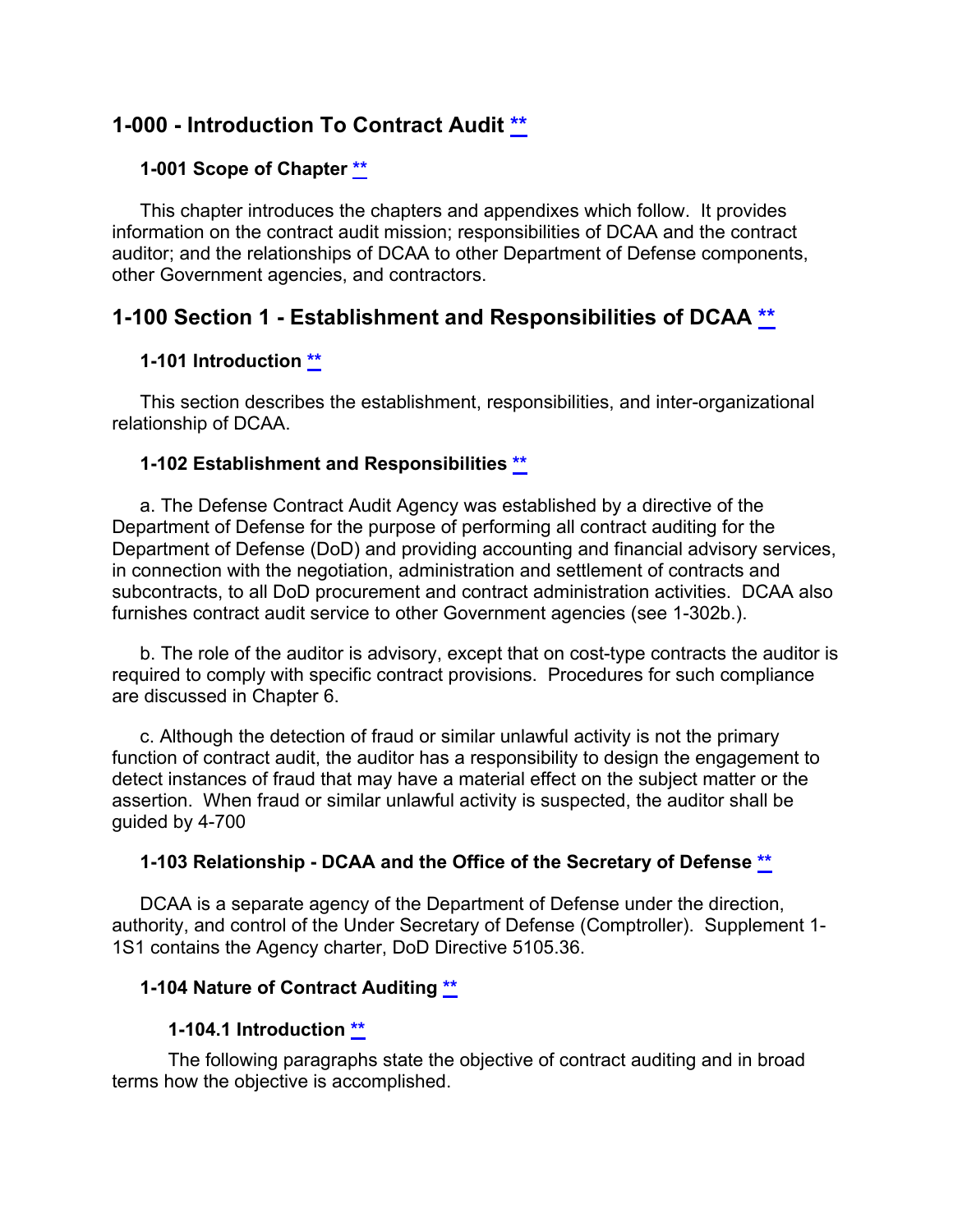### <span id="page-6-0"></span>**1-104.2 Contract Audit Objective [\\*\\*](#page-0-8)**

a. The purpose of contract auditing is to assist in achieving prudent contracting by providing those responsible for Government procurement with financial information and advice relating to contractual matters and the effectiveness, efficiency, and economy of contractors' operations. Contract audit activities include providing professional advice on accounting and financial matters to assist in the negotiation, award, administration, repricing and settlement of contracts. Audit interest encompasses the totality of the contractor's operations. Audits are performed to assure the existence of adequate controls which will prevent or avoid wasteful, careless, and inefficient practices by contractors. These audits include the evaluation of a contractor's policies, procedures, controls and actual performance, identifying and evaluating all activities which contribute to, or have an impact on, proposed or incurred costs of Government contracts. Areas of concern to the auditor include the adequacy of contractor's policies, procedures, practices, and internal controls relating to accounting, estimating, and procurement; the evaluation of contractors' management policies and decisions affecting costs; the accuracy and reasonableness of contractors' cost representations; the adequacy and reliability of contractors' records for Governmentowned property; the financial capabilities of the contractor; and the appropriateness of contractual provisions having accounting or financial significance. Contract auditors perform evaluations of contractors' statements of costs to be incurred (cost estimates) or statements of cost actually incurred to the extent deemed appropriate by the auditors in the light of their experience with the contractors and relying upon their appraisals of the effectiveness of the contractors' policies, procedures, controls, and practices. Such evaluations may consist of test checks of a limited number of transactions or in-depth examinations at the discretion of the auditor.

b. To accomplish the objective of contract auditing, the auditor must examine or develop sufficient evidence to support a valid opinion of the extent to which costs or estimates contained in a contractor's claim or proposal are:

(1) reasonable as to nature and amount,

(2) allocable, and measurable by the application of duly promulgated cost accounting standards,

(3) generally accepted accounting principles and practices appropriate to the particular circumstances; and

(4) in accordance with applicable cost limitations or exclusions as stated in the contract or in FAR.

The auditor will find it extremely useful at the onset of the examination, in planning the audit program and approach to review the contractor's accounting nomenclature, chart of accounts, accounting manuals and financial statements. It should, however, be recognized that professional opinions and conclusions on the acceptability of contract costs must be based on the auditor's knowledge of the contractor's classification practices and the actual nature of the expenditures charged to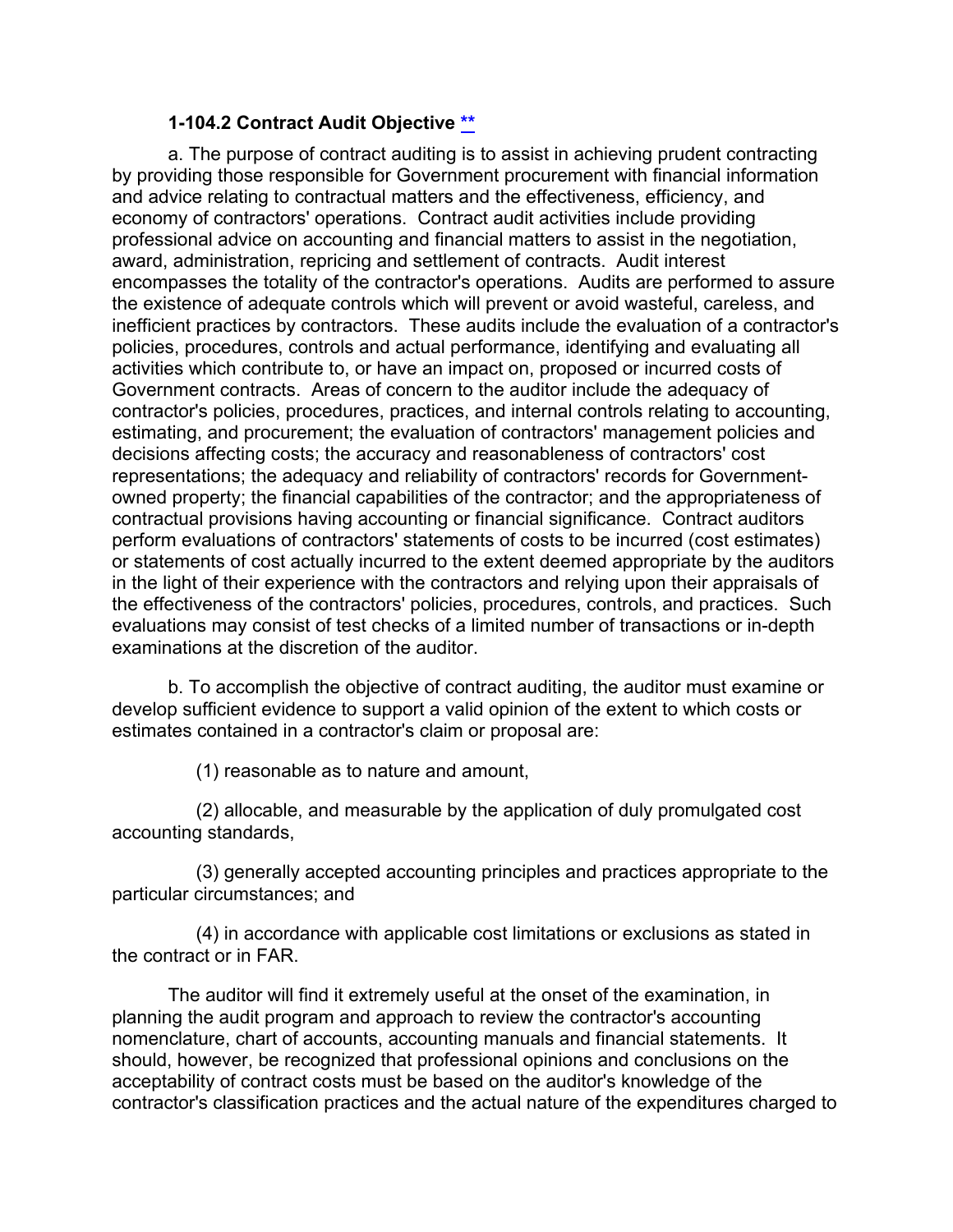the various accounts and classifications. This knowledge is best gained by selective testing of transactions recorded in the various accounts.

c. The auditor should at all times be alert to any matters that may affect the Government's prudent and efficient management of its procurement program. When the auditor becomes aware of the need for improved Government practices, the appropriate office should be advised and, to the maximum extent feasible, the corrective measures should be recommended in the audit report.

d. In performing normal auditing procedures in connection with an examination, auditors should be alert for indications of excessive contract prices or profits and for evidence of overcharges or inadequate compensation to the Government. If the auditor finds an indication of such a condition, he or she should discuss it with the supervisor to decide whether further evaluation is warranted and whether the condition is properly reportable as one involving:

(1) suspected fraud or other similar irregularities (4-700);

- (2) defective pricing (14-100); or
- (3) solicitation of a voluntary refund (4-800).

Guidance for determining which of the above reporting procedures should be used is contained in the referenced paragraphs. If the condition is not reportable under the foregoing guidance, a report stating the pertinent facts should nevertheless be submitted to Headquarters, DCAA, Attention: Deputy Assistant Director, Operations.

e.  $FAR$  15.408(b) prescribes the insertion of a "defective pricing" clause ( $FAR$ ) [52.215-10\)](http://www.ecfr.gov/cgi-bin/text-idx?SID=e5e2ba6b9bd51b95796ce24416ed86dc&mc=true&node=se48.2.52_1215_610&rgn=div8) which accords the Government a contractual basis for reducing the contract price under certain conditions. When, after contract execution, it is learned that the contract price was negotiated on the basis of certified cost or pricing data furnished by the contractor that was incomplete, inaccurate or not current, the contracting officer may reduce the contract price. Guidance concerning the auditor's role in this area is stated in Chapter 14.

f. [FAR 52.230-2](http://www.ecfr.gov/cgi-bin/text-idx?SID=5be93e0a2eb2ab6043ff96b23da74e5e&mc=true&node=se48.2.52_1230_62&rgn=div8) prescribes the insertion into contracts and subcontracts of a "cost accounting standards" clause which requires certain contractors or subcontractors to disclose in writing their cost accounting practices, to follow the disclosed practices consistently, to comply with duly promulgated cost accounting standards, and to agree to contract price adjustment for any increased cost to the Government as a result of the contractor's failure to comply with applicable cost accounting standards. Guidance concerning the auditor's role with respect to cost accounting standards is stated in Chapter 8.

g. **FAR 16.102(c)** provides that the cost-plus-a-percentage-of-cost system of contracting shall not be used by the Government for any prime contract; or allowed to be used in any chain of cost or redeterminable subcontracts, unbroken by a firm-fixedprice subcontract. If such a contract or subcontract is encountered, the entire cost,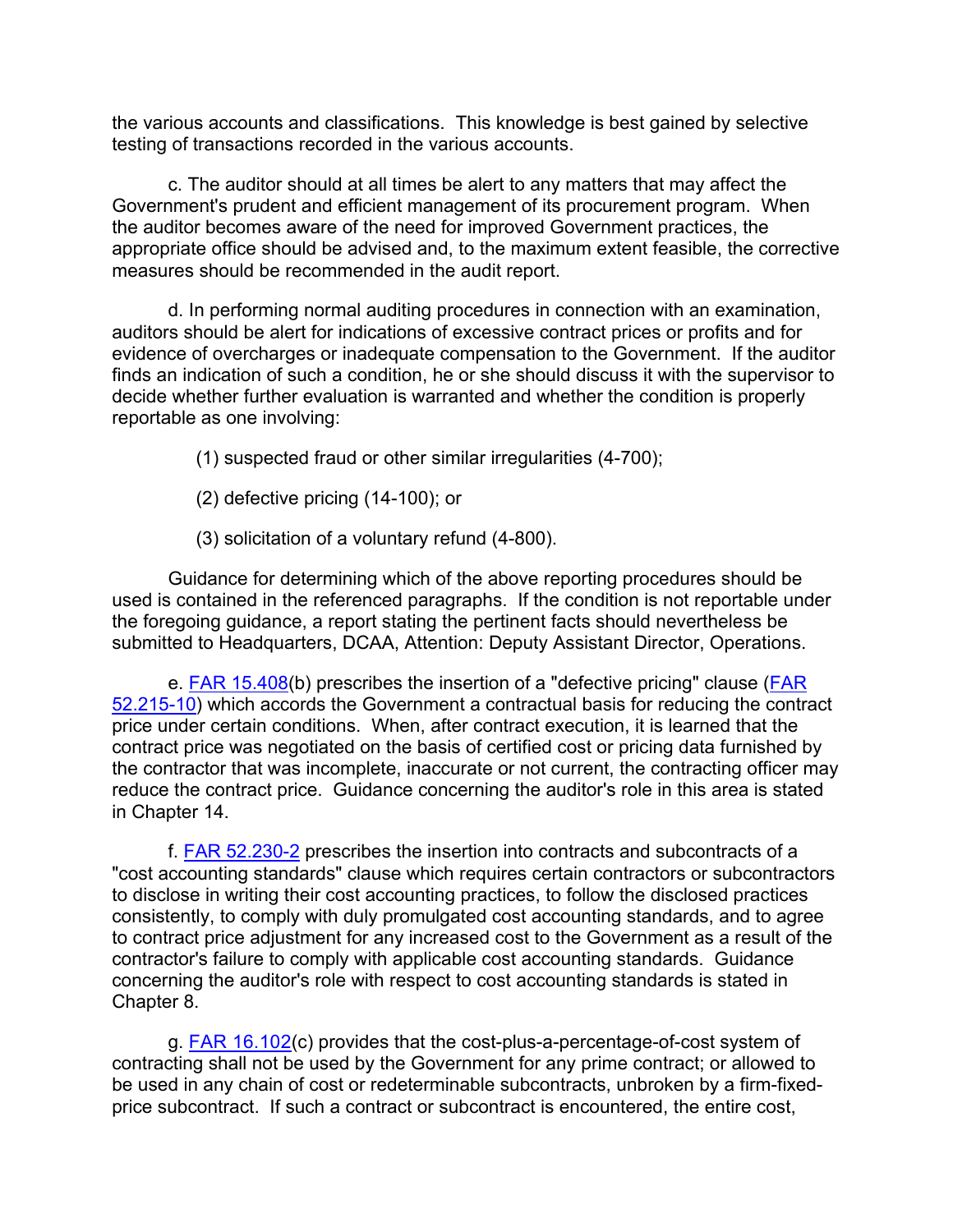including the amount representing the percentage added, will be disapproved under cost-type contracts and recommended for nonacceptance under fixed-price redeterminable contracts.

#### <span id="page-8-0"></span>**1-1S1 Supplement - DoD Directive 5105.36 - Defense Contract Audit Agency Charter [\\*\\*](#page-0-9)**

See DoD Directive 5105.36 for the DCAA Charter.

## **1-200 Section 2 - Relationships with the Government Accountability Office [\\*\\*](#page-0-10)**

### <span id="page-8-2"></span><span id="page-8-1"></span>**1-201 Introduction [\\*\\*](#page-0-11)**

This section contains procedures and guidance on: (1) relationships between DCAA and the Government Accountability Office (GAO), (2) granting the GAO access to DCAA audit records and files, (3) submitting information and comments to Headquarters for replies to GAO reports, and (4) coordinating DCAA and GAO activities to ensure effective working relationships. Relationships with members of Congress and Congressional committees are discussed at 1-410.

### <span id="page-8-3"></span>**1-202 Relationship - DCAA and GAO [\\*\\*](#page-0-12)**

a. The GAO has broad authority for conducting audits and investigations to enable the Comptroller General of the United States (Comptroller General), as an agent of Congress, to determine whether executive departments and Government agencies properly discharge their financial responsibilities. In connection with the audit of the procurement function, the GAO is granted access to contractors' records by law and by contract provisions. DoD personnel at all levels will cooperate fully with representatives of the GAO.

b. The Assistant Director, Integrity & Quality Assurance (Quality) monitors and coordinates all GAO matters in accordance with DoD Instruction (DoDI) 7650.01, Government Accountability Office (GAO) and Comptroller General Requests for Access to Records; DoD Instruction 7650.02, Government Accountability Office Reviews and Reports, and DoD Directive 7650.3, Follow-up on GAO, DoD Inspector General (DoDIG), and Internal Audit Reports.

#### <span id="page-8-4"></span>**1-203 GAO Access to Records and Files [\\*\\*](#page-0-13)**

a. When requested by GAO, furnish audit reports and associated working papers in accordance with DoDI 7650.01; DoDM 5200.01, Vol. 1 - DOD Information Security Program: Overview, Classification, and Declassification; and the procedures below. Advance approval of regional offices or Headquarters is not required, provided that the GAO has notified the Secretary of Defense and DCAA of the review and has conducted an entrance conference with DoD officials.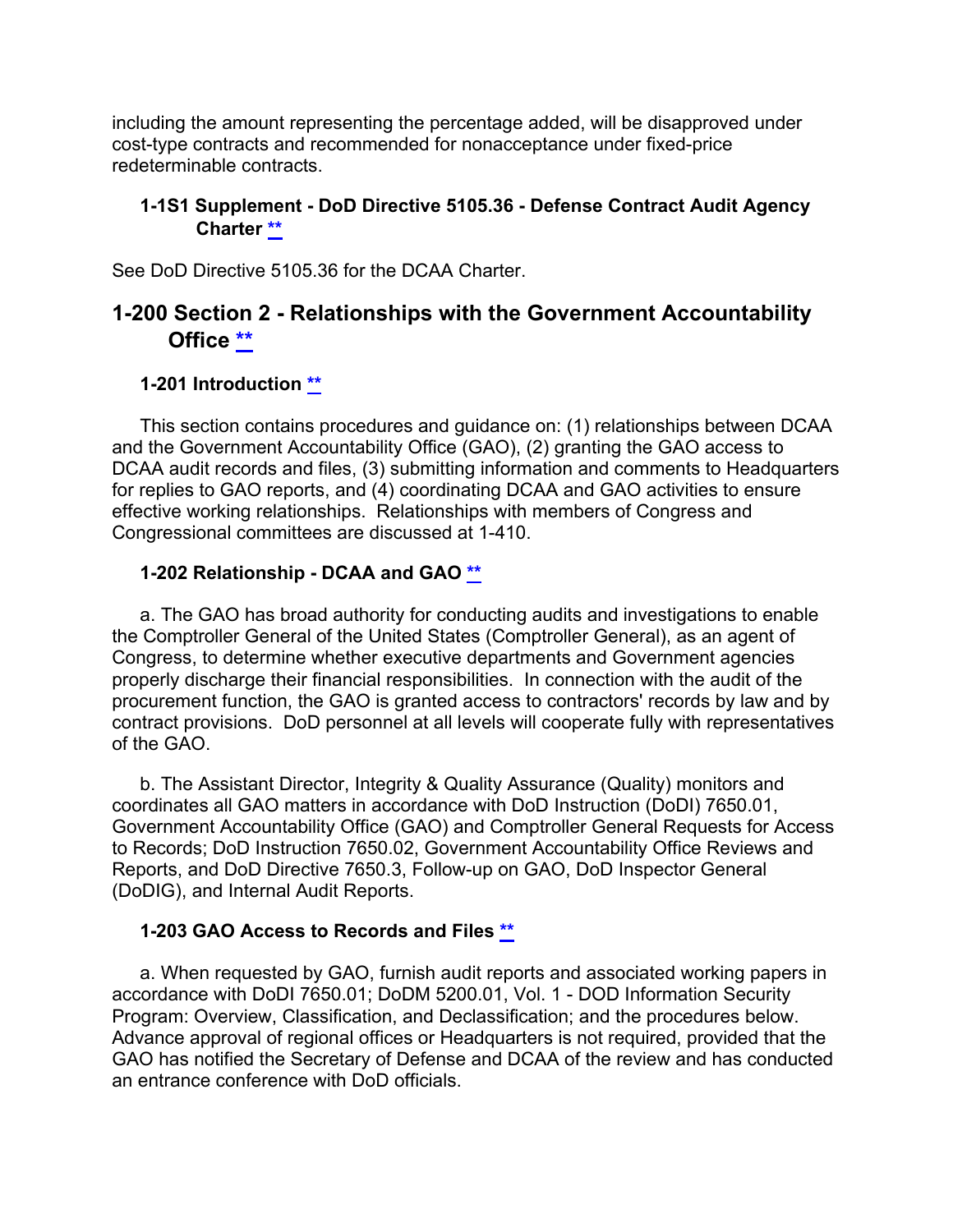b. Do not furnish non-DoD agency reports, military department reports, non-DoD Inspector General reports, or criminal investigation organization reports (including the FBI) unless approved by DCAA Headquarters. This restriction also applies to summaries of such reports.

c. Promptly submit pertinent information to the Regional Director Corporate Audit Director (CAD) or the Director, Field Detachment and Headquarters, ATTN: Quality. Identify the information furnished to GAO.

### <span id="page-9-0"></span>**1-203.1 Access to Audit Records and Files on Completed Audits [\\*\\*](#page-0-14)**

a. When requested, grant GAO representatives unlimited access to audit records and files applicable to completed audits. This includes access to files on all types of system surveys, audit programs, working papers, correspondence on cost allowances, notices of cost suspended or disapproved, contracts, and audit reports.

b. Cooperate with GAO representatives by providing copies of existing reports and other documents. When furnishing contractor proprietary information to the GAO (e.g., documents marked "CUI" or documents that are believed to contain contractor proprietary data), include the following statement in the transmittal memorandum:

*Please be advised that the contractor financial and accounting system information contained in this [letter / report / enclosure] is considered proprietary by the company and should not be released to the public. The information made available to you in this [letter / report / enclosure] contains financial data furnished to the Government in confidence. Such information must be protected from unauthorized disclosure under 18 U.S.C. 1905. For this reason, the [letter / report / enclosure] has been marked "CUI".*

c. FAOs should also cooperate with GAO representatives in the completion of questionnaires dealing with DCAA's audit responsibilities and performance. Refer GAO questionnaires that require the preparation of extensive analyses or schedules or would require significant audit resources to Headquarters, ATTN: Quality. (Also see b above and 1-203.4 below.)

d. Encourage the GAO representatives to perform their analytical effort onsite, both to minimize the use of DCAA resources and to enable the auditor to explain or clarify data if required.

#### <span id="page-9-1"></span>**1-203.2 Access to Audit Working Papers Relating to Incomplete/In-process Assignments [\\*\\*](#page-0-15)**

FAOs may grant the GAO access to any factual data contained in the records or files. However, FAOs should dissuade the GAO representative from examining audit working papers relating to incomplete/in-process audits, because any audit conclusions included therein are tentative and do not represent the official DCAA position until the audit is completed. If the GAO insists on examining working papers related to incomplete/in-process audits, elevate the matter to the Regional Director/CAD or the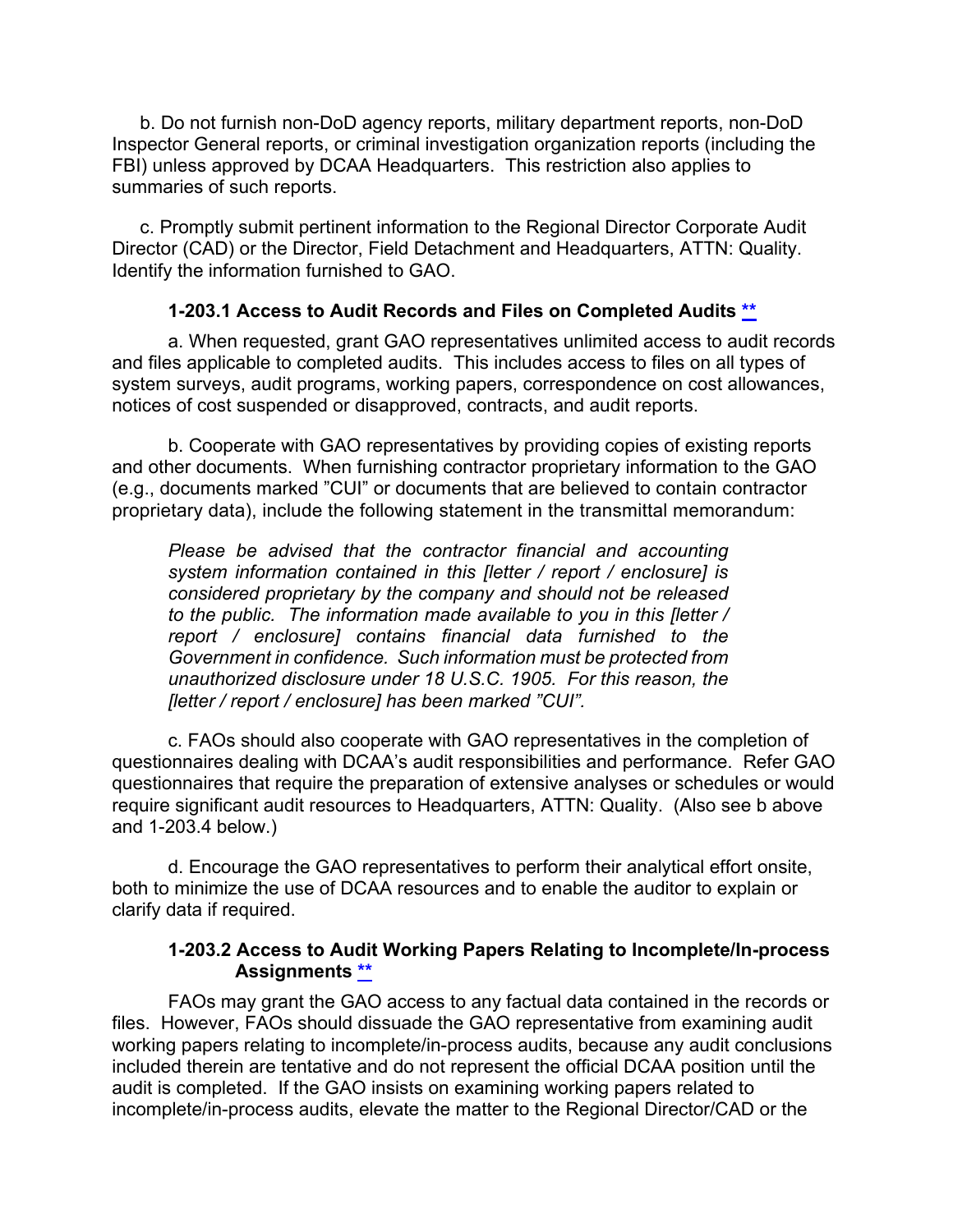Director, Field Detachment to attempt to dissuade until such time as the audit is complete and reviewed by management. If the Regional Director/CAD or Director, Field Detachment cannot dissuade the GAO from examining working papers related to incomplete/in-process audits, the issue should be elevated to Headquarters, ATTN: Quality.

## <span id="page-10-0"></span>**1-203.3 Access to Audit Records on Replies to GAO Reports [\\*\\*](#page-0-16)**

Refer GAO requests for access to copies of correspondence or memorandums prepared to assist DCAA Headquarters and military departments or agencies in the formulation of an official reply to a GAO draft report or final report to Headquarters, ATTN: Quality. This information requires special consideration because it does not represent the final position of DCAA or the military department or agency concerned with the report.

#### <span id="page-10-1"></span>**1-203.4. GAO Requests for Audit-Related Information and Non-Audit-Related Information [\\*\\*](#page-0-17)**

a. The GAO may request an FAO to use its access rights to obtain and/or validate contractor information that is not otherwise required by the FAO in carrying out DCAA's audit mission. The information could be either (1) audit-related (e.g., the GAO asks that a postaward audit be done on a contract not selected by the FAO) or (2) nonaudit-related (e.g., the GAO asks the FAO to complete a survey instrument or gather information for the purpose of statistical aggregation, and the information requested is not necessary for performing DCAA's audit functions). Written confirmation of the request for assistance will be furnished to the GAO within seven working days of receipt. The GAO request should be provided to the Regional Director/CAD or the Director, Field Detachment, and Headquarters, ATTN: Quality with the agreed to course of action to be taken.

b. FAOs should generally accept and respond to requests for audit-related information taking into consideration the following: (1) Government's overall policy to have one contract audit face to the contractor and to avoid duplication of Government audit effort when possible, (2) DCAA resources required to fulfill the request, and (3) impact that acting on the request would have on meeting current audit requirements.

c. Except as noted below, FAOs should generally not accept and respond to requests to obtain non-audit-related information from contractors. Instead, the FAO should ask the GAO to have the contractor directly respond to such requests. An exception to this policy is when the non-audit information requested by GAO can be readily retrieved from the FAO's files, and the contractor has no objection to the release of the information. In these cases, FAO's should provide the GAO with requested information. If the GAO obtains non-audit information directly from contractors, the FAO will, upon request of the GAO, assist the GAO in the evaluation or validation of that information. When in doubt as to how best to handle a given GAO request for non-audit information, FAOs should contact the Regional Special Programs Division for guidance.

d. Promptly forward copies of all correspondence, memorandums of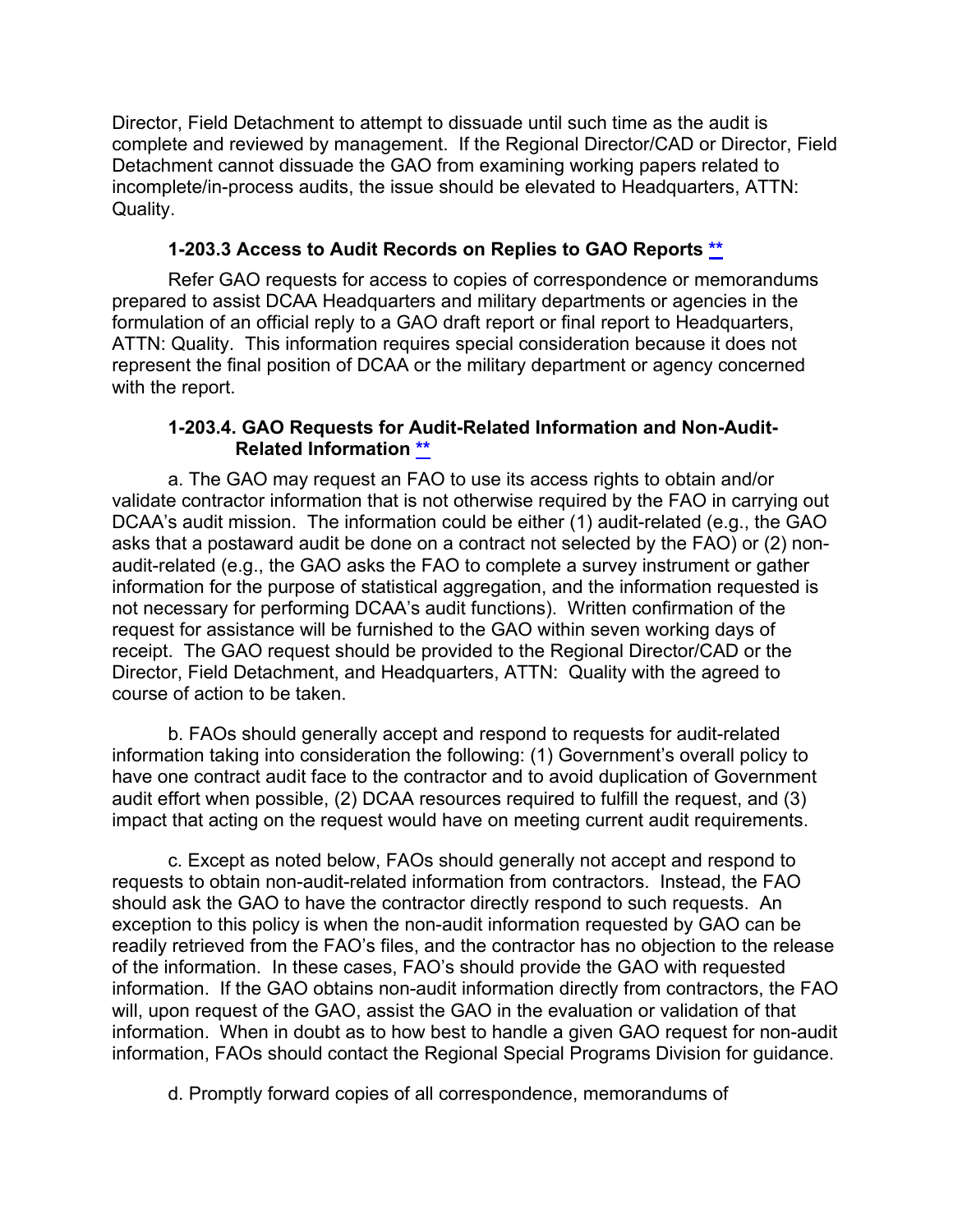conversations, and reports prepared in response to such requests to Headquarters, ATTN: Quality, with copies to the cognizant regional office/corporate audit directorate.

#### <span id="page-11-0"></span>**1-204 Replies to GAO Reports [\\*\\*](#page-1-0)**

a. GAO reporting on defense contracting is primarily accomplished through: (1) reports (draft and final) issued by its headquarters office and addressed to the Secretary of Defense, the Secretaries of the Military Departments, or heads of Defense agencies; (2) letter reports issued by GAO regional offices directly to officials of field activities of the Military Departments or DoD agencies, and (3) congressional testimony.

b. DCAA is routinely requested to submit comments and participate in formulating the official DoD position on the cost aspects and related recommendations in GAO reports issued on defense contractors and on contract audit matters. In cases where DCAA Headquarters or other DCAA organizational element is providing comments, that element will often require (and therefore solicit) input from regional and FAO activities. (Also see 1-203.3 and 1-203.4 above.)

### <span id="page-11-1"></span>**1-204.1 Replies to GAO Headquarters Reports [\\*\\*](#page-1-1)**

a. These reports generally pertain to defense contracting. They are initially submitted in draft form with a request for an official response and comments. The response is usually incorporated in the final GAO report.

b. The DoDIG refers all proposed responses to GAO Headquarters reports related to procurement or contract audit matters to DCAA Headquarters for concurrence or comment. DCAA Headquarters will provide a response to the DoDIG.

c. In advance, Headquarters reviews GAO reports that may require comment. The cognizant Headquarters element will immediately transmit the report to the regional office(s) and FAO(s) involved if field action or input is required. The cognizant regional office or FAO will prepare the field office response in accordance with paragraph d. below and any special requests stated in the Headquarters transmittal.

d. Regional offices or FAOs will review and evaluate the factual information, the surrounding circumstances, and the conclusions presented in the report. Comments should be made on any corrective action taken or proposed. In addition, note any GAO report statements that are not fully compatible with audit findings or on which information is not available. To minimize elapsed time, conferences with the GAO review team may be necessary. In this case, make an appropriate request to the local GAO office or to the cognizant Headquarters element, depending on the origin of the GAO report.

e. In some cases, the primary action office requests Headquarters to perform audits or examine specific contractor records to aid in formulating the DoD position on a GAO report. In these instances, Headquarters will establish a firm due date for the response and forward the request directly to the field audit office, with copies to the regional office. Submit the field audit office's reply to the cognizant Headquarters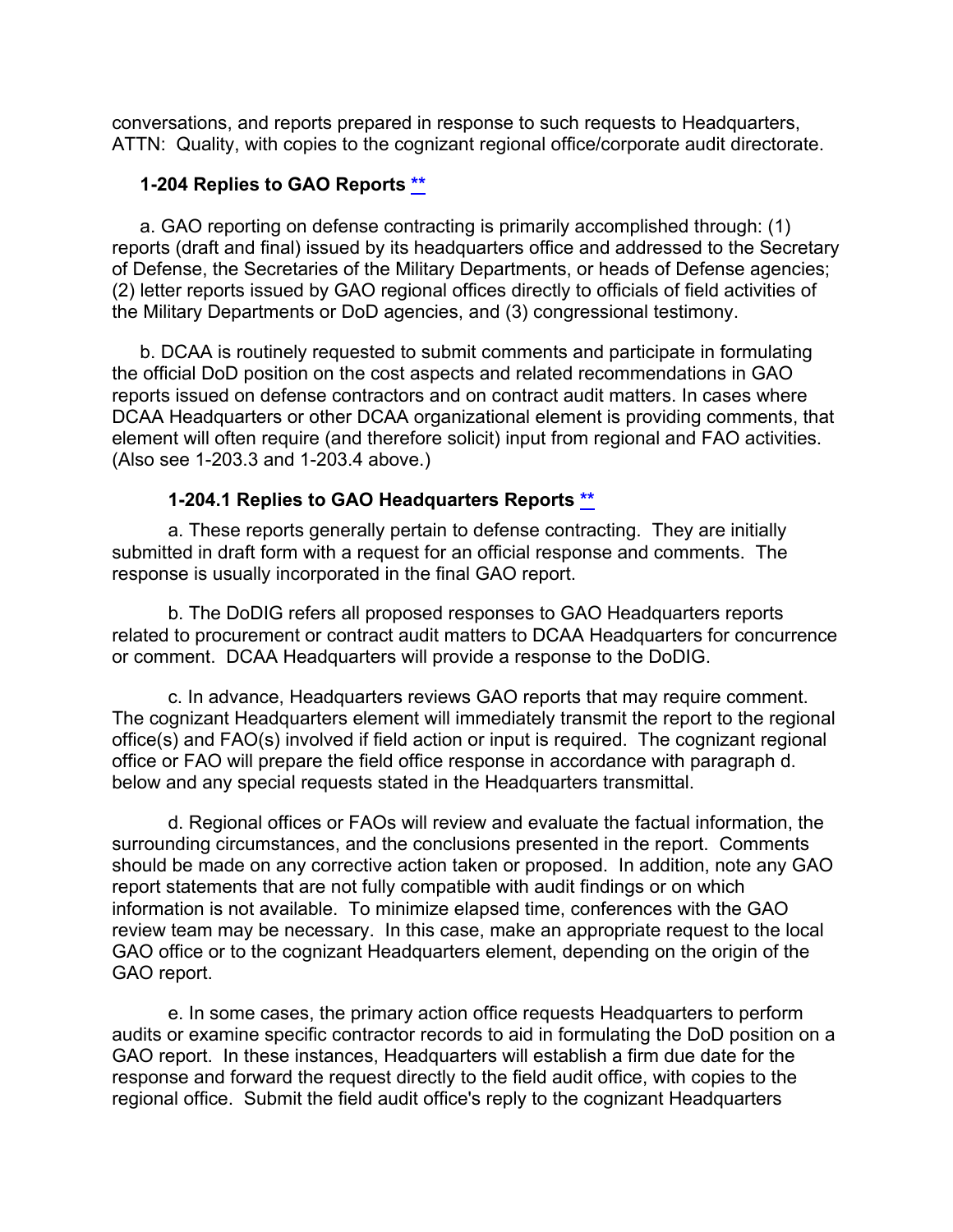element with a copy to the regional office.

f. Field audit offices may receive direct requests from procurement or contract administration field components for audit service on specific GAO reports. Promptly forward copies of all correspondence, memorandums of conversations, and reports prepared in response to such requests to Headquarters, ATTN: Quality, with copies to the cognizant regional office/corporate audit directorate.

g. Procedures for responding to GAO reviews are set forth in DCAAI 7050.2, Responding to Oversight Reviews. Procedures for monitoring compliance with GAO recommendations are set forth in DCAAI [7640.12, Follow-up on Audit Reports](https://sharepoint.dcaaintra.mil/headquarters/resources/CM/CMC/Publications/Publications/DCAAI%207640.12.pdf)  [Concerning Defense Contract Audit Agency Operations.](https://sharepoint.dcaaintra.mil/headquarters/resources/CM/CMC/Publications/Publications/DCAAI%207640.12.pdf)

### <span id="page-12-0"></span>**1-204.2 Replies to GAO Letter Reports [\\*\\*](#page-1-2)**

a. GAO may issue letter reports on defense contracting directly to officials of field activities of DoD agencies or the military departments. Letter reports include any written communication from GAO requiring written response. These reports generally relate to matters of less significance than GAO Headquarters reports. They are addressed to the particular field activity responsible for the matters reported upon or for the implementation of any recommendations contained in the report. Thus, letter reports may be addressed to field procurement or contract administration offices or to DCAA field offices.

b. Prepare responses to GAO letter reports for the signature of the Regional Director/CAD or Director, Field Detachment. To assure uniformity in responses and conformity with DCAA policy, submit drafts of the proposed responses to Headquarters, ATTN: Quality for concurrence prior to issuance. When necessary to meet a deadline, concurrence of Headquarters Quality may be obtained by telephone.

c. FAOs may receive requests directly from a field procurement or contract administration office for audit information in connection with their responses to letter reports that were addressed to them. Honor such requests pertaining to contract audit responsibility. Prepare the response for the Regional Director/CAD or Director, Field Detachment's signature and reply directly to the requesting activity. Forward copies of all correspondence and reports prepared in response to such requests to Headquarters, ATTN: Quality.

#### <span id="page-12-1"></span>**1-204.3 Congressional Testimony [\\*\\*](#page-1-3)**

a. GAO reports on defense contracting through testimony presented before Congress. Occasionally DCAA Headquarters is requested to analyze the testimony in advance for factual accuracy and concurrence. These requests often have a short response time, and regional or field office input is usually not feasible.

b. Procedures to be followed in providing testimony to Congress are set forth in DCAAR 5030.16, Supporting Congressional Requests for Information.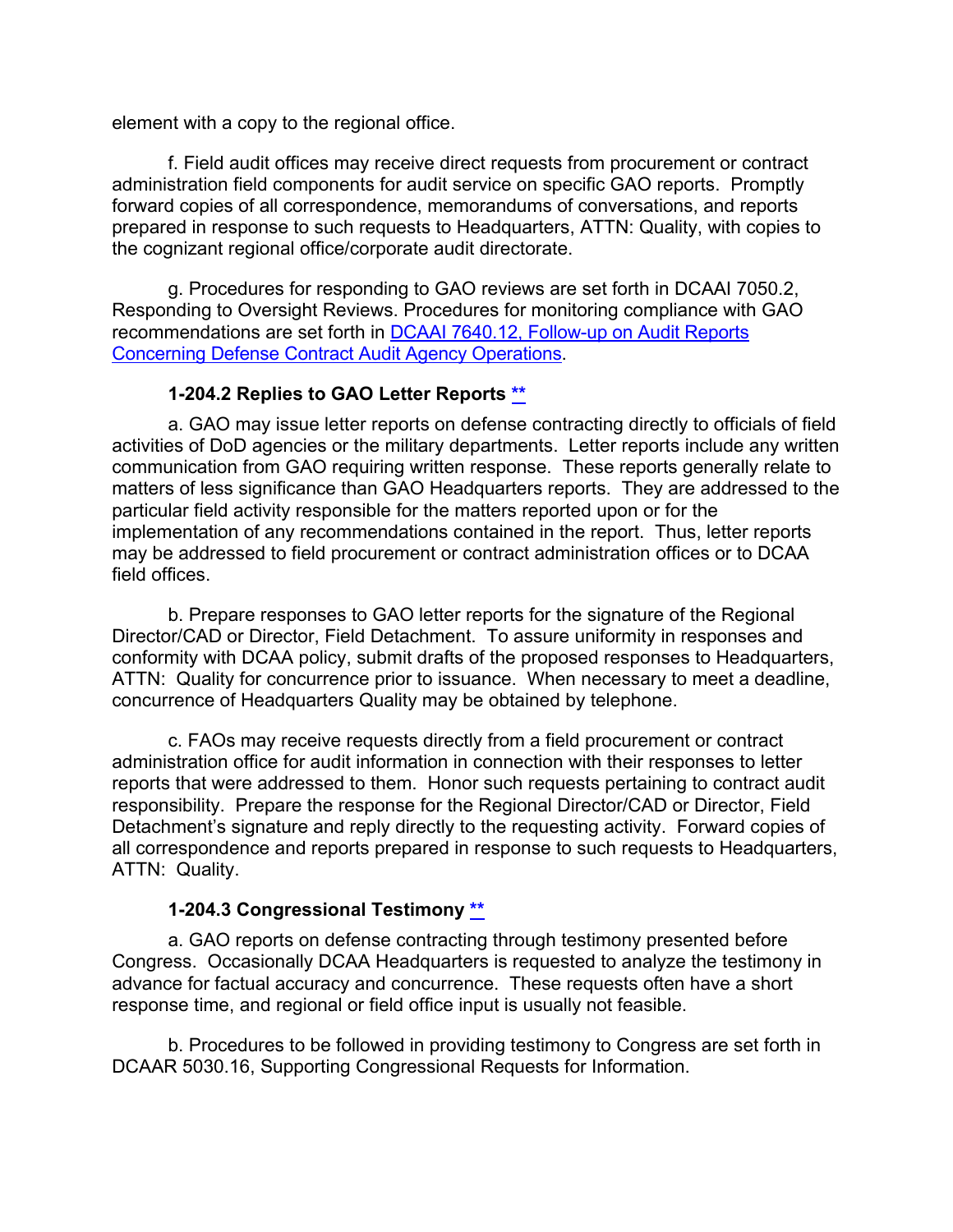### <span id="page-13-1"></span><span id="page-13-0"></span>**1-204.4 Explanations of Delays in Submission of Responses to GAO Reports [\\*\\*](#page-1-4)**

Promptly submit an interim reply to the cognizant Headquarters element, with a copy to the regional office, when a complete response cannot be submitted by the established due date. State the specific reasons the due date cannot be met and the estimated time needed to complete the evaluation. Address as many of the report findings, conclusions, and recommendations as possible.

## **1-205 Liaison Between DCAA and Government Accountability Office Activities [\\*\\*](#page-1-5)**

DCAA will maintain liaison with GAO at the headquarters and/or regional levels to establish an effective working relationship. This is not intended to diminish or detract from the statutory and executive responsibilities, functions, or independence of either GAO or DCAA. Headquarters, Quality will act as the primary liaison between DCAA and GAO to (1) resolve field operating problems requiring Headquarters attention, (2) coordinate GAO studies affecting the contract audit area, and (3) exchange ideas and training material in connection with improving performance of the two agencies.

## <span id="page-13-2"></span>**1-205.1 GAO Reviews Affecting DCAA [\\*\\*](#page-1-6)**

a. Except for congressional requests, GAO regional directors are expected to inform DCAA of the scope of GAO planned and in-process reviews concerning contractors under DCAA audit cognizance. GAO generally contacts DCAA at the start of every review, conducts an exit conference at the end of such reviews, and furnishes a copy of the draft and/or final report. Before providing access to the GAO reviewer, determine that the review has been properly coordinated in accordance with [DCAAI](https://sharepoint.dcaaintra.mil/headquarters/resources/CM/CMC/Publications/Publications/DCAAI%207050.2.pdf)  [7050.2,](https://sharepoint.dcaaintra.mil/headquarters/resources/CM/CMC/Publications/Publications/DCAAI%207050.2.pdf) which also contains detailed procedures for supporting oversight reviews affecting DCAA.

b. When the GAO is involved in reviews of DCAA or in audits at contractor plants under DCAA cognizance, work closely with the GAO to assure that there is proper understanding of DCAA objectives and methods to avoid GAO duplication of our work.

c. Provide written notification to the Regional Director/CAD or the Director, Field Detachment and Headquarters, ATTN: Quality, of all GAO visits to FAOs or contractor sites.

d. As required by [DCAAI 7050.2,](https://sharepoint.dcaaintra.mil/headquarters/resources/CM/CMC/Publications/Publications/DCAAI%207050.2.pdf) a GAO reviewed FAO will provide a written memorandum of significant issues to the Regional Director/CAD or the Director, Field Detachment within ten working days of an oversight visit. The region/corporate audit directorate/field detachment will forward the FAO's memorandum to Headquarters, Quality, within five additional working days.

## <span id="page-13-3"></span>**1-300 Section 3 - Audit Services for Non-DoD Agencies [\\*\\*](#page-1-7)**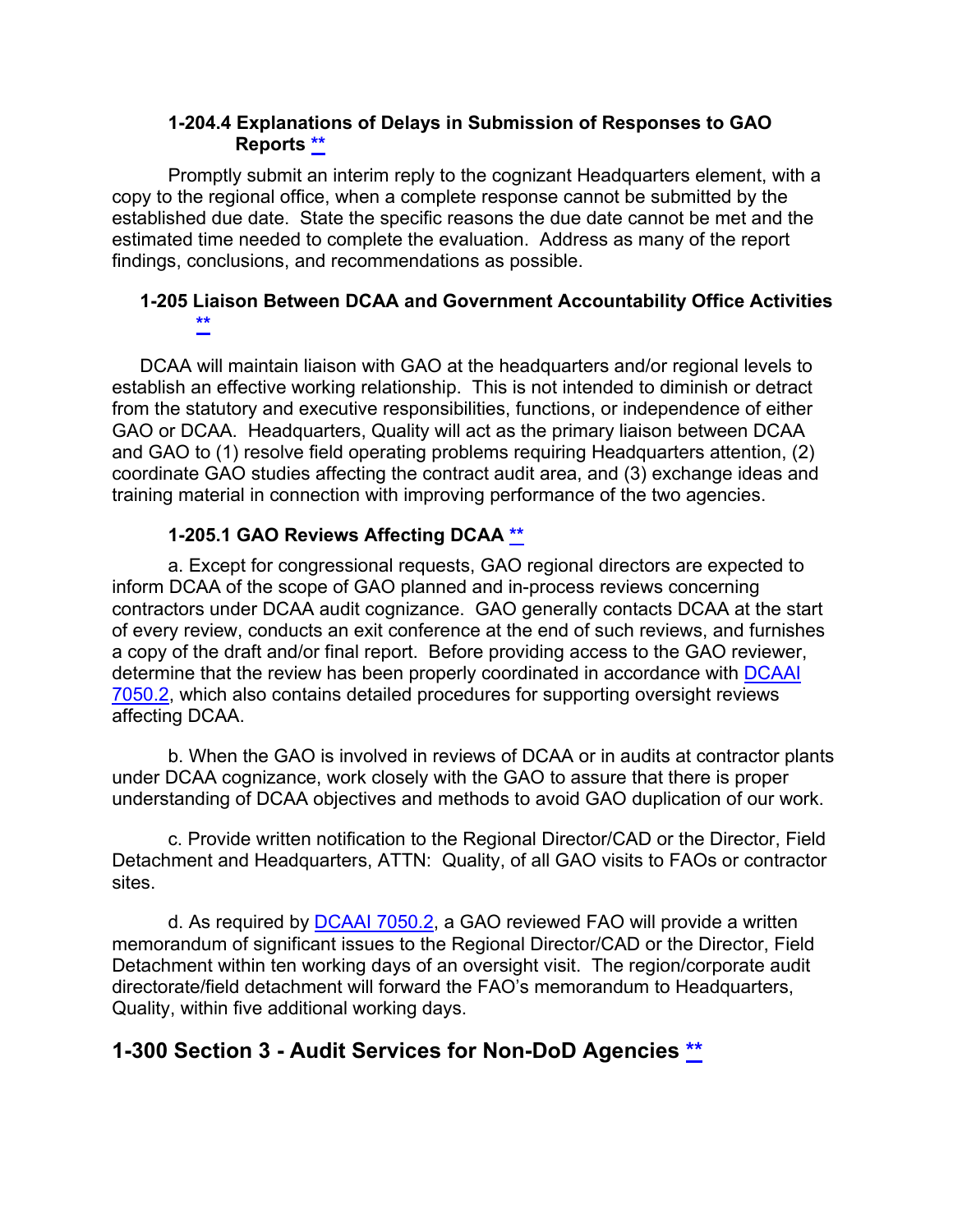#### <span id="page-14-0"></span>**1-301 Introduction [\\*\\*](#page-1-8)**

This section provides guidance for performing audit services for non-DoD agencies. The underlying audit policies, procedures, and support requirements pertaining to such services are presented in 15-100.

#### <span id="page-14-1"></span>**1-302 General Rules for Establishing Cognizance and Accepting or Rejecting Non-DoD Requests [\\*\\*](#page-1-9)**

a. Federal agencies are required to establish audit cross-servicing arrangements when doing so is in the best interest of the Federal Government and the organization being audited. Normally, the agency with the predominant financial interest should arrange for all audits at an organization. Department of Defense implementing guidance is provided by DoDI 7600.02, "Audit Policies." Thereunder, contract audit services may be provided to other Federal agencies upon request, with reimbursement at cost, as prescribed by the Under Secretary of Defense (Comptroller).

b. Cross-servicing arrangements have been made through memorandums of understanding (MOU) with various non-DoD agencies under the OMB criteria and DoD implementing guidance.

c. There are many Federal agencies with which DCAA has not established MOUs or had any contact concerning audit cognizance. Should DCAA auditors become aware of contract audit effort being performed by or on behalf of other Federal entities at contractor locations where DCAA is the cognizant contract audit agency, they should advise DCAA Headquarters, Attention: OWD, through their regional offices.

d. Any non-DoD agency request concerning a change in audit cognizance or related matters should be addressed to DCAA Headquarters, Attention: OWD.

e. DCAA is responsible for determining the scope of audit, including the manner and level of effort necessary to provide complete contract audit coverage at a contractor location. The Contract Audit Manual will be the determining guide for the conduct of audits. Complete contract audit coverage may include examinations of internal controls and of contractor accounting and financial management systems considered necessary to satisfy government auditing standards, as incorporated in Comptroller General of the United States "Government Auditing Standards," (Yellow Book). When possible, auditors should be responsive to any additional coverage suggested by the requesting agency.

f. Audit working papers prepared during the course of audits for Federal agencies are the property of DCAA and will generally remain in the possession of the auditor. However, working papers can be discussed and may be made available for review by properly authorized procurement and other representatives of the Federal agencies for which the audit services were performed. If audit cognizance is transferred from DoD to another Federal agency, and audit files are requested to be released, the FAO should coordinate with Headquarters PAS through their Regional/CAD office to ensure the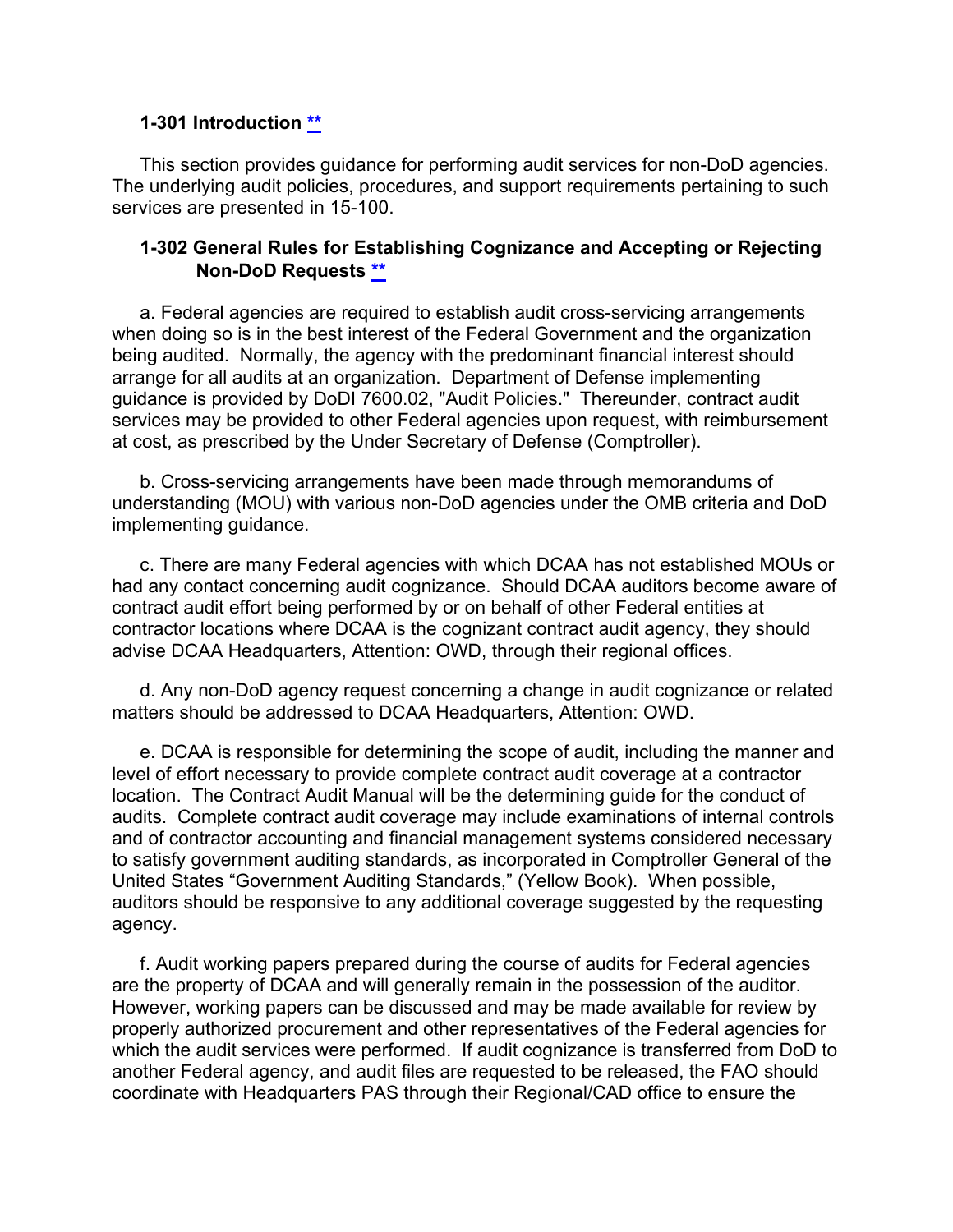instructions contained in [DCAAM 5015.1](https://sharepoint.dcaaintra.mil/headquarters/resources/CM/CMC/Publications/Publications/DCAAM%205015.1.pdf) Chapter 4, paragraph B.3, are followed.

g. Audit reports will be addressed in the manner prescribed in 10-210.7.

h. The auditor's responsibility for attending negotiation conferences requested by non-Defense procurement officials is essentially the same as that outlined in 15-400 for Defense procurement officials. The auditor will also be responsive to inquiries and personal visits from representatives of non-Defense agencies concerning the status and performance of requested audits. The objectives of such personal visits should be to seek information and to discuss mutual problems. They are not to be used to supervise and/or evaluate the performance of the audit.

i. Responsibility for follow-up of DCAA audit recommendations and reviews of program results remain with the non-DoD agencies for which audit services are performed.

j. Field activities will prepare reimbursable billings in accordance with the requirements of the DMIS User Guide.

#### <span id="page-15-0"></span>**1-303 Processing Non-DoD Agency Requests for Audit Information or Services [\\*\\*](#page-1-10)**

a. DCAA will be responsive to requests received from Government agencies outside the Department of Defense for information available in the audit files when the circumstances clearly show that the inquirer is entitled to the requested information. There is a presumption of entitlement if the requesting agency has a contract or is proposing to contract with the contractor and the information desired is related to the negotiation or administration of that contract. Requests for specific cost information which are readily available without audit effort will be accommodated without reimbursement. If the auditor has any doubt as to whether the requesting agency is entitled to the information, the auditor must obtain clearance from the contractor before releasing any specific cost or financial data, such as overhead rates. A request for cost or financial data, written material, or access to working papers or audit files by a non-Defense agency, except for the Internal Revenue Service, which pertains to a matter (except an investigation or litigation) unrelated to the negotiation or administration of a contract by the requesting agency, will be referred to Headquarters, Attention: PAS, for consideration. The referral will include all pertinent details, such as the names of the representatives involved, a summary of the information requested, purpose of the request, a summary of any discussions held with respect to the information desired, and any other pertinent observations. See 1-405 for guidance when requests by a non-Defense agency pertain to a matter involving an investigation or litigation; see 1-408 for all requests by the Internal Revenue Service.

b. Cross-servicing agreements with non-DoD agencies provide for audit requests to be forwarded directly to the cognizant field office. Audit requests will be honored at locations where DCAA maintains a continuing audit interest under DoD contracts.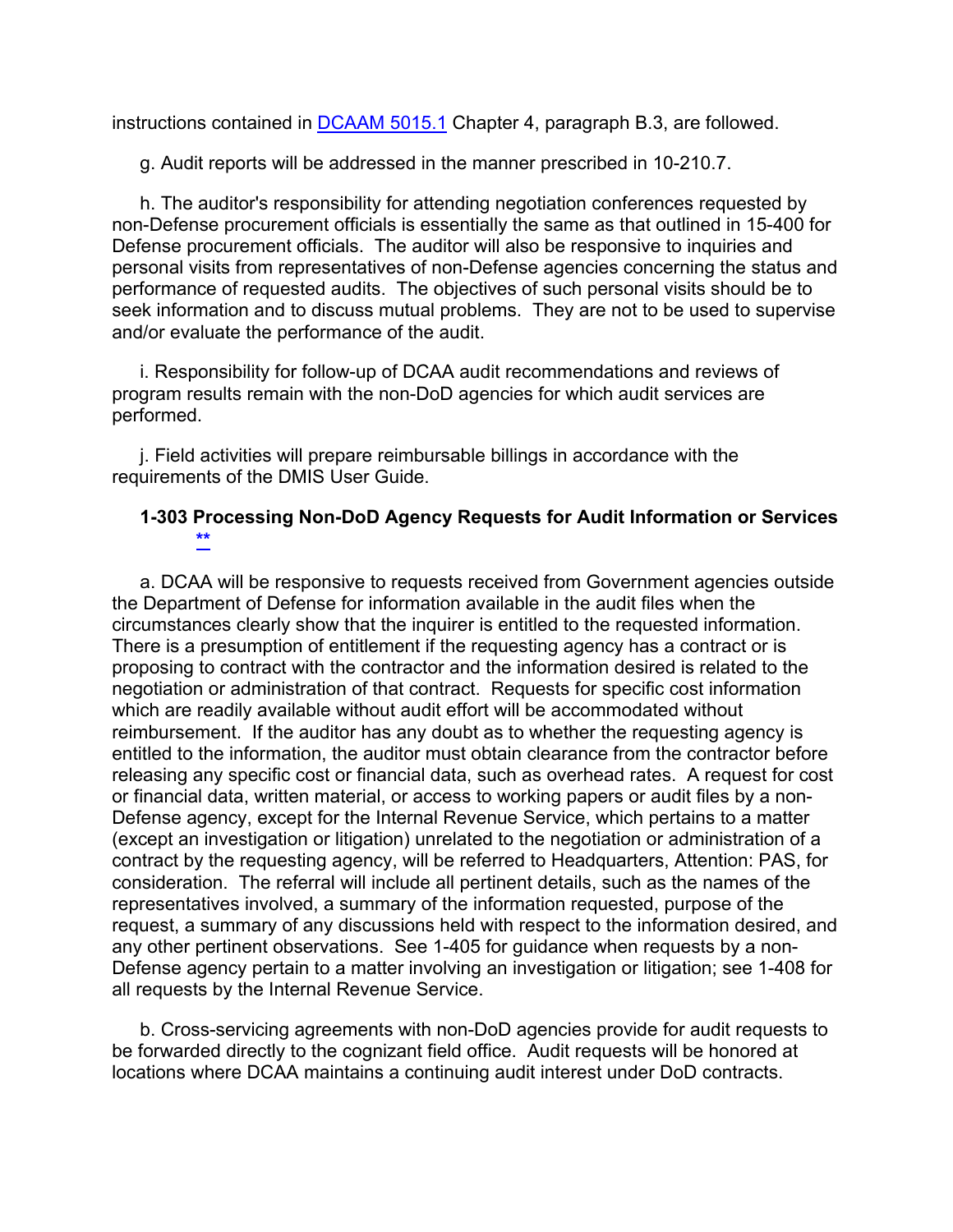c. A request for audit services to be performed at a contractor location where DCAA does not have a continuing audit interest is considered a "casual audit request'. A continuing DCAA audit interest exists at any location where DCAA has performed audit effort on a continuing basis over the past several years, whether the contracting agency is affiliated with DoD/NASA or not.

d. Except for those agencies identified in DMIS User Guide, requests for audit services at locations where DCAA does not maintain a continuing audit interest will be referred to the Regional Audit Manager. Seasoned professional judgment and common sense must be applied to each casual audit request in making a decision as to whether or not to accept the audit engagement. The following criteria will be used to determine whether to accommodate or decline a request:

(1) Is the requested service compatible with normal DCAA responsibilities?

(2) Would acceptance or refusal to perform the work result in establishment of duplicative audit activity?

(3) Is another Government agency performing audit work at the contractor location that could perform the requested audit?

(4) The extent and cost of DCAA TDY travel that would be required to honor a casual audit request should be a key factor. If honoring the request would require the incurrence of TDY travel time and costs, it may be just as efficient for the requesting agency to make other audit arrangements. In addition, if the requesting agency maintains a local audit organization, rejection may well be the appropriate response.

(5) It is important to consider the type of audit being requested and the contract audit capabilities of the requesting agency. For example, if a price proposal examination is requested, we should consider the nature of the proposed services or products, the urgency of the procurement, and the ability of the requesting agency to arrange for adequate timely contract audit service.

A regional determination that a casual audit request should be accepted will be coordinated with Headquarters, Attention: OAL.

e. When requested to provide audit services that include auditing indirect cost rates, auditors should remember that [10 U.S.C. 2313\(](http://uscode.house.gov/view.xhtml?req=(title:10%20section:2313%20edition:prelim)%20OR%20(granuleid:USC-prelim-title10-section2313)&f=treesort&edition=prelim&num=0&jumpTo=true)d), [41 U.S.C. 4706\(](http://uscode.house.gov/view.xhtml?req=(title:41%20section:4706%20edition:prelim)%20OR%20(granuleid:USC-prelim-title41-section4706)&f=treesort&edition=prelim&num=0&jumpTo=true)e) and [FAR 15.404-](http://www.ecfr.gov/cgi-bin/text-idx?SID=0c7ff6c848d1b43990389ff801825b7c&mc=true&node=se48.1.15_1404_62&rgn=div8) [2\(](http://www.ecfr.gov/cgi-bin/text-idx?SID=0c7ff6c848d1b43990389ff801825b7c&mc=true&node=se48.1.15_1404_62&rgn=div8)c)(2) and [42.703-1\(](http://www.ecfr.gov/cgi-bin/text-idx?SID=0c7ff6c848d1b43990389ff801825b7c&mc=true&node=se48.1.42_1703_61&rgn=div8)a) provide that contracting officers are required to determine whether a previously conducted audit of indirect costs meets the current audit objectives for indirect costs on executed contracts, subcontracts, or modifications and on a preaward basis. Federal Agencies are not to conduct duplicative audits for the same objectives. This means that, where DCAA has audit cognizance, other agencies should not perform audits of indirect costs which duplicate the DCAA audits and that DCAA should not perform audits of indirect costs which duplicate the audits of other Federal Agencies. In situations where auditors find potential duplicative requests for audits of indirect costs, auditors should exercise professional judgment in analyzing the requests, identifying pertinent facts, and communicating the facts to the requestor. Requests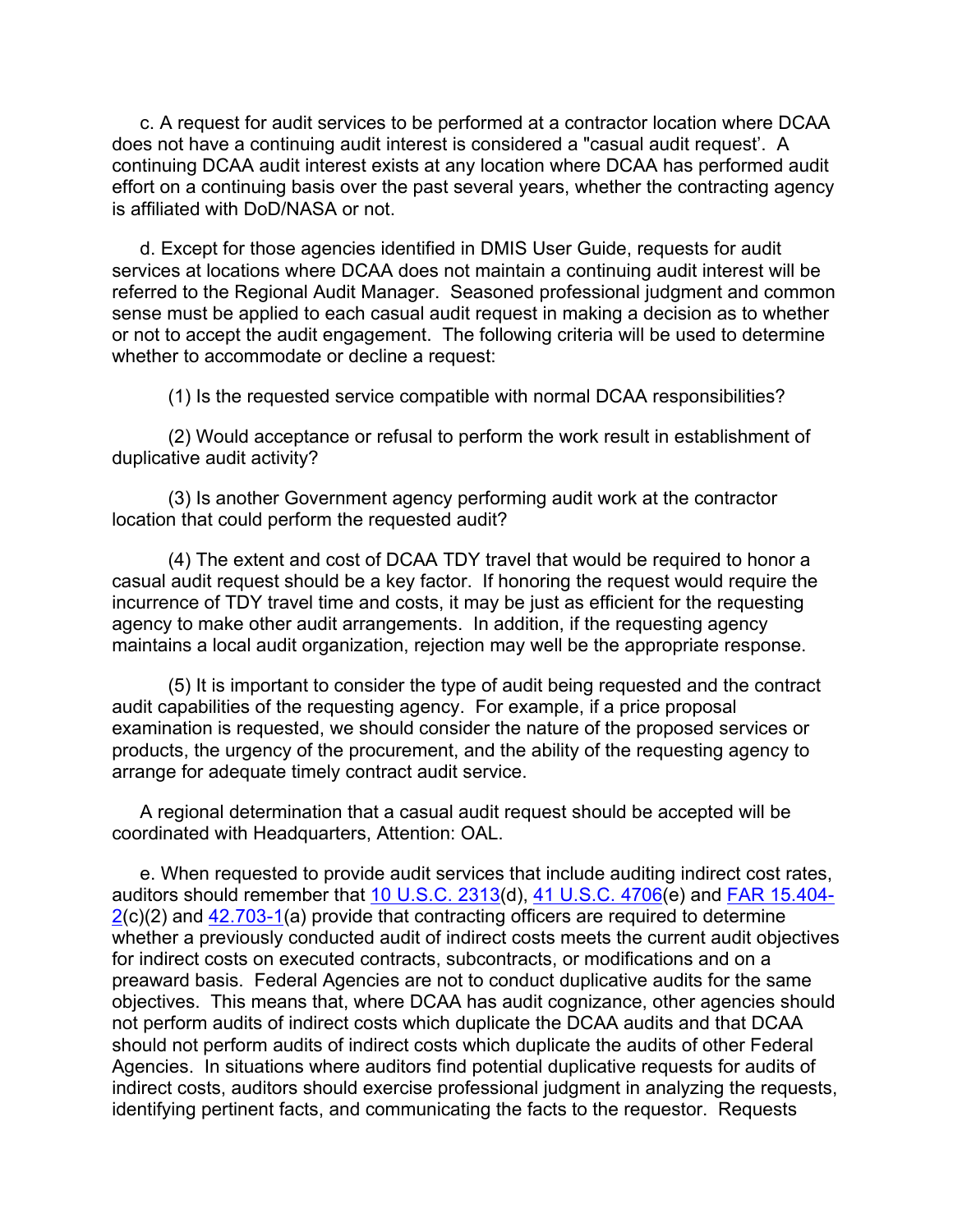which cannot be satisfactorily resolved should be reported to regional offices. Requests which regions cannot resolve should be reported to Headquarters, Attention: OAL.

f. When an auditor observes the presence of non-DoD contracts subject to audit coverage for which audit requests have not been received, they will be brought to the attention of appropriate non-DoD agency officials, to facilitate issuance of requests for audit.

g. Regional offices will notify Headquarters, Attention: OAL, of audit requests from non-DoD agencies not identified in the DMIS User Guide. Such requests must be processed promptly, since the requesting agency will need to make other arrangements if DCAA does not agree to accept the engagement. Typically, such work will be accepted if the audit effort falls within the normal scope of DCAA work and the requesting agency agrees to pay for the audit effort.

h. All audit requests should be promptly responded to in writing (see 4-104 for the content and format of the Acknowledgment letter). The response should state whether DCAA will accommodate or decline the request. If the request is declined, the reasons should be stated. If the request is accepted, the response should include the anticipated audit report date.

i. Based on prior agreements, DCAA will perform all contract audit work requested by NASA. DCAA has also agreed to perform contract audit work at all DOE prime contractor locations other than those designated as Management and Operating Prime Contractors.

## **1-400 Section 4 - Relationships with Other Government Organizations [\\*\\*](#page-1-11)**

#### <span id="page-17-1"></span><span id="page-17-0"></span>**1-401 Introduction [\\*\\*](#page-1-12)**

This section provides guidance and procedures governing relationships with other Government organizations.

#### <span id="page-17-2"></span>**1-402 General [\\*\\*](#page-1-13)**

Other Government personnel may communicate with DCAA personnel on official business. In all cases, the identity of the individual and his or her need to know should be established prior to furnishing any information either written or oral. Appropriate security precautions should be observed with respect to both classified military information and contractor information.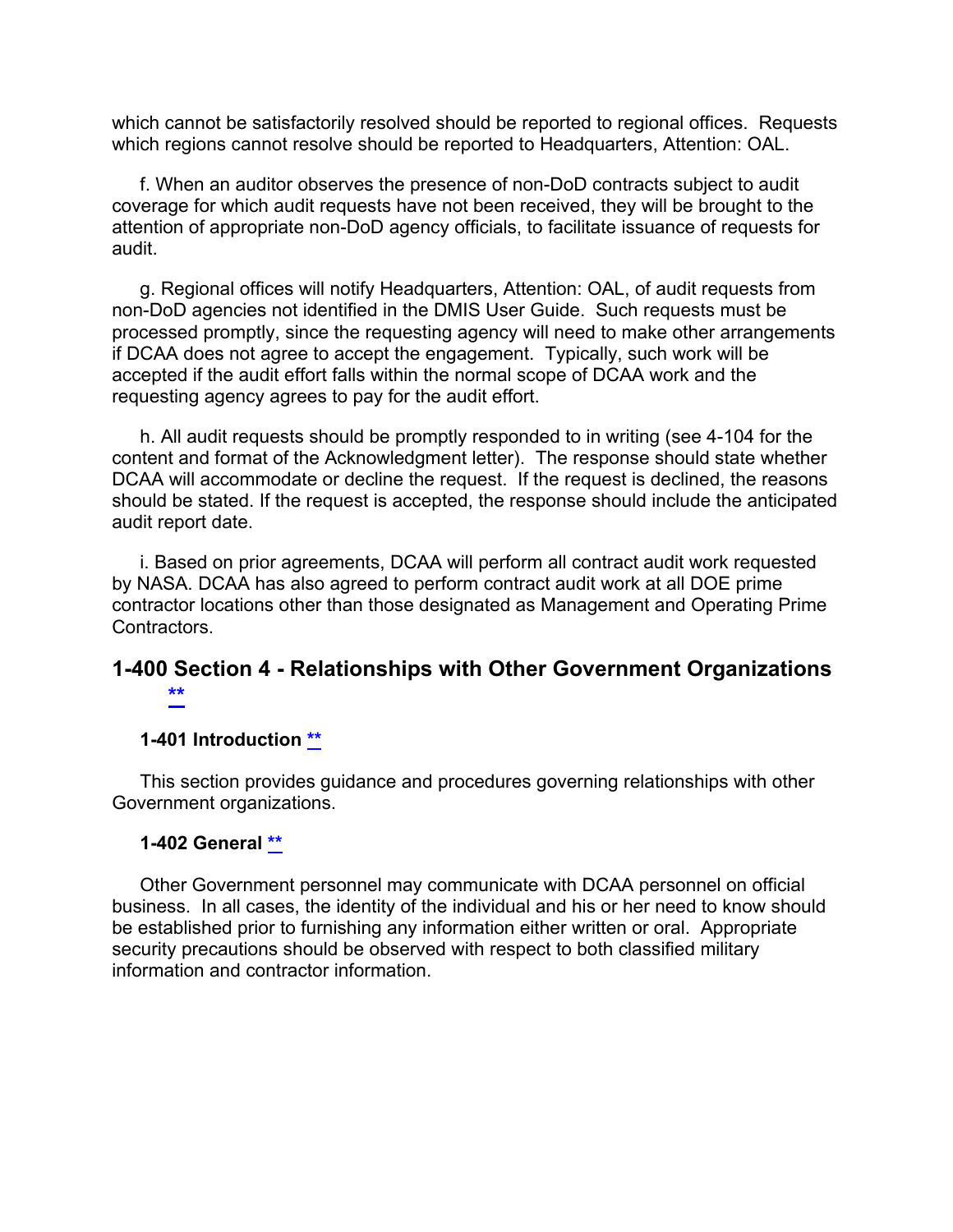### **1-403 Relationships with DoD Procurement and Contract Administration Organizations [\\*\\*](#page-1-14)**

### <span id="page-18-1"></span><span id="page-18-0"></span>**1-403.1 DCAA Responsibilities to Procurement and Contract Administration Organization [\\*\\*](#page-1-15)**

a. As the audit and financial advisor to procurement and contract administration activities, auditors must understand and support the service needs of these organizations. DCAA is committed to providing timely and responsive services and will maintain communications and liaison services sufficient to continuously assess if customer needs are being met.

b. Organizationally, DCAA is separate and independent from acquisition components of the DoD. Auditors are expected to exercise independent judgment in planning the type and extent of audit testing sufficient to render unqualified audit opinions, but will consider and address special areas of concern or informational needs of requestors. The auditor will also exercise independence in the formulation of audit opinions, recommendations, and conclusions contained in audit reports.

c. Government interests can best be served by maximum cooperation and exchange of useful information between audit and procurement personnel. DoD Instruction 7600.02 requires that DCAA coordinate annual contract audit plans with procurement and contract administration organizations. Effective liaison between the DCAA auditor and the contracting officer's representatives, and a clear understanding of the respective responsibilities of each in the overall procurement function, are essential. To ensure continuous close cooperation, DCAA should give procurement personnel timely notification of any significant changes in audit plans.

d. Regulations of the military departments and DLA require the contracting officers' representatives to use advisory audit services to the fullest extent practicable and to aid audit performance by furnishing the auditor with appropriate administrative and technical assistance. Appendix B of this manual refers to the procedures whereby the auditor obtains technical assistance and guidance which may be required in the evaluation of a contractor's proposal. For those contractor locations where there is a significant and continuing volume of audit workload, e.g., audit residency or suboffice, the auditor should establish an effective working relationship with the major field contract administrators to keep each other informed on procurement and audit matters including forthcoming contractor proposals which will require audit services.

#### <span id="page-18-2"></span>**1-403.2 Procurement and Contract Administration Responsibilities to DCAA [\\*\\*](#page-1-16)**

Procurement and contract administration personnel have responsibility for the following:

- a. Requesting contract audit service.
- b. Providing sufficient time for the performance of the audit.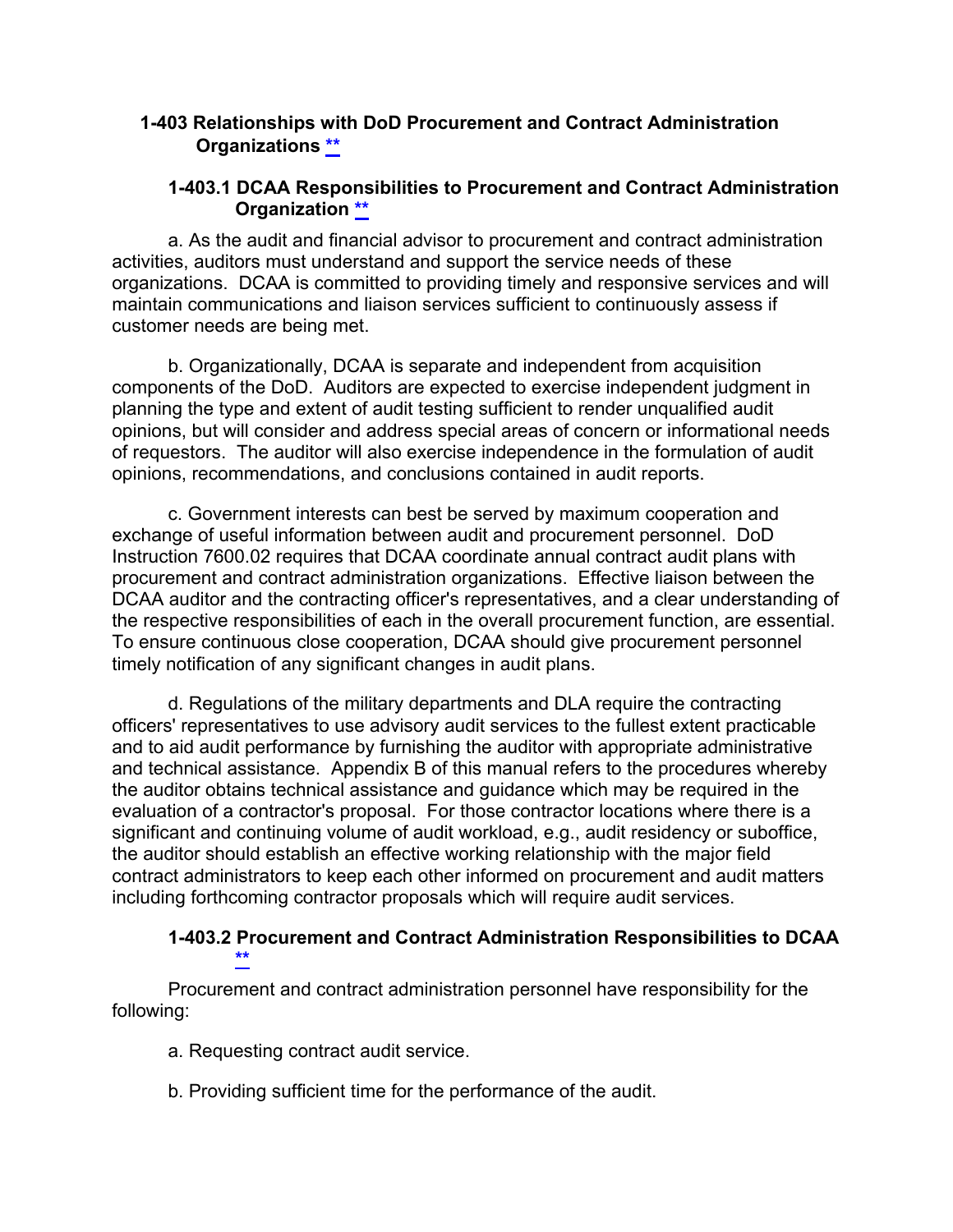c. Furnishing to the auditor, in connection with a request for audit, copies of any contracts (including change orders, supplements, amendments, and termination notices), cost statements, proposals, and other financial data submitted by contractors or, as appropriate, requested by the auditor.

d. Establishing access to contractor records required by auditors.

e. Furnishing such other information, data, or service as may be required (such as technical evaluation of the need for the quantity and type of labor and material proposed in contract pricing actions) or otherwise may be useful in performing the audit.

#### <span id="page-19-0"></span>**1-403.3 Resolving Contract Audit Recommendations [\\*\\*](#page-1-17)**

a. DCAA audit report recommendations may lead to disagreements between the auditor and the contracting officer. When disagreements occur, the auditor should maintain communications with the contracting officer to improve the potential for a satisfactory resolution of the issue prior to contract negotiations.

b. On December 4, 2009, the Director of the Defense Procurement and Acquisition Policy (DPAP) issued a policy memorandum outlining a process for resolving significant contract audit recommendations. DoD Components have established corresponding policies and procedures implementing the policy. DCMA has established the Contract Management Board of Review process that essentially implements the DPAP policy (see 1-403.4).

(1) The DPAP Policy places the responsibility upon the contracting officer to discuss significant disagreements with the auditor prior to negotiations. For any significant disagreements that exist after these discussions, the contracting officer is required to document the discussion and the basis for the disagreement in the prenegotiation objective and in a written communication to the auditor (e.g., an email confirming the discussion or a copy of the applicable portion of the pre-negotiation objective). DCAA's management may request that the DoD Component's management review the decision. The request should occur within three business days of receiving the contracting officer's written communication. Therefore, it is imperative that upon receipt of the contracting officer's communication, the auditor immediately discuss the basis of disagreement with the Supervisory Auditor and FAO Manager to ascertain the need to elevate the issue to a higher level of management.

(2) While the DPAP Policy defines significant disagreements in the context of audits of forward pricing proposals (i.e., when the contracting officer plans to sustain less than 75 percent of the DCAA questioned costs from a proposal valued at \$10 million or more) the policy also provides that the DCAA Director may elevate any disagreement which he believes requires further attention. Examples of circumstances below the threshold that the DCAA Director may choose to elevate include those of high interest to the department or those which could establish a precedent.

c. Auditors should discuss all significant disagreements (i.e., not limited to forward pricing) with the contracting officer and attempt to resolve the issues at the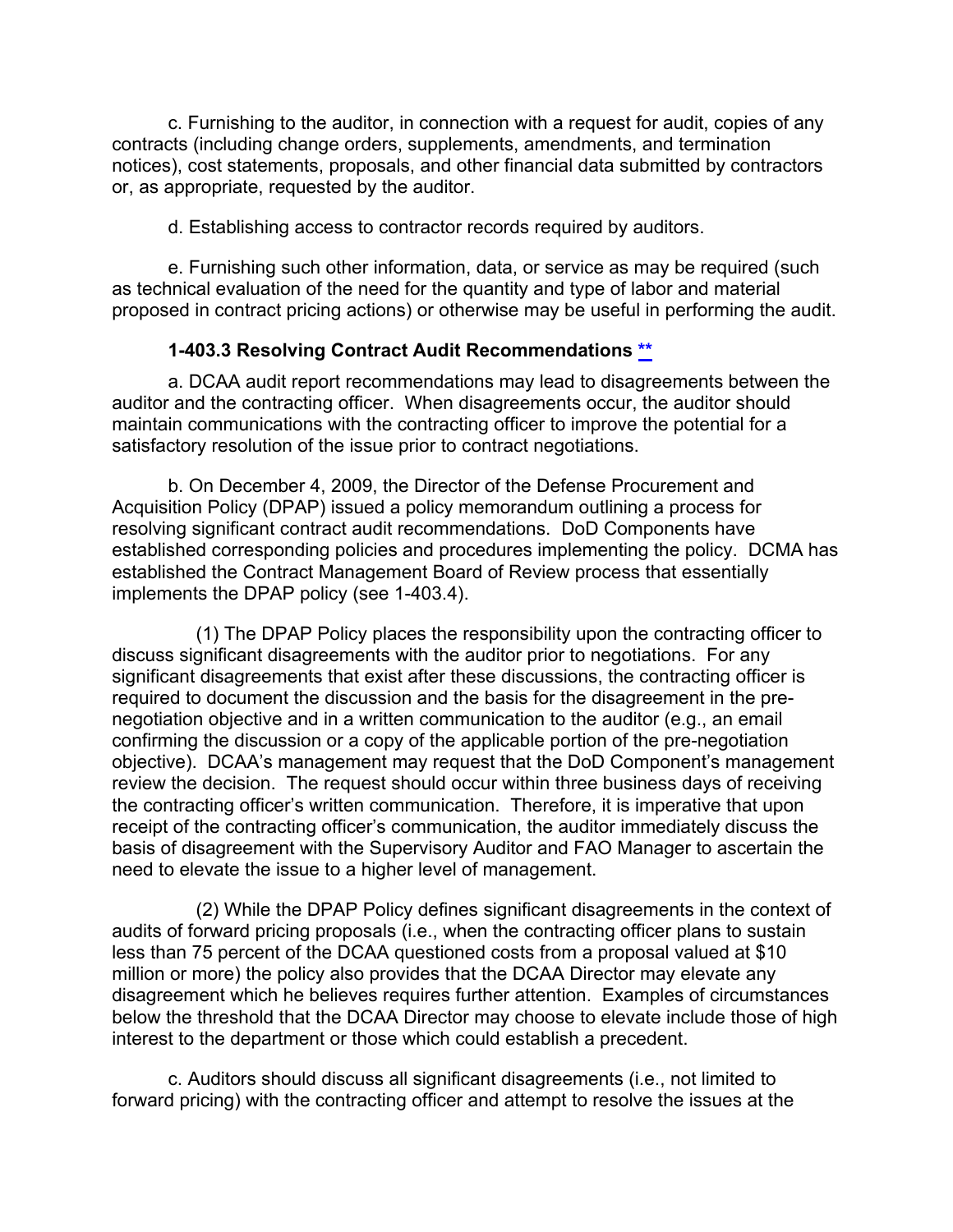lowest level possible. Should those discussions not result in a resolution, the process for elevating would begin with the FAO Manager discussing the basis for DCAA's disagreement with the contracting officer's higher-level management. If unresolved, the disagreement should continue to be elevated. Ultimately, the Regional Director should attempt to resolve the disagreement directly with the Component's Senior Executive or Flag Officer in the contracting officer's chain of command. In those cases where the disagreement remains unresolved, Regional Directors should elevate the disagreement to Headquarters, Policy and Plans Directorate, for resolution with senior leaders in the Department. It is important that the information forwarded to Headquarters is complete and has been reviewed by the Regional Director. Incomplete submissions will be returned to the Region for additional action resulting in delaying the resolution of the disagreement. The following are examples of items to include in the submission to Headquarters; however, it is not an all inclusive list:

- Audit Reports and/or other documents related to the disagreement (to include monetary amounts involved when feasible);
- Timeline that details all actions taken to resolve the issues and result of each action;
- Documentation of all meetings, which will include the names and titles of all participants and a summary of the discussion; and
- All correspondence between DCAA and the Government official's management chain.

### <span id="page-20-0"></span>**1-403.4 DCAA Participation on DCMA Contract Management Boards of Review [\\*\\*](#page-1-18)**

a. DCMA has established procedures to review and approve selected contract actions. The purpose of the Board of Review procedures is to ensure reasonable exercise of judgment and adequate documentation in support of final contract decisions. Those procedures including a listing of the contract actions subject to Board Review are in Instruction 134, Board of Review. In addition to the contracting actions listed in its procedures, DCMA requires board review of any high risk, controversial, or precedentsetting contracting action, regardless of transaction type or dollar value. When a contracting action is subject to Board review, the ACO shall obtain Board approval before negotiating or taking any action to settle the issue.

b. Auditor Participation on DCMA Contract Management Boards of Review

The DCMA Board of Review procedures specify that DCAA may participate as advisory members. DCAA supports the DCMA Board of Review procedures as auditor participation in review board activities has proven beneficial in many instances. DCAA will only serve in this advisory capacity in support of issued DCAA audit reports and DCAA Forms 1.

c. Processing Requests for Participation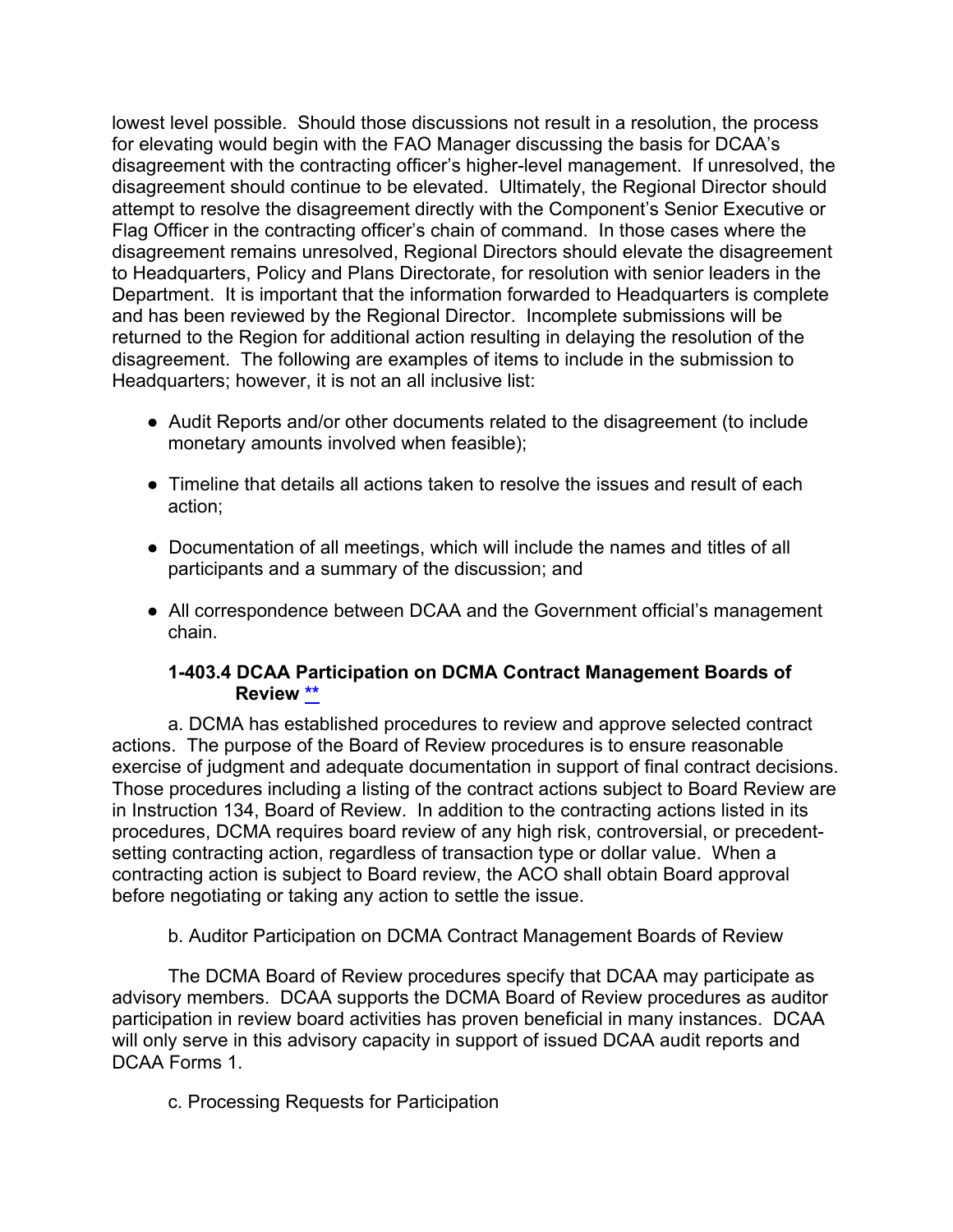Requests may be received by Headquarters, regional offices, or field audit offices to furnish audit personnel to participate on review boards. The Assistant Director, Policy and Plans, is responsible for action on requests for board participation by Headquarters personnel. The cognizant regional director is responsible for action on requests for board participation by regional office and FAO personnel.

#### d. Documenting Participation on Boards of Review

The auditor should prepare a memorandum for the record (MFR) to document his/her participation and the results of the Board of Review. File the MFR in CaseWare in the Post-Lockdown Documents folder in the official assignment working paper file (see 4-407d(6)).

### <span id="page-21-0"></span>**1-403.5 Signing Certificates of Non-Disclosure and Statements of Financial Interest [\\*\\*](#page-1-19)**

Source Selection Authorities (SSA) from various Service program offices may ask FAO auditors and Financial Liaison Advisors (FLAs) to sign Certificates of Non-Disclosure and Statements of Financial Interest to acknowledge understanding of the requirements set forth in [FAR 3.104-4,](http://www.ecfr.gov/cgi-bin/text-idx?SID=0c7ff6c848d1b43990389ff801825b7c&mc=true&node=se48.1.3_1104_64&rgn=div8) "Disclosure, Protection, and Marking of Contractor Bid or Proposal Information and Source Selection Information". However, FAO auditors should not be required to sign a non-disclosure agreement. In accordance with 1-507, DCAA auditors are required to perform audits in such privacy as warranted under the circumstances, and provide all necessary safeguards to contractor confidential data at all times. Therefore, FAO auditors are already required by [18](http://uscode.house.gov/view.xhtml?req=(title:18%20section:1905%20edition:prelim)%20OR%20(granuleid:USC-prelim-title18-section1905)&f=treesort&edition=prelim&num=0&jumpTo=true)  [U.S.C. 1905](http://uscode.house.gov/view.xhtml?req=(title:18%20section:1905%20edition:prelim)%20OR%20(granuleid:USC-prelim-title18-section1905)&f=treesort&edition=prelim&num=0&jumpTo=true) and Agency policy to protect contractor data from unauthorized disclosure. It is permissible for FLAs advising on Source Selection Evaluation Boards (15-304.10) to sign such certificates as they may have access to all of the bidders' source sensitive information.

## <span id="page-21-1"></span>**1-403.6 Improper Payments and Payment Recapture Audits [\\*\\*](#page-1-20)**

a. The Improper Payments Elimination and Recovery Act [\(IPERA; Pub. L. 111-](https://www.whitehouse.gov/sites/default/files/omb/financial/_improper/PL_111-204.pdf) [204\)](https://www.whitehouse.gov/sites/default/files/omb/financial/_improper/PL_111-204.pdf) amended the Improper Payments Information Act of 2002 (IPIA; Pub. L. 107-300) and generally repealed the Recovery Auditing Act (Section 831, Defense Authorization Act, for FY 2002; Pub. L. 107-107). IPERA also directed the Office of Management and Budget to issue government-wide guidance on the implementation of IPERA which is now contained in Parts I and II to Appendix C of OMB Circular A-123, Management's Responsibility for Internal Controls. Significant components of OMB's guidance include: describing alternative improper payment measurements; expanding payment recapture audits to all types of payments and activities with more than \$1 million in annual outlays if cost effective; improving corrective action plans and incorporating lessons learned from the Recovery Act implementation; distributing funds recovered through payment recapture audits for authorized purposes; and establishing compliance reviews and requirements for agencies deemed non-compliant. A Payment Recapture Audit is a review and analysis of an agency's or program's accounting and financial records, supporting documentation, and other pertinent information supporting its payments. It is not an audit in the traditional sense. Rather, it is a detective and corrective control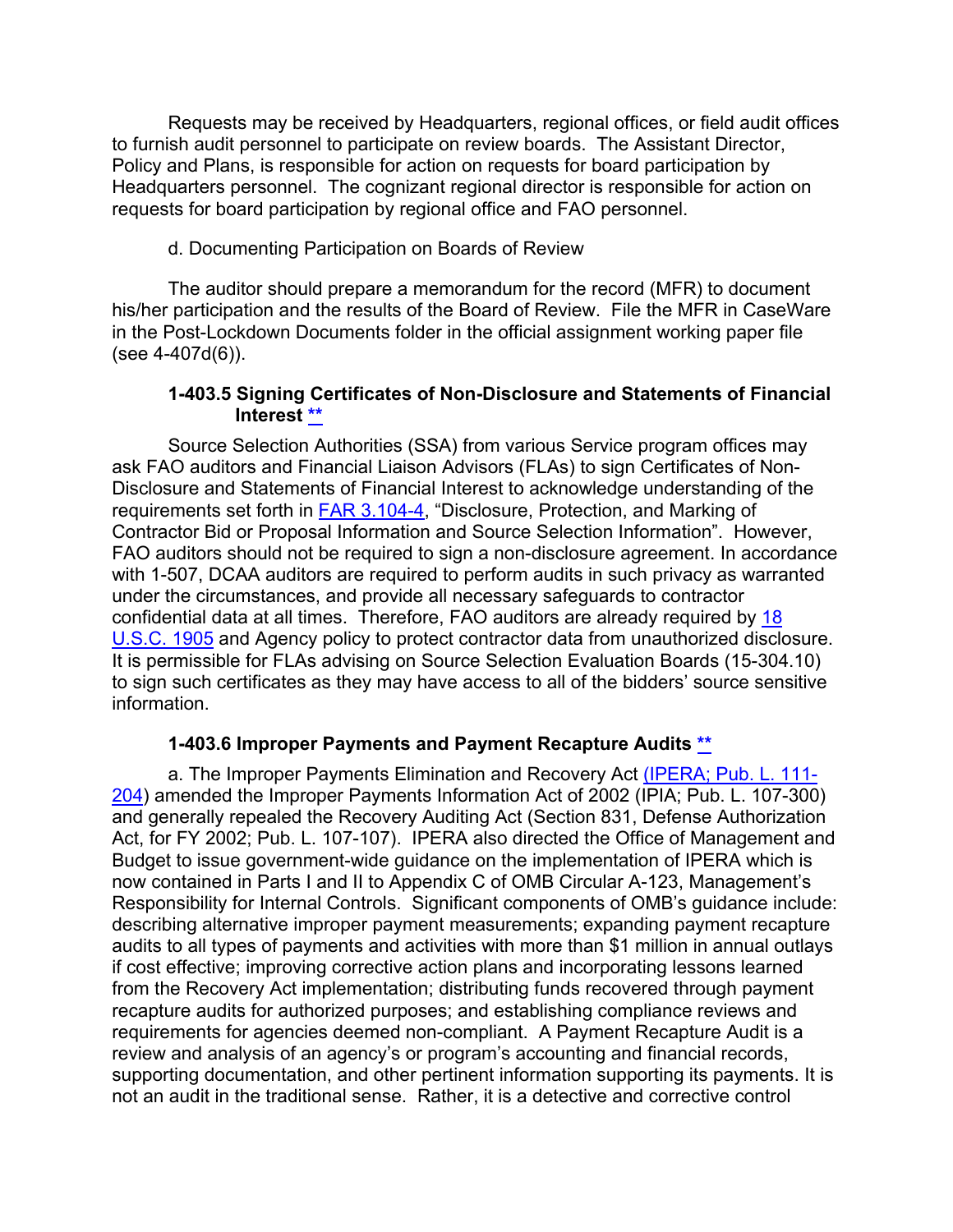activity designed to identify and recapture overpayments, and, as such, is a management function and responsibility.

b. DoD maintains an extensive post-payment process for identifying improper payments and utilizes review techniques performed both internally and by payment recapture auditing contractors paid from the proceeds actually recovered. Since the focus of these audits is the DoD Component's books and records, DCAA would not normally become involved in payment recapture audit effort. DCAA performs contract audits of the books and records of a Federal contractor pursuant to the allowable cost and payment clause at **FAR 52.216-7** incorporated into the contract. As distinguished from the payment recapture audit a contract audit is normally performed for the purpose of determining if amounts claimed by contractors are in compliance with the terms of the contract and applicable laws and regulations.

### <span id="page-22-0"></span>**Figure 1-4-1**

#### **Certificate of Non-Disclosure Statement [\\*\\*](#page-1-21)**

I acknowledge that [*insert name of program office*] has provided me with contractor proprietary and source selection information to enable me to perform my official duties.

As required by FAR 3.104, I agree not to divulge, publish, or reveal by word, conduct, or any other means, any such information to any other person, except in accordance with applicable law and regulations.

I also understand that I must exercise appropriate care to safeguard such information against unauthorized disclosure, and I will promptly report any mishandling, loss or unauthorized disclosure of contractor proprietary information of which I am aware to my supervisor, the Source Selection Authority (SSA), and/or the [*insert program name*] Security Director.

I understand that information marked "Competition Sensitive" must be handled as contractor proprietary or Government non-public information, as applicable.

I understand that failure to comply with this policy may result in penalties.

If an actual or potential conflict of interest (as described in Title 5, Code of Federal Regulations (CFR), Part 2635, "Standards of Ethical Conduct for Employees of the Executive Branch," and implementing Department of Defense regulations) arises in connection with my access to, or use of, any contractor proprietary information provided to me by the [*insert name of program office*]. I will promptly report such actual or potential conflict of interest to my supervisor.

[Signature of FAO Auditor].

 $\overline{\phantom{a}}$  ,  $\overline{\phantom{a}}$  ,  $\overline{\phantom{a}}$  ,  $\overline{\phantom{a}}$  ,  $\overline{\phantom{a}}$  ,  $\overline{\phantom{a}}$  ,  $\overline{\phantom{a}}$  ,  $\overline{\phantom{a}}$  ,  $\overline{\phantom{a}}$  ,  $\overline{\phantom{a}}$  ,  $\overline{\phantom{a}}$  ,  $\overline{\phantom{a}}$  ,  $\overline{\phantom{a}}$  ,  $\overline{\phantom{a}}$  ,  $\overline{\phantom{a}}$  ,  $\overline{\phantom{a}}$ 

Name of FAO Auditor.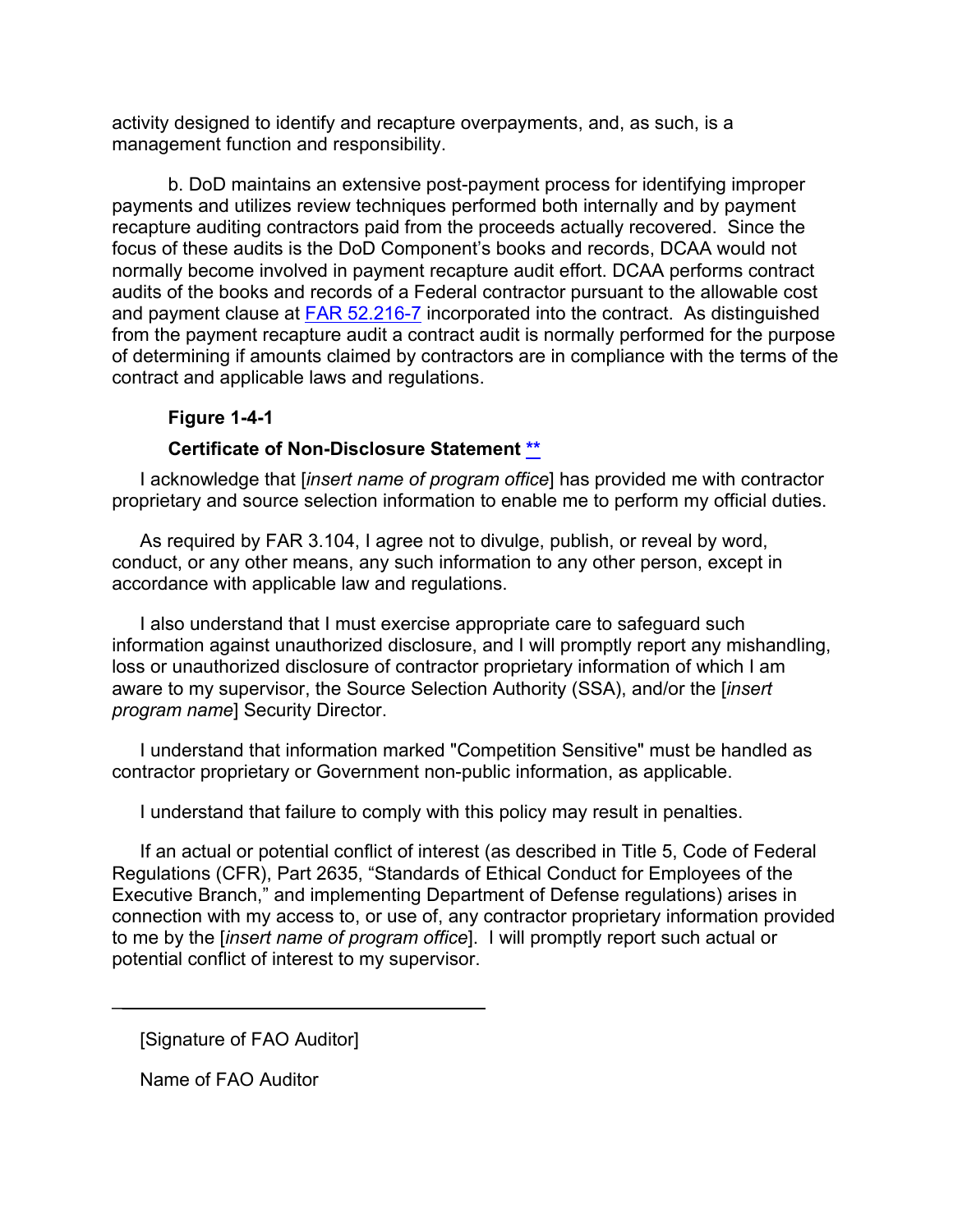Title of FAO Auditor.

FAO Name.

FAO Address.

FAO Telephone No.

## **1-404 Relationship with DoDIG and Other Executive Branch Internal Audit Organizations [\\*\\*](#page-1-22)**

## <span id="page-23-1"></span><span id="page-23-0"></span>**1-404.1 Organizations for Government Internal Audit [\\*\\*](#page-2-0)**

a. The DoD Inspector General is responsible for DoD level internal and oversight audits and investigations. Responsibilities of the DoDIG include (1) evaluating activities relating to contract audits; (2) investigating fraud, waste, and error; (3) monitoring adherence to contract audit principles, policies, and procedures; and (4) monitoring actions taken by DoD components in response to contract audits.

b. Internal audit, oversight, and investigative services are performed by the offices of the Assistant DoDIGs for Auditing and Investigations and the Director for Departmental Inquiries. DoD component internal audit organizations include the Army Audit Agency, the Naval Audit Service, and the Air Force Audit Agency. The various Military Services also have additional internal review and audit groups such as the Inspector Generals of the Army, Navy and the Air Force. Most non-DoD agencies have similar activities for the performance of internal audit within their organizations. The following guidance also applies to non-DoD executive agencies.

## <span id="page-23-2"></span>**1-404.2 DCAA Assistance to Government Internal Audit Organizations [\\*\\*](#page-2-1)**

a. When internal audits require verification of contractor data or records at contractors' plants, the internal audit organization normally will obtain fact-finding assistance from DCAA.

b. Support will be furnished to the internal auditor where doing so does not conflict with the contract auditor's basic role of providing advisory services to contracting officers. Requests requiring contract auditors to evaluate contracting officers' performance are inappropriate, whereas assistance concerning contractors' performance is appropriate.

c. Contract audit working papers, reports, and files relating to completed assignments will be made available to internal auditors in their audits of procurement, contract administration or related functions, provided DCAA has received written notice of the objective and the scope of the internal audit evaluation. However, FAOs should dissuade auditors from examining working papers relating to incomplete/in-process audits, because any audit conclusions included therein are tentative and do not represent the official DCAA position until the audit is completed. If the internal auditor insists on examining working papers related to incomplete/in-process audits, elevate the matter to the Regional Director/CAD or the Director, Field Detachment to attempt to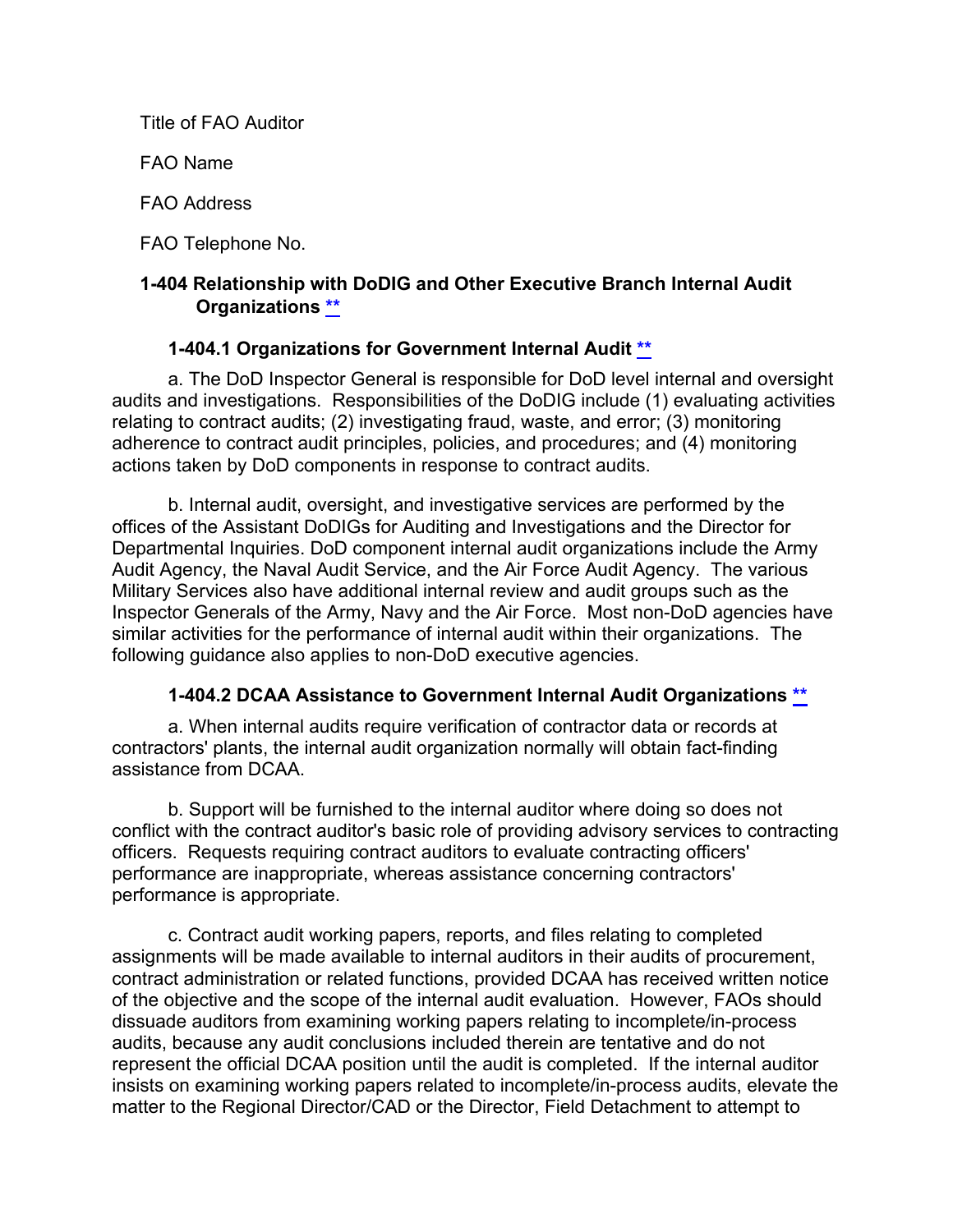dissuade until such time as the audit is complete and reviewed by management. If the Regional Director/CAD/Director, Field Detachment cannot dissuade the internal auditor from examining working papers related to incomplete/in-process audits, the issue should be elevated to Headquarters, ATTN: Quality. DoDIG's right of access to DCAA records is set forth in [DCAAI No. 7050.1.](https://sharepoint.dcaaintra.mil/headquarters/resources/CM/CMC/Publications/Publications/DCAAI%207050.1.pdf)

d. Government internal audit organizations, on occasion, may request an FAO to use its access rights to gather and/or validate information that is not otherwise required by the FAO in carrying out DCAA's audit mission. The information could be either (1) audit-related (e.g., the DoDIG asks that a post-award audit be done on a contract not selected by the FAO) or (2) non-audit-related (e.g., the DoDIG asks the FAO to complete a survey instrument or gather information for the purpose of statistical aggregation). Written confirmation of the request for assistance will be furnished to the internal auditor within seven working days of receipt. The request should be provided to Headquarters, Quality through the Regional Director/CAD, or the Director, Field Detachment with the agreed to course of action to be taken.

e. FAOs should generally accept and respond to requests for audit-related information; however, several factors should be considered before doing so. These factors include the (1) Government's overall policy to have one contract audit face and avoid duplication of Government audit effort when possible; (2) DCAA resources required to fulfill the request, and (3) impact that acting on the request would have on meeting current audit requirements. DoD internal auditors are required by DoD audit policy to coordinate all audits involving contractor records with DCAA and the appropriate contract administration office to avoid duplication of audit work.

f. Except as noted below, FAOs should generally not accept and respond to requests for non-audit-related information. Instead, the FAO should ask the internal audit organization to have the contractor directly respond to such requests. An exception to the preceding guidance is when the non-audit information requested by the internal auditor can be readily retrieved from the FAO's files and the contractor has no objection to the release of the information. In these cases, FAO's should provide the internal auditor with the requested information. When in doubt as to how best to handle a given request for non-audit information, FAOs should contact their Regional Special Program Division for guidance.

g. Supplement 1-4S1 presents illustrative audit situations involving interface between contract and internal audit organizations.

#### <span id="page-24-0"></span>**1-404.3 Government Internal Audit Organization Assistance to DCAA [\\*\\*](#page-2-2)**

In certain instances, contract audits involve work at a defense installation or remote location where the nature of the work, proximity of an internal audit office, or other factors make it more practical or economical for the contract auditor to obtain assistance from a Government internal auditor. Such cross-service audit assistance shall be referred to DCAA Headquarters, ATTN: Quality, for a determination before the request is issued.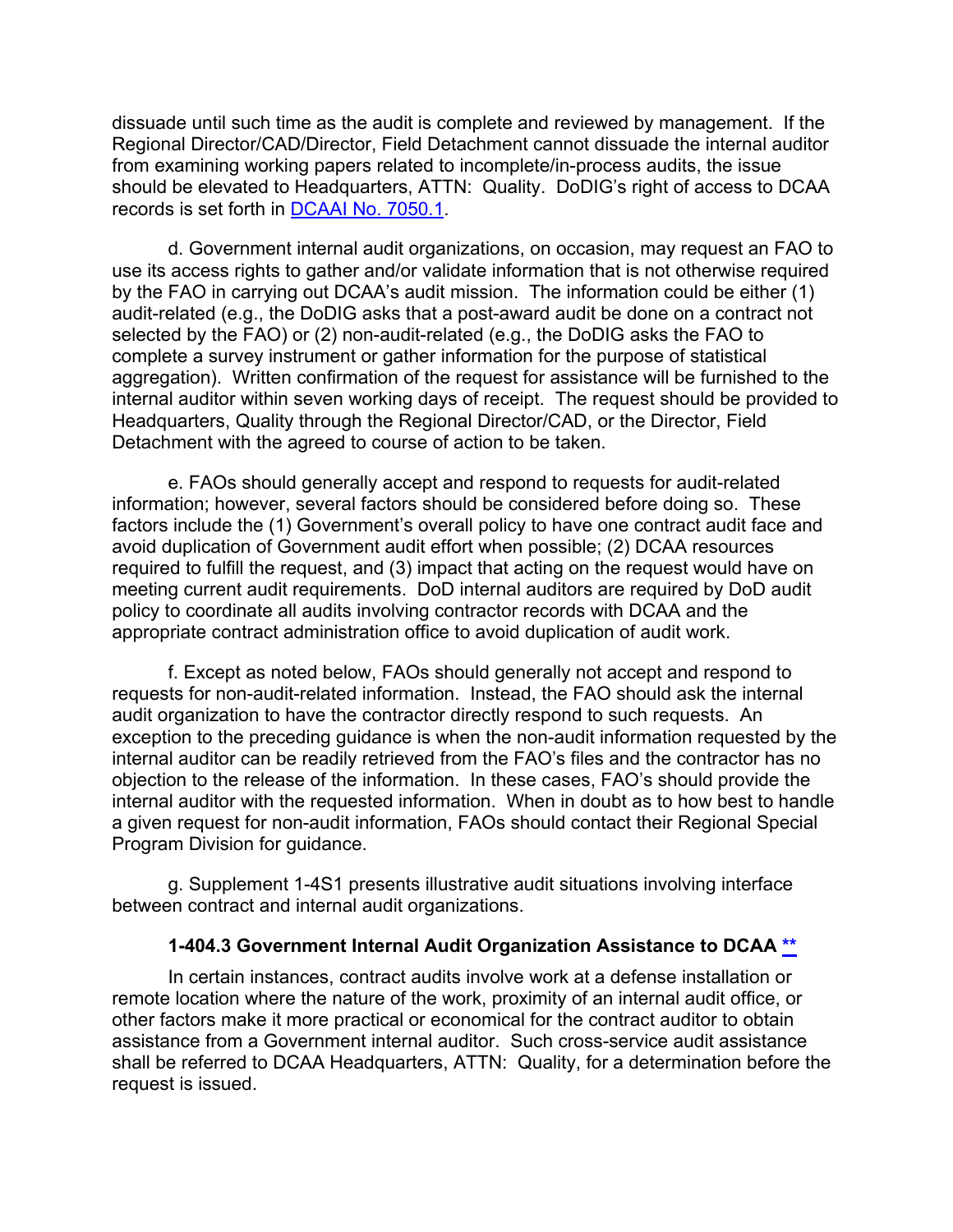#### <span id="page-25-0"></span>**1-404.4 Interfacing with Government Internal Audit Organizations [\\*\\*](#page-2-3)**

a. This section deals with requests for assistance from Government internal audit organizations. Oversight reviews are discussed in 1-404.5.

b. Requests from Government internal audit organizations are normally coordinated through DCAA Headquarters, Quality who will notify the cognizant Headquarters division. That division, in turn, will notify the affected region/corporate audit directorate and field office(s). Regional/corporate audit directorates and field offices may receive requests for audit assistance directly from the internal audit organization without prior Headquarters coordination. When such requests are limited in nature, e.g., factual information at a specific location, Headquarters need not be notified. However, all other requests should be referred to Headquarters, Quality, before any action is taken.

c. During the course of visits or telephone contacts by a Government internal audit organization, the FAO manager should answer questions raised and tactfully clarify or correct any misinterpretation of factual information. Discussions with representatives of the Government internal audit organization should be limited to factual matters related to specific DCAA audits and/or the management of those audits. Matters regarding overall Agency policy, operations or resources that are not covered in published Agency guidance should be referred to Headquarters, Attention: Quality.

d. The FAO manager should promptly report to the Regional Director or the Director, Field Detachment the results of any Government internal audit organization's visit or telephone contact. If DCAA's response has been limited to providing access to or copies of pre-existing material, the FAO manager's report need only identify the general nature of the materials provided. If DCAA has been asked to prepare additional materials for the Government internal auditor's use, the FAO should comply with the region's instructions regarding appropriateness of such activity.

## <span id="page-25-1"></span>**1-404.5 Oversight Reviews [\\*\\*](#page-2-4)**

a. Oversight reviews are coordinated through DCAA Headquarters, Quality, which will notify the Headquarters division cognizant of the review's subject area. Before providing access to an oversight reviewer, determine that the review has been properly coordinated in accordance with DCAAI [7050.2.](https://sharepoint.dcaaintra.mil/headquarters/resources/CM/CMC/Publications/Publications/DCAAI%207050.2.pdf) Oversight organizations, particularly the DoDIG, may request answers to questions arising from their visits to DCAA field elements.

b. Provide written notice to the Regional Director/CAD or the Director, Field Detachment and Headquarters, ATTN: Quality, of all oversight visits to FAOs or contractor sites.

c. As required by DCAAI 7050.2, a reviewed FAO will provide a written memorandum of significant issues to the Regional Director/CAD or the Director, Field Detachment within ten working days of an oversight visit. The information in the memorandum should be limited to factual data relating to the oversight reviewer's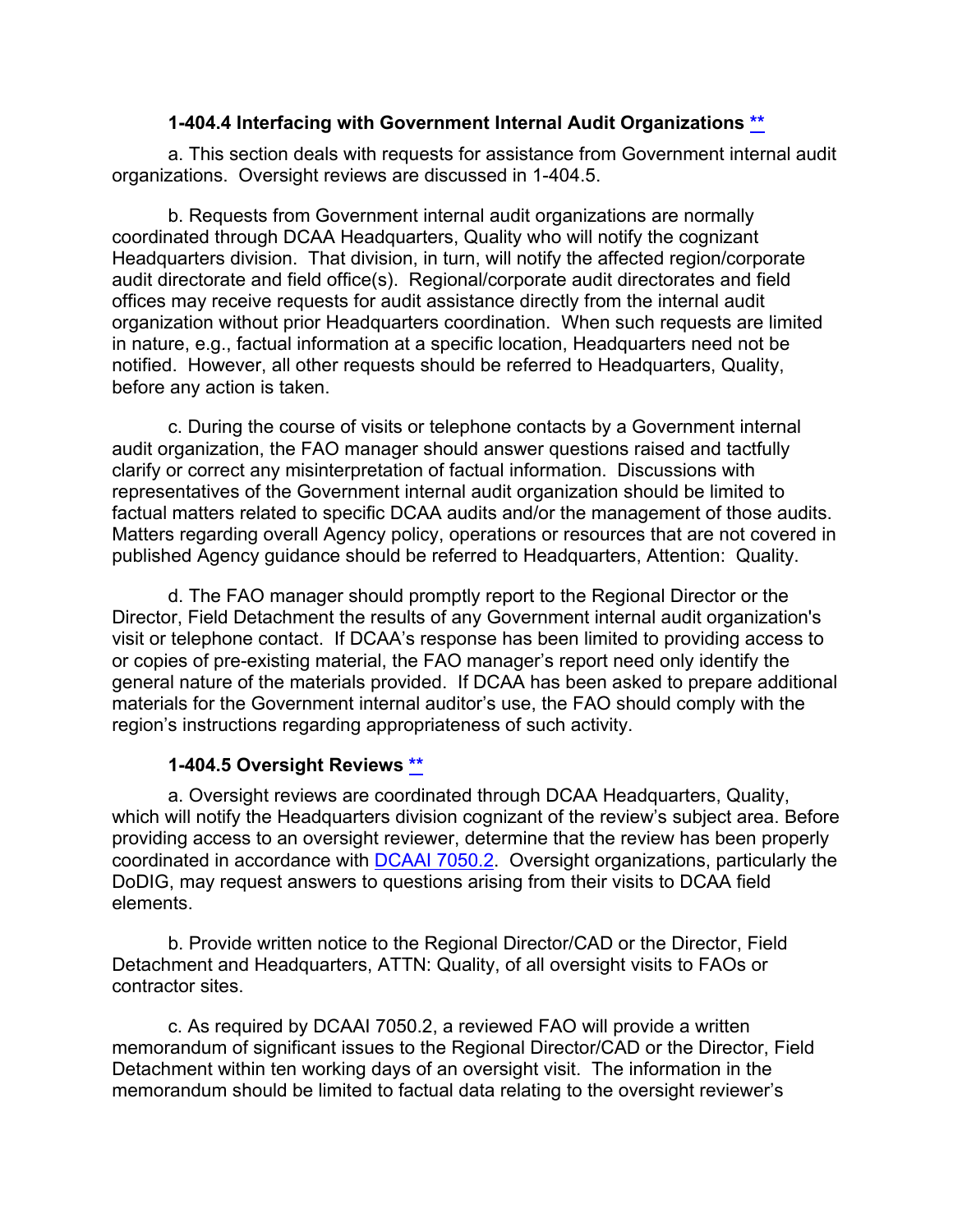observations on the specific audits reviewed. Matters relating to overall Agency policy, operations or resources should be separately referred to Headquarters, Attention: Quality, and should not be commented on in the memorandum. The region/corporate audit directorate/field detachment will forward the FAO's memorandum to Headquarters, Quality within five additional working days.

d. When interim DCAA responses to field visits are required, regions are responsible for receiving draft responses from FAOs; preparing responses; and forwarding responses directly to the oversight organization, with a concurrent copy to Headquarters. Technical guidance and overall coordination will be available from Headquarters as required. Procedures for responding to oversight reviews are contained in DCAAI 7050.2.

## <span id="page-26-0"></span>**1-404.6 Issuance of Audit Reports [\\*\\*](#page-2-5)**

When an audit performed at the request of an internal audit organization requires corrective action by the contractor involving such matters as unallowable costs and cost avoidance, the auditor will follow the normal procedures and issue the audit report to the cognizant ACO to assure timely corrective action. A copy of the report will also be forwarded to the requesting internal audit organization by a transmittal letter indicating that the audit report has been issued directly to the ACO. When an audit performed at the request of an internal audit organization does not require corrective action by the contractor, the audit report will be issued to the internal audit organization (see 10- 210.1).

## <span id="page-26-1"></span>**1-404.7 Visits by the DoDIG and Military Inspectors General [\\*\\*](#page-2-6)**

When an Inspector General of a DoD component, or his/her representative, visits an audit office, the auditor should, after satisfying himself/herself as to the identity of the individual, cooperate fully in responding to inquiries pertaining to the audit of contracts under the auditor's cognizance. Requests for sensitive information, or requests that require the assignment of an auditor for a substantial period of time, should be in writing. The auditor should report such visits to the Regional Director/CAD or the Director, Field Detachment and furnish copies of all correspondence and memorandums. Before furnishing any sensitive information, the auditor should coordinate the matter with the regional director. Unusual or significant inquiries should be reported to Headquarters, Attention: Quality.

## <span id="page-26-2"></span>**1-405 Relationship with Investigative Agencies of the Government [\\*\\*](#page-2-7)**

a. Auditors will cooperate with representatives of the Federal Bureau of Investigation, DoD criminal investigators, and criminal investigators from other agencies in coordination with the Operations Investigative Support (OIS) Division (See 4-702.6). If the FAO is contacted directly by an investigative agency for written material, access to files and working papers, interviews, meetings, or other requests for contractor information, it should refer the investigative agency to the OIS Justice Liaison Auditor at [DCAA-JLA@dcaa.mil](mailto:DCAA-JLA@dcaa.mil) or 571-448-2322.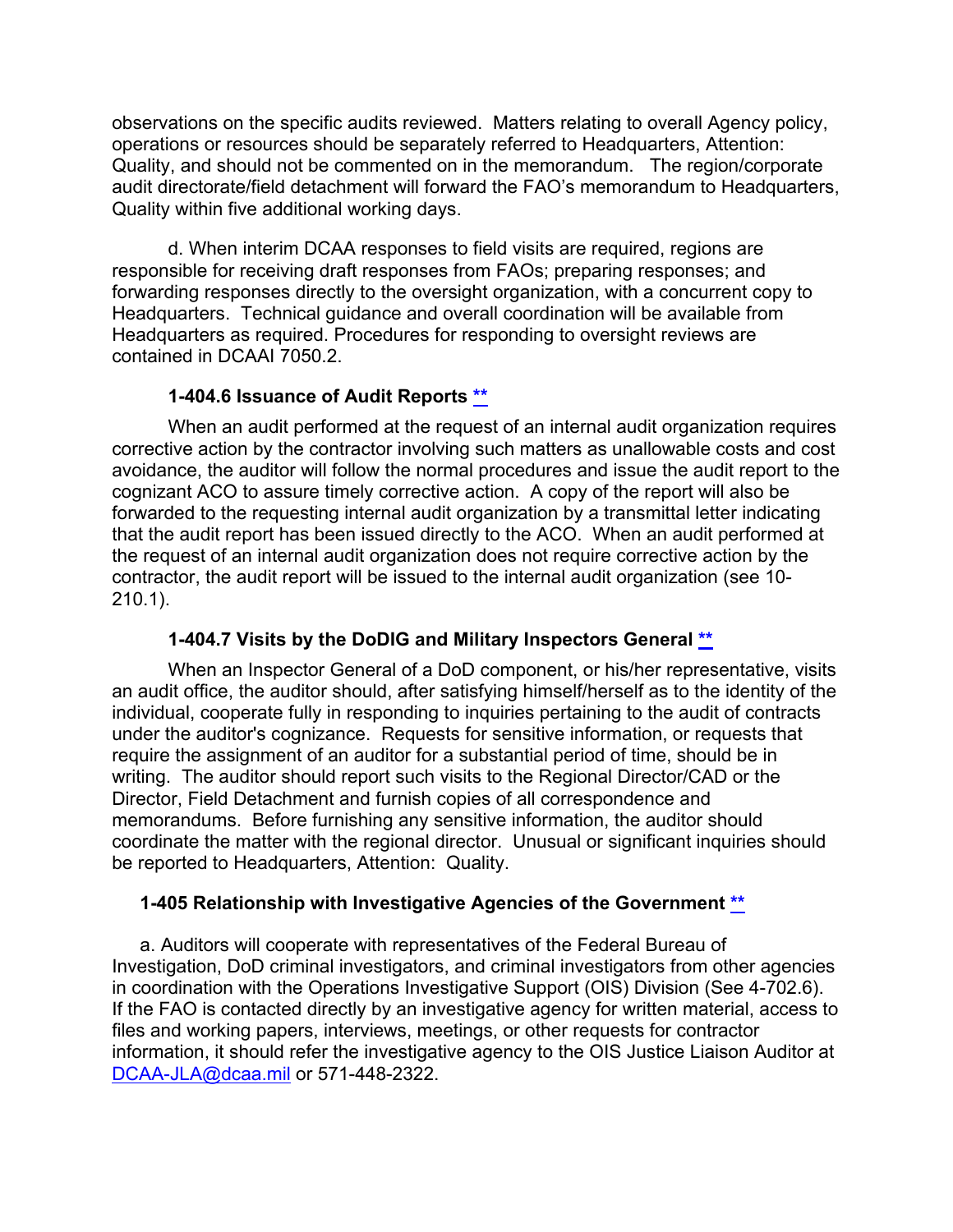b. OIS will facilitate meetings with an investigator and the FAO to interview an auditor in connection with an inquiry of contractor activities. Auditors should not disclose any information discussed during interviews with an investigator and OIS to the contractor.

c. OIS will coordinate and transfer written material and access to files or working papers already in the possession of the FAO to investigators. If access to working papers related to incomplete/in-process audits are provided, the auditor should state this condition, and inform recipients that the conclusions may not represent the official DCAA position. Original documents may be provided to investigators if a subpoena is issued for the documents. However, original documents cannot be released until copies have been prepared for retention by DCAA. Guidance pertaining to the protection of information related to investigations is provided in 4-702.5d, e, f, and g.

d. Auditors should not inform the contractor when information is provided to the investigators that the FAO has in its possession. Under no circumstance is the FAO to contact the contractor or access contractor systems to obtain data or other information in support of an investigation.

e. OIS will document the meeting date, time and general discussion topic of meetings with DCAA auditors and Government investigative agencies. Relevant documentation will be maintained by OIS.

#### <span id="page-27-0"></span>**1-406 Relationship with Government Legal Counsel in Contract Disputes, Bid Protests, and Other Matters [\\*\\*](#page-2-8)**

a. When requested, it is Agency policy to assist Government counsel in auditing matters in all contract disputes, bid protests, and other matters, whether initiated through an Agency finding or by other means. Audit support should fully respond to the needs of counsel and may consist of comprehensive audit and accounting advisory services; accounting research applicable to the specific case, including testimony relative to the audit report; or testimony as an expert on accounting and auditing practices and procedures. All work done at the request of the Government trial attorney is subject to the attorney work product privilege. As such, while DCAA may maintain custody of any documents developed while providing support to the trial attorney, control over the documents, and any decision pertaining to the release of these documents, rests with the trial attorney or his/her successor. This policy is in keeping with the Agency's assigned responsibility to provide accounting and financial advisory services to all DoD procurement and contract administration activities in negotiating, administering, and settling contracts.

b. Although control of the documents rests with the trial attorney, the DCAA auditor is responsible for their content (see 15-500, which also applies to cases before the Court of Federal Claims). Should the trial attorney attempt to obtain audit working papers prior to release of the report, the cognizant FAO should:

(1) offer to provide copies of any relevant documents and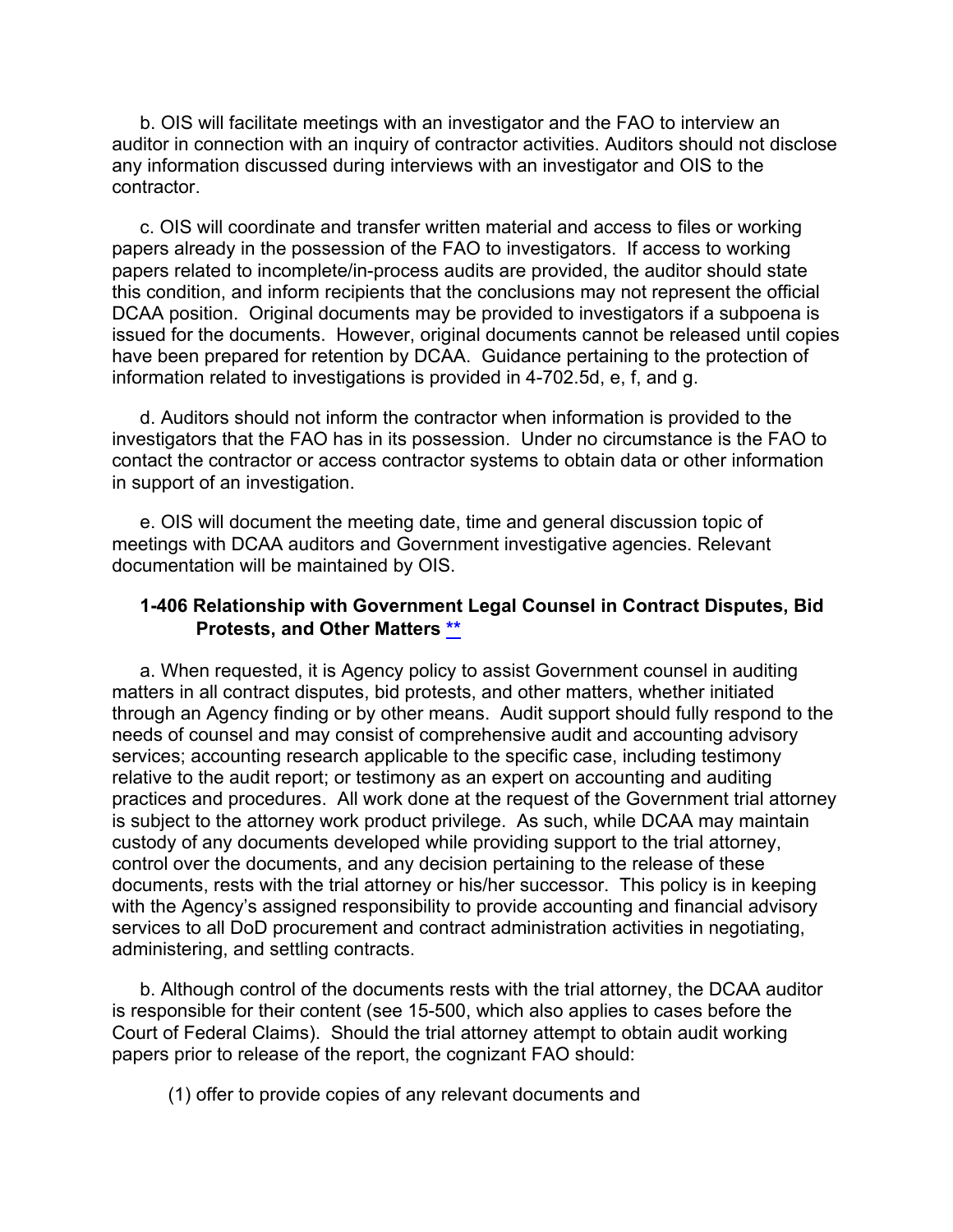(2) explain to the trial attorney that the audit process is incomplete until required supervisory reviews are completed.

Review of incomplete audit files may lead the attorney to draw erroneous inferences regarding the DCAA audit position. Should the trial attorney persist in a request for incomplete working papers, Headquarters, PAS, should be notified before incomplete audit files are released.

c. Under certain circumstances, trial attorneys may request DCAA auditors to sign a litigation protective order. A litigation protective order usually restricts the use of contractor information to the conduct of the trial; i.e., it could not be used for any other purpose. The restrictions could impair DCAA's audit rights and use of contractor data for all other appropriate Government purposes. Auditors approached by trial attorneys to sign a litigation protective order should not sign the order. However, if trial attorneys insist, auditors should elevate the request to their region.

#### **1-406.1 Armed Services Board of Contract Appeals (ASBCA) [\\*\\*](#page-2-9)**

a. Details of the ASBCA Charter are found in [Appendix A to the DoD FAR](http://www.ecfr.gov/cgi-bin/text-idx?SID=c90ce63422255e5174afc417de9c83ef&mc=true&node=ap48.3.254_6299.a&rgn=div9)  [Supplement.](http://www.ecfr.gov/cgi-bin/text-idx?SID=c90ce63422255e5174afc417de9c83ef&mc=true&node=ap48.3.254_6299.a&rgn=div9) The ASBCA is the authorized representative of the Secretaries of Defense, Army, Navy, and Air Force in hearing, considering, and determining appeals by contractors from decisions of contracting officers or their authorized representatives or other authorities on disputed questions. These appeals may be taken pursuant to:

<span id="page-28-0"></span>(1) the Contract Disputes Act of 1978,

(2) the provision of contracts requiring the decision by the Secretary of Defense or by a Secretary of a Military Department or their duly authorized representative or board, or

(3) the provisions of any directive whereby the Secretary of Defense or the Secretary of a Military Department has granted a right of appeal not contained in the contract on any matter consistent with the contract appeals procedure.

b. Rules on submitting contractor appeals and preparing for and conducting a hearing are in Part 2 of Appendix A to the DoD FAR Supplement. These rules may vary from a case requiring the submission of a substantial amount of evidence, the presentation of witnesses, and a prehearing and formal hearing to a situation in which the hearing is waived and the case settled on the basis of the submitted record. The rules also provide for decisions of appeals involving \$10,000 or less, under an optional small claims (expedited) procedure or for appeals where the amount in dispute is \$50,000 or less, under an optional accelerated procedure.

c. The auditor will be mainly concerned with ASBCA procedures which require the contracting officer and Government trial attorney to submit a file of applicable documents and to produce documents, admit facts, and answer questions when properly requested by the other party to do so. Guidance regarding requests for such information is in [DCAA Instruction](https://sharepoint.dcaaintra.mil/headquarters/resources/CM/CMC/Publications/Publications/DCAAI%205410.11.pdf) No. 5410.11, *Release of Official Information in*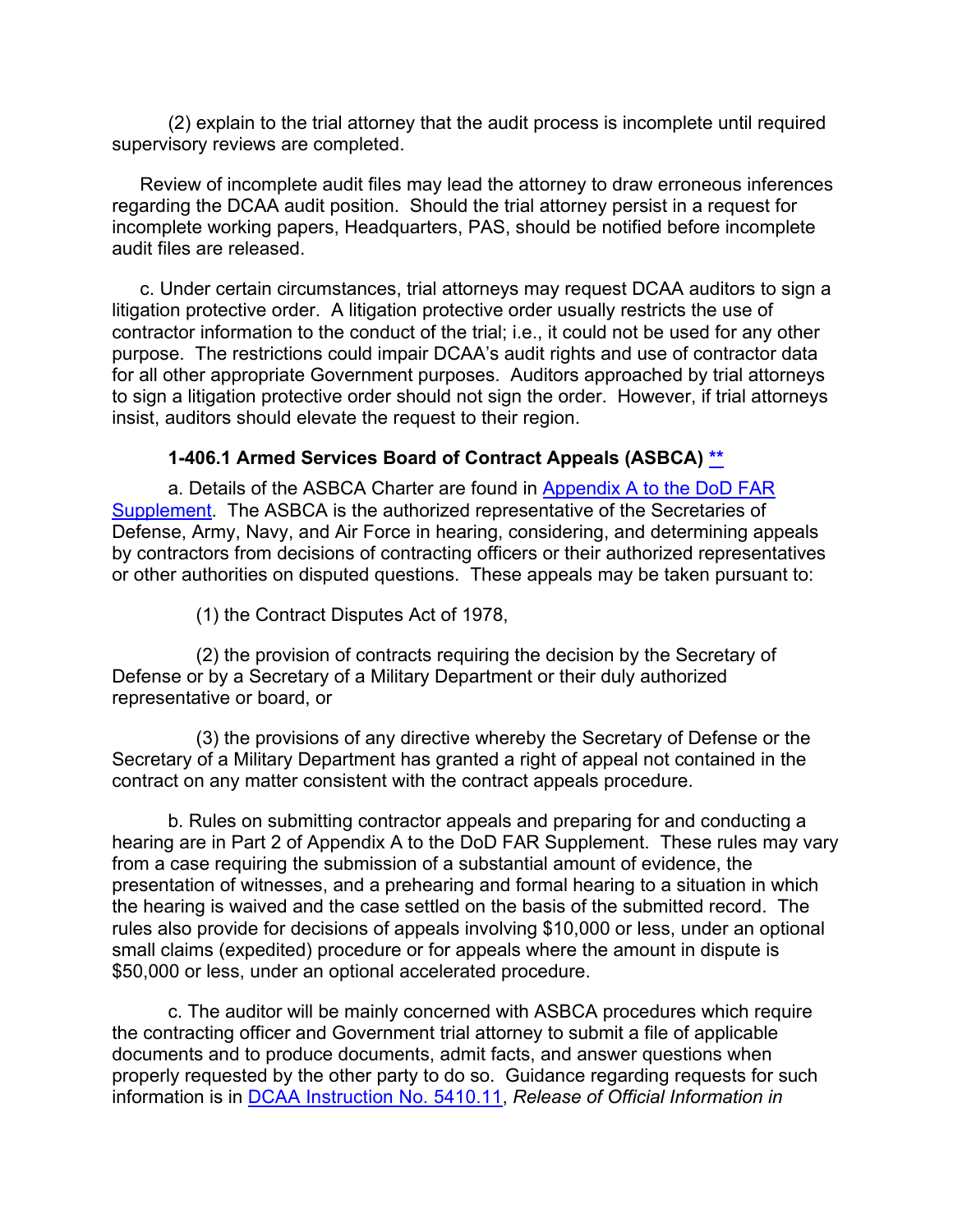*Litigation and Testimony by DCAA Personnel as Witnesses*. That regulation requires that all such inquiries be transmitted to the DCAA General Counsel (DL) and that responses not be provided without specific instructions from DL. Further details on audit procedures and responsibilities in connection with ASBCA cases are in 15-500.

## <span id="page-29-0"></span>**1-406.2 Other Boards [\\*\\*](#page-2-10)**

In addition to the ASBCA, there are boards that service various other agencies and departments of the Government. On occasion, the DCAA auditor may be called on to assist in hearings before these boards. While the size of the board and the rules may vary, the type and degree of services an auditor must provide will generally be the same.

## <span id="page-29-1"></span>**1-406.3 Bid Protests [\\*\\*](#page-2-11)**

a. An unsuccessful bidder or offeror for a Government contract may file a bid protest with GAO. The GAO bid protest regulations, found at [4 CFR Part 21,](http://www.ecfr.gov/cgi-bin/text-idx?SID=e4df689ba44565eb85aaa655f04618b8&mc=true&node=pt4.1.21&rgn=div5) allow for hearings on protests. Occasionally, audit issues will arise during the course of a protest. When this occurs, auditors shall cooperate with counsel representing the Government by making records and working paper files readily available. Additionally, circumstances may occur which require the auditor to testify in such proceedings. Such testimony is permitted when requested by counsel representing the Government. If such testimony is requested by any other party, the provisions of DCAAI [5410.11](https://sharepoint.dcaaintra.mil/headquarters/resources/CM/CMC/Publications/Publications/DCAAI%205410.11.pdf) apply.

b. If the acquisition involves ADPE hardware, services or maintenance, a protest may be filed with the GSBCA or the GAO. If the protest is filed with the GSBCA, that board's rules for resolving contract disputes cases apply to bid protests as well. In such cases, the auditor will follow the guidance contained in 1-406.2.

## <span id="page-29-2"></span>**1-407 Relationship with Component Remedies Coordinators [\\*\\*](#page-2-12)**

The head of each DoD component must establish a remedies coordinator in order to meet DoD Instruction 7050.05 (Coordination of Remedies for Fraud and Corruption Related to Procurement Activities) requirements. The remedies coordinator will be responsible for establishing procedures to develop a specific remedies plan for each significant investigation involving fraud or corruption relating to procurement activities. Under this remedies plan, appropriate DoD officials would consider all appropriate civil, administrative, and contractual remedies available to the Department of Defense, including suspension or debarment. Agency policy is to assist component remedies coordinators in developing effective remedies plans. The plan should be consistent with our mission of providing accounting and financial advice to DoD officials regarding negotiation, administration, and settlement of contracts. Further, FAO's will consider obligations imposed on a contractor by a remedies plan during the planning process. For an example, see 4-711 (Reviewing contractor compliance with administrative suspension and debarment agreements).

## <span id="page-29-3"></span>**1-408 Relationship with the Internal Revenue Service (IRS) [\\*\\*](#page-2-13)**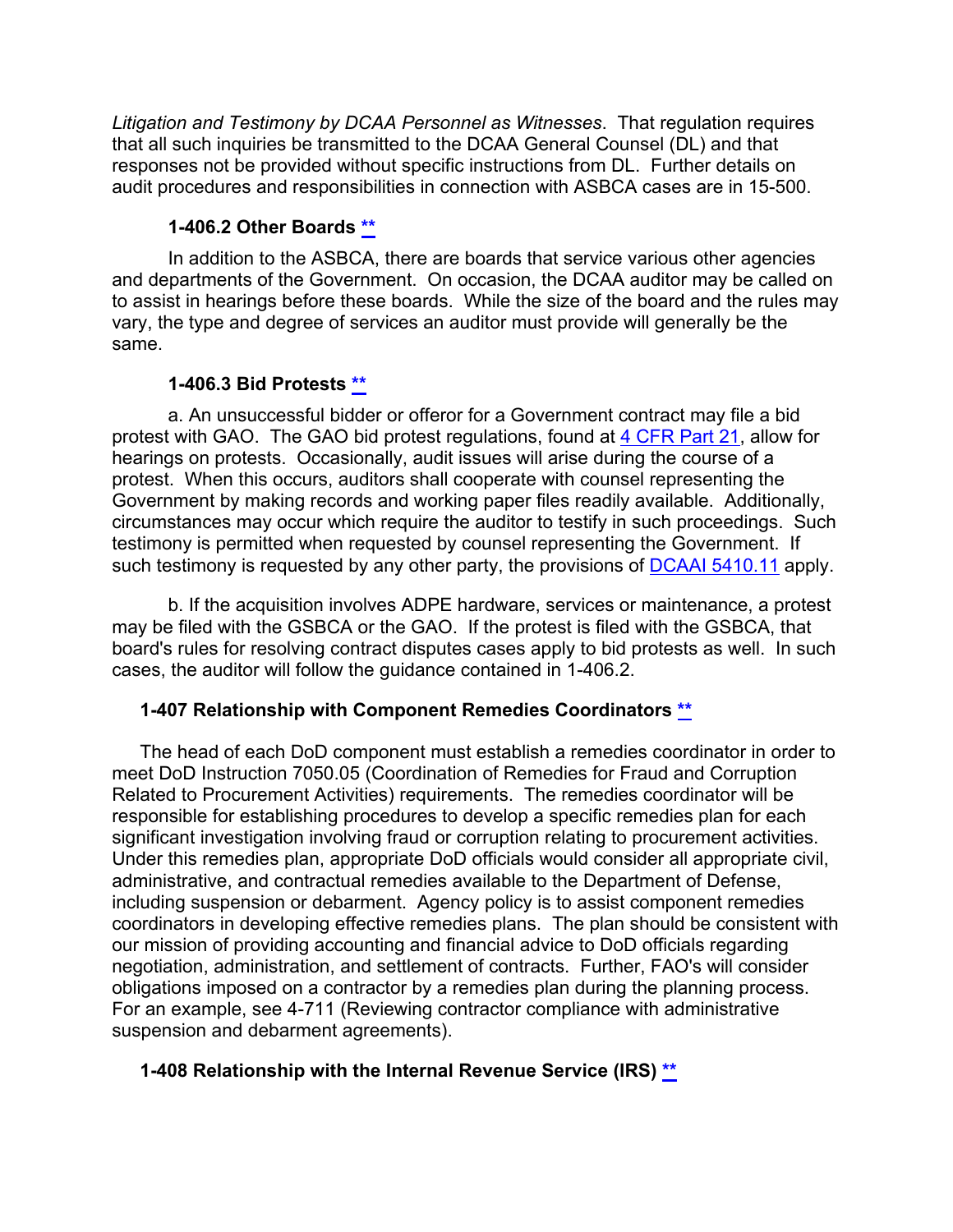a. Procurement-related requests from the IRS (Department of the Treasury) should be handled in accordance with 1-303, following 15-115 for distribution of any resulting report. The procedures contained in 1-404 should be followed regarding contacts by the IRS internal audit staff.

b. Field audit offices may receive direct requests from the IRS for records and files related to an IRS investigation or tax matters. The field audit office should coordinate IRS requests for investigative or tax information with the regional office, before providing any information of this type to the IRS. With regional approval, information related to an IRS fraud or criminal investigation, or in connection with a docketed case before the U.S. Tax Court, should be released directly to the IRS. The field audit office should request the IRS to provide information showing that the requested information relates to these situations.

c. For requests related to civil investigation or administrative inquiry, the field audit office is only authorized to release information that would normally be releasable to the general public under the Freedom of Information Act (for example, publications and most MRDs). If the requested documents would not normally be releasable by DCAA to the general public (for example, audit reports or contractor proprietary information), the region should forward the request to Headquarters, ATTN: DL, for a release determination. The region should provide Headquarters with a summary of the information requested, purpose of release, and other pertinent information.

#### **1-409 Relationship with Members of Congress and Congressional Committees [\\*\\*](#page-2-14)**

a. DCAA personnel will cooperate with members of Congress and congressional committees by responding fully and promptly to their official requests for information on this Agency's programs and operations. All written responses and/or copies of DCAA documents will be provided directly by the appropriate Headquarters element. Detailed guidance relative to:

<span id="page-30-0"></span>(1) inquiries from members of Congress,

(2) visits by congressional committees,

(3) preparation of material for testimony or use before congressional committees, and

(4) comments on legislation and legislative matters are set forth in DCAA Instruction [Nos. 5020.3](https://sharepoint.dcaaintra.mil/headquarters/resources/CM/CMC/Publications/Publications/DCAAI%205020.3.pdf) and 5030.16.

b. The Headquarters Chief of Staff should be notified immediately of any inquiry from members of Congress, congressional committees, or their staffs.

c. The Headquarters Chief of Staff should also be notified of any customer (Government agency) requests for assistance in responding to an inquiry from members of Congress, congressional committees, or their staffs. In these situations: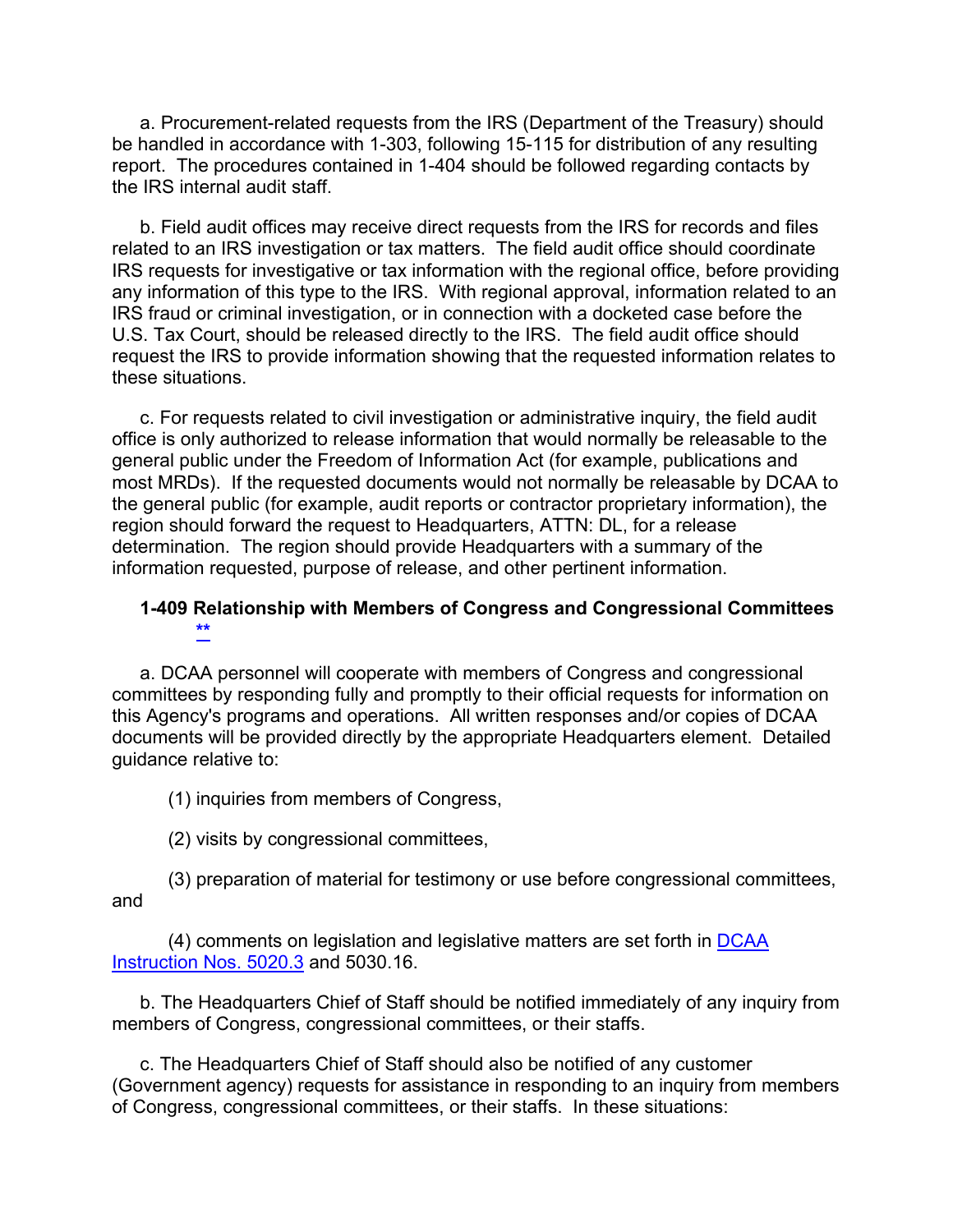(1) DCAA audit reports and related materials prepared at the customer's request or otherwise in the customer's possession are releasable to Congress at the customer's discretion. If possible, the customer should be encouraged to include the following statement with the materials:

*"Please be advised that the contractor financial and accounting system information contained in the attached [report, memo, presentation] is considered proprietary by the company and should not be released to the public. The information made available to you in this [report, memo, presentation] contains financial data furnished to the Government in confidence. protected from unauthorized disclosure under [18 U.S.C. 1905.](http://uscode.house.gov/view.xhtml?req=(title:18%20section:1905%20edition:prelim)%20OR%20(granuleid:USC-prelim-title18-section1905)&f=treesort&edition=prelim&num=0&jumpTo=true) For this reason, the attachment has been marked "CUI".*

(2) Should the customer request that DCAA update existing materials or prepare additional materials to support the customer's response to Congress, the FAO should provide the new or updated material to Headquarters, attention Chief of Staff, for review by the Headquarters Chief of Staff prior to releasing it to the customer.

#### <span id="page-31-0"></span>**1-409.1 Written Requests for Information [\\*\\*](#page-2-15)**

a. Written requests for information received from Congressional members or their staffs should be forwarded to Headquarters, ATTN: Chief of Staff, as expeditiously as possible. When requested by Headquarters, field and regional/corporate audit directorate/field detachment elements will provide, through the Regional Director/CAD or Director, Field Detachment, the following information to the responsible Headquarters staff element not later than the date established by the head of the staff element:

- (1) the congressional inquiry,
- (2) a copy of any interim acknowledgment,
- (3) a copy of the requested audit report(s), if applicable,
- (4) a proposed final reply to the inquiry, and
- (5) the information upon which the proposed final reply is based.

When proposing to furnish contractor proprietary information (e.g., documents marked For Official Use Only (FOUO), CUI or documents that the FAO/region believes contain contractor proprietary data), include the following statement in the proposed final reply:

*"Please be advised that the contractor financial and accounting system information contained in this [letter / report / enclosure] is considered proprietary by the company and should not be released to the public. The information made available to you in this [letter / report / enclosure] contains financial data furnished to the*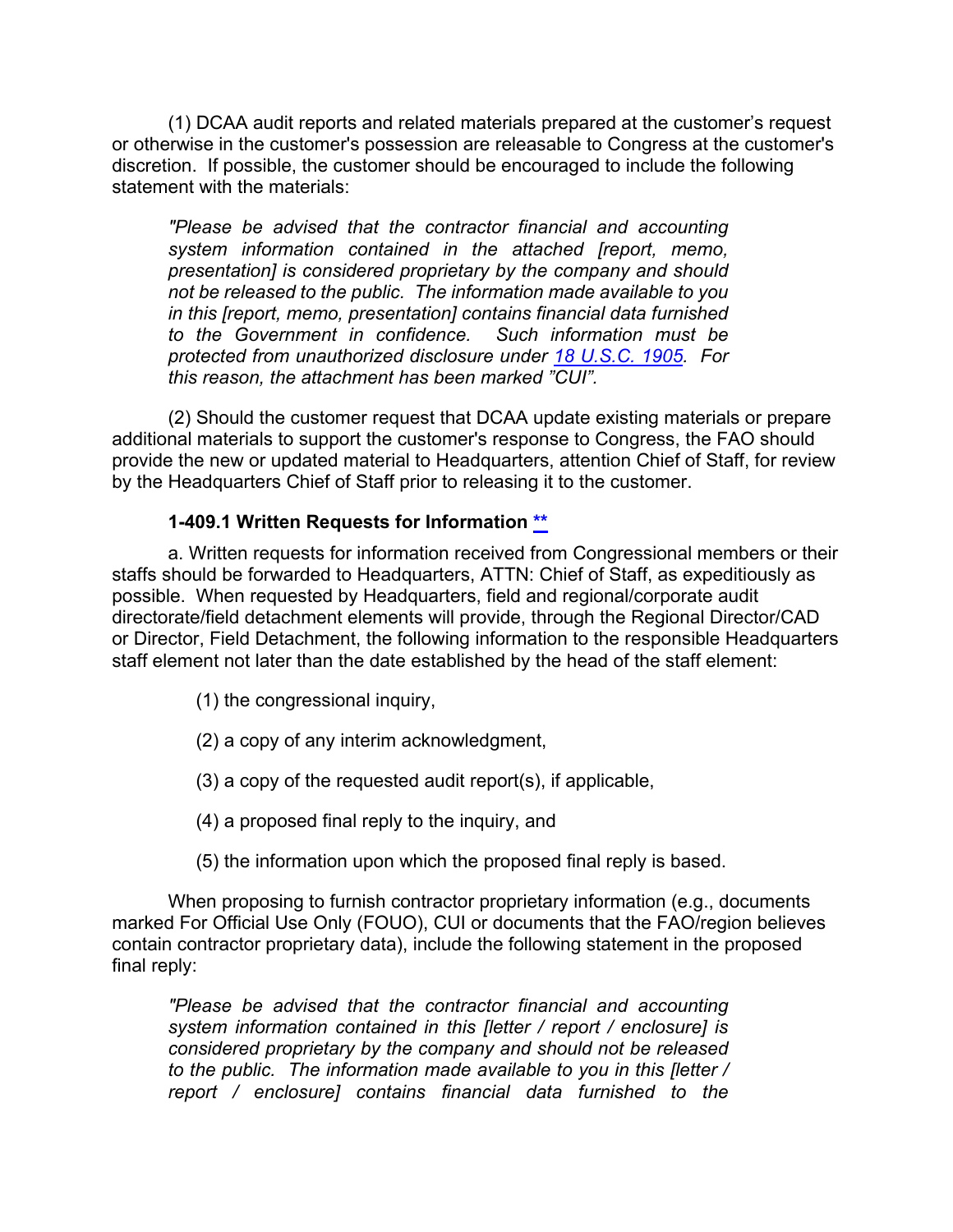*Government in confidence. Such information must be protected from unauthorized disclosure under [18 U.S.C. 1905.](http://uscode.house.gov/view.xhtml?req=(title:18%20section:1905%20edition:prelim)%20OR%20(granuleid:USC-prelim-title18-section1905)&f=treesort&edition=prelim&num=0&jumpTo=true) For this reason, the [letter / report / enclosure] has been marked "CUI".*

b. When a proposed final reply cannot be forwarded to the responsible staff element within the established due date, the regional director will forward a brief memorandum stating the anticipated date that the reply and information will be provided. (See DCAAR No. 5030.16 for detailed processing requirements.)

### <span id="page-32-0"></span>**1-409.2 Meetings with and Visits by Congressional Committees [\\*\\*](#page-2-16)**

a. Field and regional/corporate audit directorate/field detachment elements will immediately notify Headquarters, Chief of Staff (through the Regional Director/CAD or Director, Field Detachment) of written or oral requests received from Congressional committees or their staff to visit a DCAA office.

b. In accordance with DCAAR No. 5030.16, regional/corporate audit directorate/field detachment and field personnel will permit committee members or their staff to examine records which pertain to areas of interest to the committee. Regional Directors/CADs or Director, Field Detachment will refer any committee requests to remove or retain records (including audit reports and working papers) to Headquarters, Chief of Staff. Headquarters, Chief of Staff will coordinate receipt and transmission of requested files to the committee's offices in Washington, D.C. Requests for any other information to be provided to committee representatives will be forwarded to Headquarters, Chief of Staff, within 10 working days following the visit. In any case, no information should be released until authorized by Chief of Staff.

c. Field and regional elements will forward a memorandum (through the regional director) summarizing visits by Congressional representatives within five working days following the visit. The memorandum should specifically enumerate the subjects discussed during the visit, any requests for data, and questions and answers still to be provided. If a request has been made for audit reports or working papers, the memorandum should also include an assessment of the requested materials' compliance with Agency policy. If the assessment discloses any deficiencies in the reports or working papers, additional comments should be included to clearly establish the steps taken to correct the deficiency.

## <span id="page-32-1"></span>**1-4S1 Supplement - Illustrative Audit Situations Involving Interface Between Contract and Internal Audit Organizations [\\*\\*](#page-2-17)**

#### 1. Audit of Japanese master labor contract.

The Defense Contract Audit Agency has responsibility for audit of contractual payments. Many of the functions relating to the contract such as the need for, utilization, classification, and control of contract employees; establishing pay and allowances in conformance with the terms of the contract; and submission of payroll data are the responsibility of Army, Navy, and Air Force activities. Internal audit normally would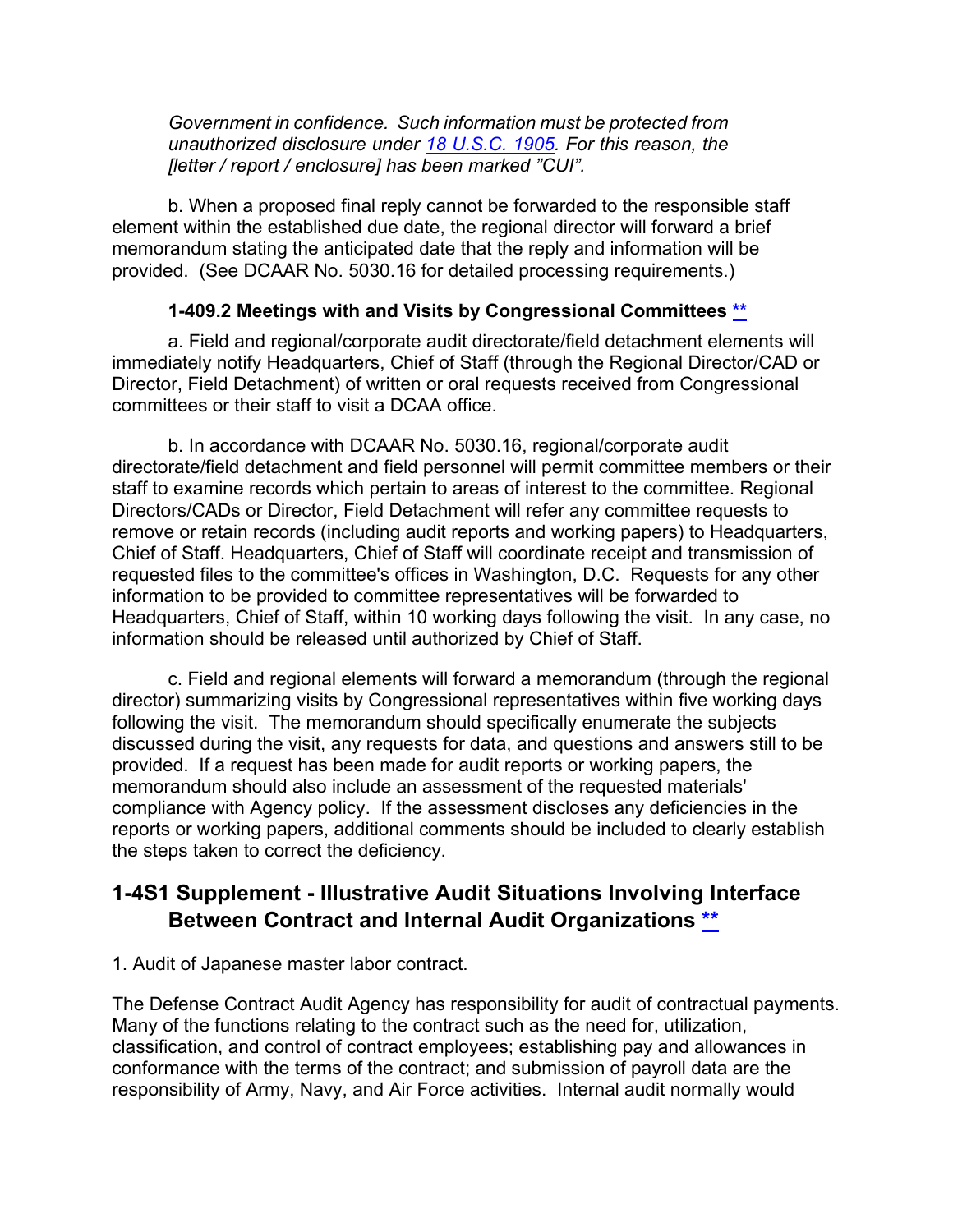encompass evaluation of these functions. Contract auditors may need internal audit assistance in confirming the accuracy and reliability of reports from military activities which form the basis of contract reimbursements.

2. Audit of small cost-type contracts at remote defense installations.

Travel and per-diem costs may be saved by DCAA obtaining internal audit assistance on audit of relatively small contracts performed at remote defense installations where internal auditors are in residence or in the vicinity. Factors to consider are the location, complexity of the contract audit work, and the availability of internal auditors. An example is a small construction contract at Goose Air Base in Labrador. Audit by DCAA would require travel from New York. Audit can be performed by internal auditors in residence.

3. Audit of administration of Government property furnished to contractors.

Prime responsibility for audit of the administration of Government property, including that furnished to contractors, is a part of the internal audit mission. However, DCAA likewise performs property auditing in its role of advisor to the property administrator and contracting office, as well as in connection with cost determination. When an internal audit of the Government property administration function requires verification of detailed records maintained by a contractor, assistance ordinarily can be obtained from the cognizant contract auditor. However, if necessary to the performance of the internal audit mission, internal auditors will be afforded access to contractor-maintained records.

4. Audit at Government-owned, contractor-operated plants.

At GOCO plants DCAA is responsible for audit of the cost-reimbursement operating contracts. Internal auditors are responsible for auditing operations of the Contracting Officer. DCAA should assist the internal auditors by providing such cost and financial information from contractor records as is essential to permit evaluation of the management of the facility.

5. Audit at military installations where services and/or maintenance are purchased under contracts subject to DCAA audit.

Circumstances may be such that the internal auditors need fact-finding assistance from contract auditors to obtain or verify information from contractors' records. For example, the internal auditor may be reviewing the potential for savings from elimination of duplicating supply operations and information is needed from the contract auditor regarding the contractor's supply system.

6. Audit of a weapon system where supply, maintenance, funding, and other functions are closely integrated with input from or operations of major contractors.

Internal audits of this nature give rise to various situations where audit information is needed from contractors' books and records. Assistance from contract auditors would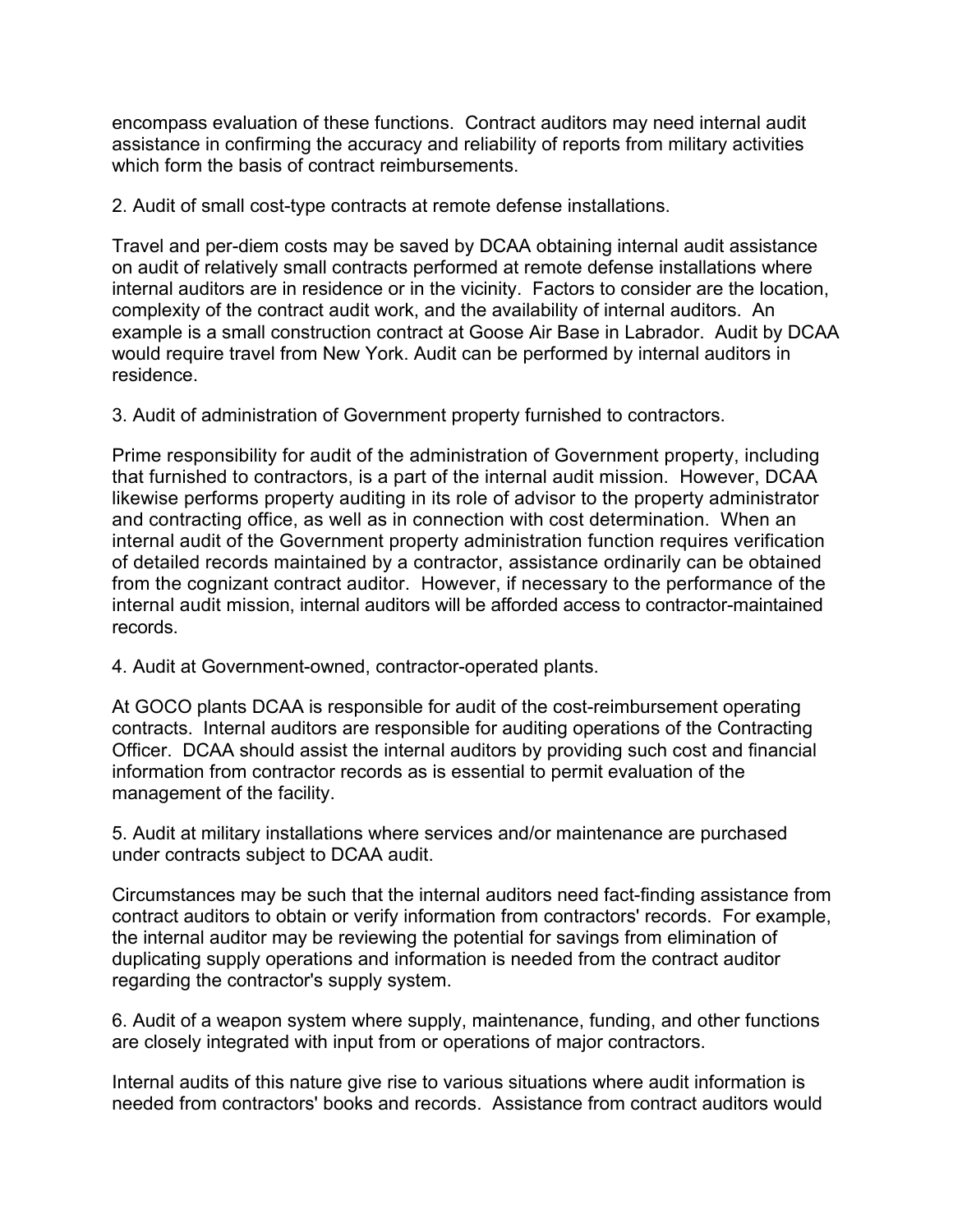be appropriate in some cases and not in others. Examples follow:

a. Internal auditors are reviewing a contract pricing action. Contract audit assistance ordinarily should not be requested since the contract auditor participated in the procurement team effort.

b. Internal auditors determine that substantial quantities of end items which have been inspected and accepted are found subsequently to have defects requiring major modification. In trying to ascertain the cause for this situation, the auditors find it necessary to determine whether the contractor has responded timely to contract change orders requiring modification during production. Contract audit assistance in conjunction with technical assistance would be appropriate as determinations of this nature are an integral part of operations audits of contractors' production scheduling and control systems. These determinations are also made during reviews of contractors' internal planning and control systems when performing Earned Value Management System Criteria reviews.

c. An internal auditor is reviewing the computation of requirements which involve data on assets in the hands of the contractor and reports thereon. Contract audit assistance would be appropriate to verify data furnished by the contractor.

d. An internal auditor is reviewing funding status and validity of obligations which involve data and reports from contractors. Contract audit assistance would be appropriate to verify data furnished by contractors.

7. Audit at contractor location where DCAA is the cognizant contract audit organization

Government internal auditors may need fact-finding assistance from contract auditors to confirm, obtain or verify information from contractors' records. For example, the internal auditors may be performing an audit to identify potential conflicts of interest on the part of consultants working both for the Government and its contractors. Appropriate DCAA assistance to the internal auditors might consist of providing information from audit files on evidence of services rendered.

## **1-500 Section 5 - Relationship with Contractors [\\*\\*](#page-2-18)**

## <span id="page-34-1"></span><span id="page-34-0"></span>**1-501 Introduction [\\*\\*](#page-2-19)**

Requirements for specific audit conferences with contractors are stated in 4-300. This section covers other aspects of the relationships between DCAA and contractors.

#### **1-502 Establishment of DCAA Field Audit Offices (FAOs) and Suboffices [\\*\\*](#page-2-20)**

#### <span id="page-34-3"></span><span id="page-34-2"></span>**1-502.1 General [\\*\\*](#page-2-21)**

The activation or deactivation of DCAA FAOs (excluding suboffices) is subject to approval by the Director, DCAA, upon the recommendation of the cognizant regional director. The regional director may establish or discontinue suboffices. Regional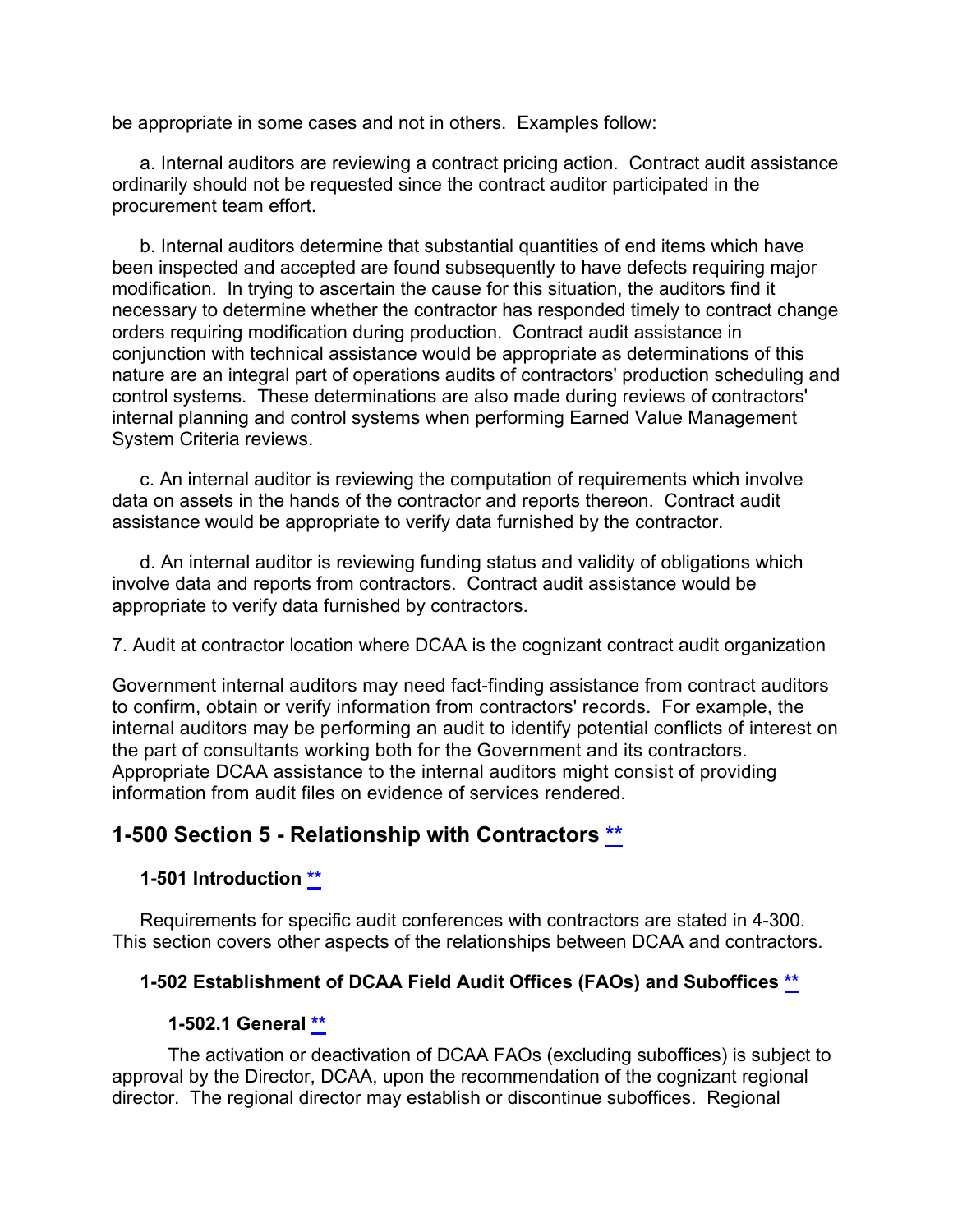directors should periodically review the operations of existing FAOs to determine if they still meet the criteria referred to in the manual or whether, due to changed conditions, any of these offices should be discontinued. Conversely, consideration should be given to establishing FAOs at those locations where the workload so warrants. If any such changes are indicated, submit recommendations to Headquarters, ATTN: OWD (with concurrent copy directly to CP), containing the information required by the manual.

#### <span id="page-35-0"></span>**1-502.2 Establishment of Branch Offices [\\*\\*](#page-2-22)**

a. A branch office is defined as a DCAA field audit office that (1) performs mobile audit work at all contractors within its designated geographic areas that are not audited by a DCAA resident office and/or (2) performs resident audits of several unrelated contractors through suboffices. Branch offices are established at appropriate locations within DCAA regions for these purposes.

b. A branch office may be located in a contractor facility only if there is unrestricted access to the DCAA office by other (nonhost) contractor representatives and adequate security is provided for data of such other contractors. Regional directors are responsible for establishing the most efficient and economical arrangements for specific locations within these restrictions. If a branch office is located in a contractor facility, the name of the branch office will not include the contractor's name, and the mail system will be arranged so that DCAA mail does not go to or through the host contractor's system.

c. A branch office may have one or more suboffices. A suboffice is defined as a subordinate element of an FAO. A suboffice may be established:

(1) at a geographic point distant from the main branch office location if a concentrated workload of mobile audits exists in the area which can be performed more economically by stationing one or more auditors permanently at that distant point,

(2) at a particular contractor location which has a continuous workload requiring the full-time assignment of one or more auditors (see 1-502.3e), or

(3) at a location where a significant combination of the two preceding conditions exists. A suboffice with both mobile and resident workload must meet the criteria of b above, unless the exception in 1-502.3b applies.

## <span id="page-35-1"></span>**1-502.3 Establishment of Resident Offices [\\*\\*](#page-2-23)**

a. A resident office is defined as a DCAA field audit office located at a contractor's facility for the purpose of performing the contract audit workload at the contractor. The office may be made up of suboffices located at components of the same company and still meet the resident office definition.

b. On a case-by-case basis with prior Headquarters approval, limited amounts of mobile work may be assigned to resident offices without changing the office designation. This exception applies only to situations where it is uneconomical or impractical to assign the mobile work to a branch office.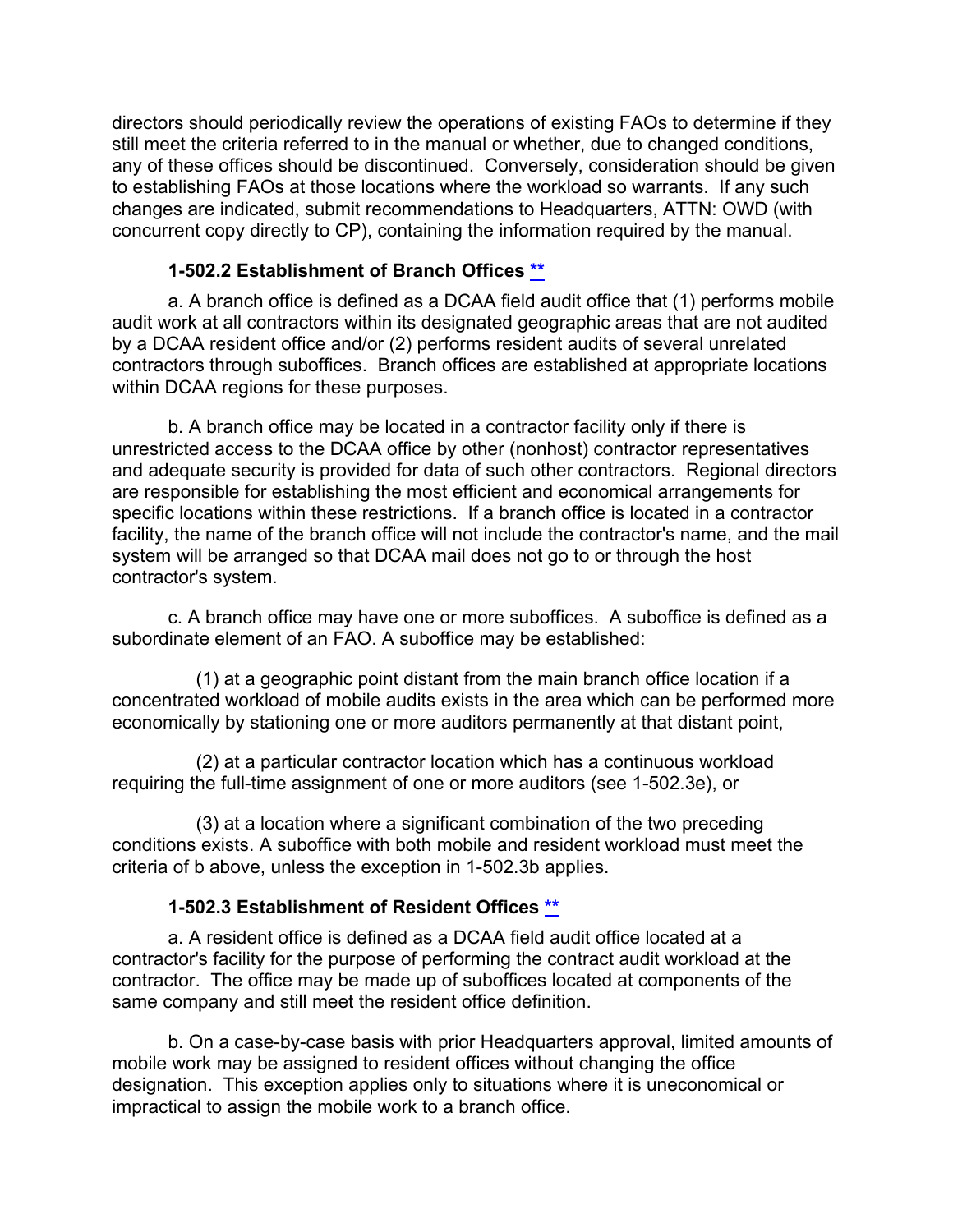c. Resident offices are usually established at principal locations of major defense contractors. The main criteria for establishing a resident office are whether the audit workload at the contractor is of a continuing nature and is sufficient in significance, complexity, and volume to warrant a full-time staff large enough to require a resident audit manager and clerical staff.

d. A resident office has the important advantage of enabling auditors assigned to the contractor location on a continuing basis to develop a comprehensive understanding of the contractor's operations and basic management policies and practices in relation to Government contracting. This understanding enables more efficient audits of major contractors and more timely and effective audit advice on these contractors to procurement and contract administration activities.

e. [FAR 52.215-2](http://www.ecfr.gov/cgi-bin/text-idx?SID=03501e87354bfd11d85ce2841068df3d&mc=true&node=se48.2.52_1215_62&rgn=div8) provides the basis for DCAA to occupy space at contractor locations when warranted. This clause provides that the "right of examination shall include inspection at all reasonable times of the contractor's plants, or parts of them, engaged in performing the contract". Additionally it provides that the contractor shall make its records available at all reasonable times "at its office". Implicit in FAR 52.215- 2 is the requirement for a contractor to provide space at its office if audit work is of a sufficient magnitude to require a permanent DCAA presence. Although FAR 52.215-2 provides an implicit right, it is the ACO's authority to enforce FAR 52.215-2. Therefore, any issues that arise concerning DCAA occupying contractor space should be resolved through the ACO. The space provided should be comparable to what is furnished to contractor employees. If questions arise regarding this issue, auditors should also make the contractor aware that, while DCAA has the right to remove copies of contractor records from contractor locations, FAR 52.215-2 provides for review at the contractor's office, and it is preferable to audit original records on-site rather than requiring contractors to make copies available for off-site audit.

## <span id="page-36-0"></span>**1-502.4 Change of FAO Cognizance [\\*\\*](#page-2-24)**

a. Occasionally, FAO cognizance of a contractor's organization will change because of such contractor actions as relocations, reorganizations, or consolidations. FAO cognizance of a contractor may also need to be reassigned as a result of DCAA's actions, such as establishing new FAOs, realigning or consolidating workload between FAOs, or the deactivation of FAOs. When audit responsibilities of a contractor need to be transferred, the branch or resident FAO having audit cognizance prior to the change (i.e., the losing FAO) is required to coordinate with the gaining FAO to assure that continuity of audit services is maintained.

b. After the gaining FAO concurs with the transfer of cognizance, actions to be taken by the losing FAO include:

(1) Resolving existing issues, wherever possible, prior to transferring cognizance to the gaining FAO. This includes, but is not limited to, recording of PNM information and/or settlement information. Prepare a summary of all unresolved issues and provide it to the gaining FAO. This summary should include the current status of the issues and the last action taken.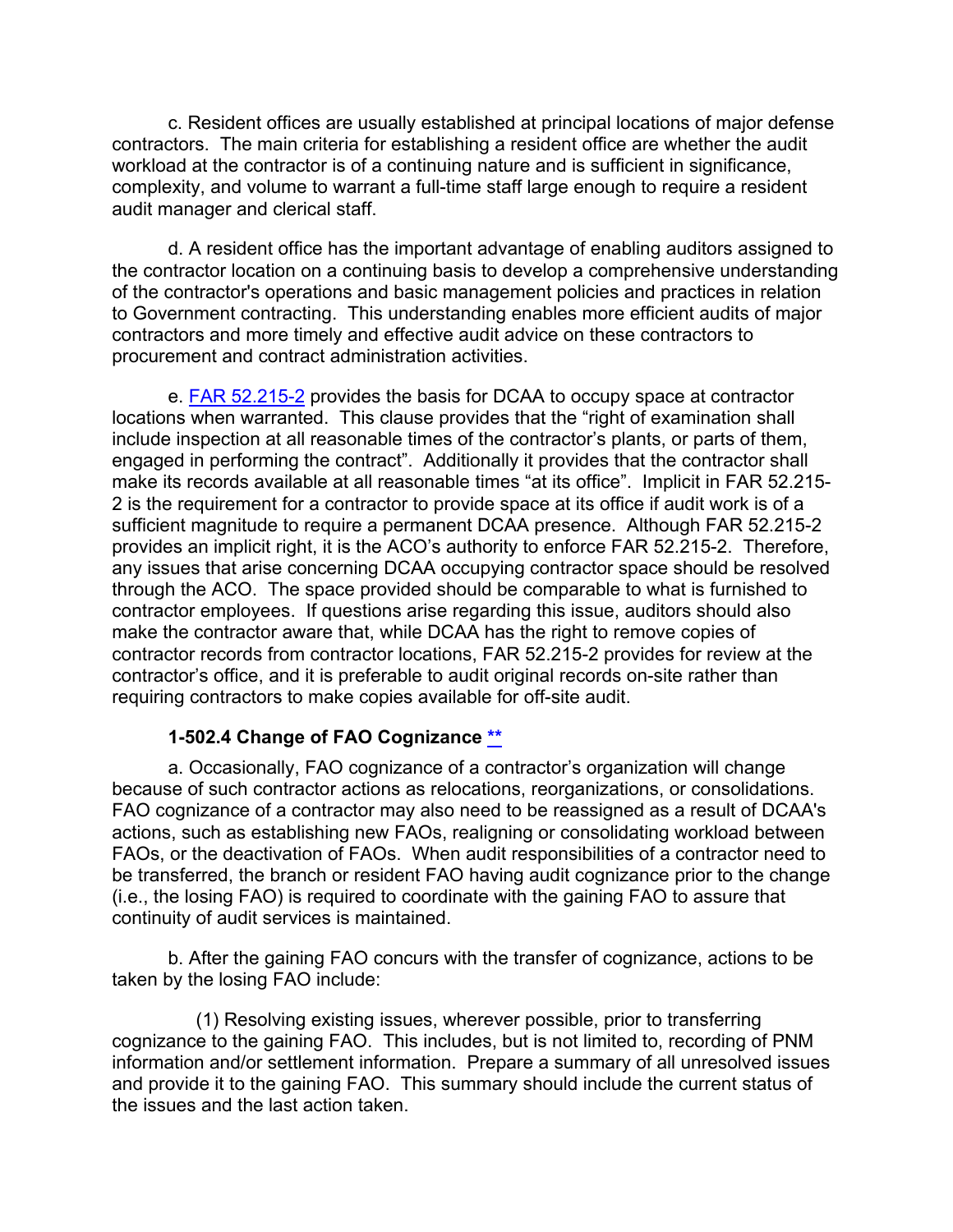(2) Do not cancel assignments just because the contractor(s) is transferring unless instructed to do so by the Regional Office. In most cases, any existing assignments under the losing FAO are still valid and the gaining FAO will have the responsibility to perform the audit/review.

(3) Coordinating with the gaining FAO regarding when the transfer will occur. If no in-process assignments exist for the contractor under the losing FAO, the transfer should take place immediately. Partial transfers, i.e., leaving assignments with the losing FAO, will not be performed. Therefore, if an in-process assignment(s) exists at the losing FAO, one of the following options must be agreed upon between the FAOs:

(a) Perform the transfer immediately with an agreement between the losing and gaining FAOs that the remaining effort on the in-process assignment(s) will be performed by the gaining FAO.

(b) Perform the transfer immediately with an agreement between the losing and gaining FAOs that the remaining effort on the in-process assignment(s) will be performed by the losing FAO:

- The losing FAO's auditor(s) will charge time to the in-process assignment(s) under the gaining FAO's ROrg/assignment number(s),
- The FAOs will come to an agreement regarding who will sign the report or memorandum as well as what names will be listed as the point of contact(s),
- The report or memorandum would be issued with the gaining FAO's ROrg/assignment number(s),
- The losing FAO will provide the DMIS closing information to the gaining FAO for entry into DMIS, and
- The losing FAO provides access in CaseWare to the finalized working paper package(s) and other required documents to the gaining FAO.

(c) If assignments must be started before the transfer can take place, the gaining FAO will perform the assignment under the losing or gaining FAO's ROrg as follows:

> • Existing Assignment - The losing FAO can assign one of the gaining FAO's auditors to an existing assignment(s) in CaseWare. This gives the gaining FAO's auditor visibility to the assignment and access to create the CaseWare audit working paper package. The gaining FAO's auditor would charge time under the losing FAOs assignment code. In addition, the gaining FAO supervisor can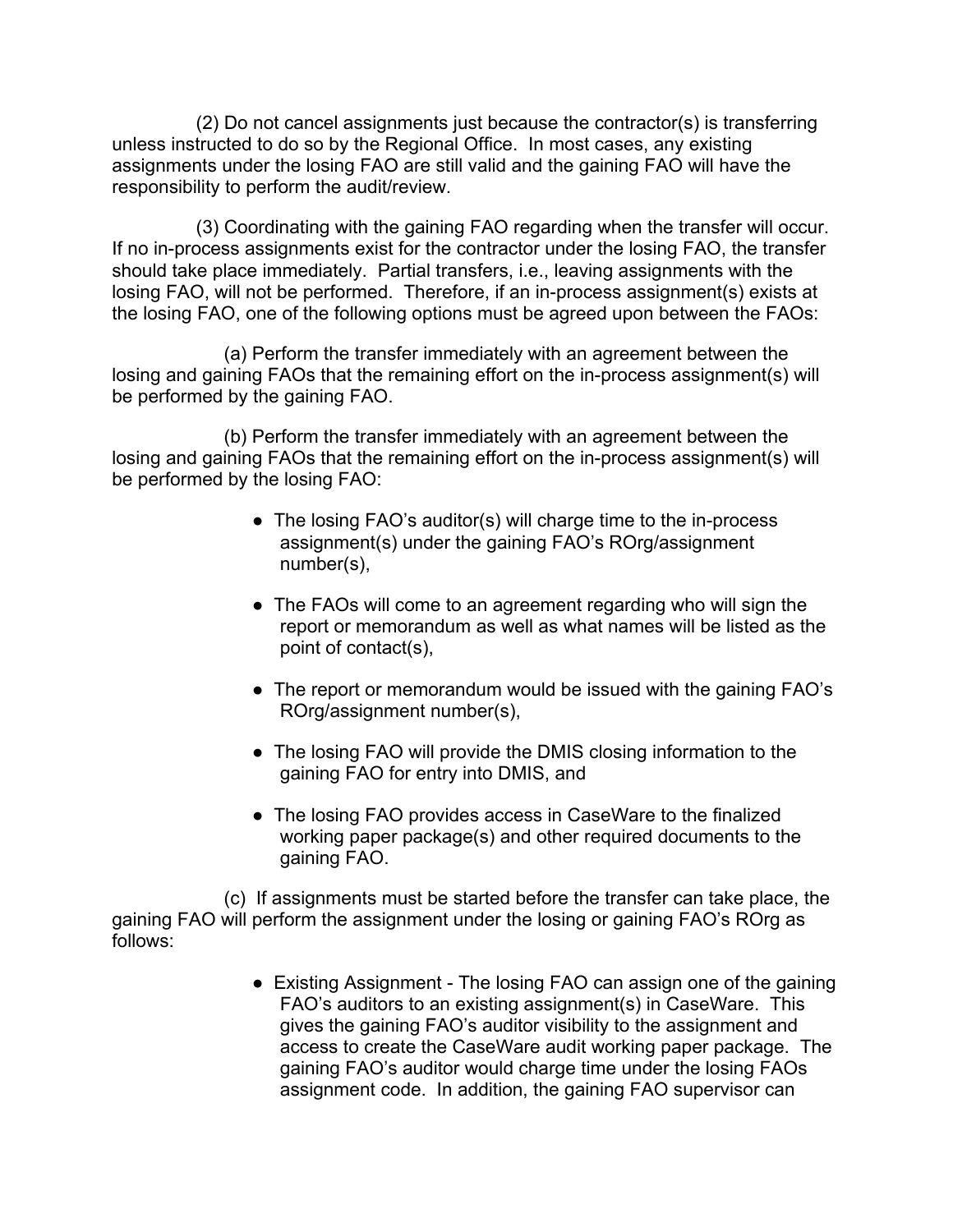request TDY Supervisor Rights to the assignment in CaseWare in order to manage his or her assignment(s).

- New Assignment The gaining FAO can create new assignments under gaining ROrg by typing in the DUNS ID field on the DMIS Assignment Request or Setup tabs. However, the gaining FAO must take care not to duplicate assignments for activities that already exist under the losing FAO.
- The contractor can be moved after the losing FAO's in-process assignment(s) are issued, dispositioned in DMIS, and locked-down in CaseWare. At that time all the assignments, including any being worked by the gaining FAO under the losing FAO's ROrg, will transfer to the gaining FAO.

(4) Issuing notification to the contractor, major procurement and contract administration activities that do business with the contractor; providing the name, address, telephone and facsimile numbers of the FAO gaining cognizance of the contractor, and the effective date of the change. In addition, provide the appropriate DCAA DoDAAC for the gaining FAO and advise the contractor that the new DoDAAC must be used in contract documents as well as electronic invoices and billings submitted using the DoD Wide Area Workflow system, part of the Procurement Integrated Enterprise Environment (PIEE).

(5) Issuing notification to DL when there is a litigation hold; providing the name, address, telephone and facsimile numbers of the FAO gaining cognizance of the contractor and the effective date of the change.

(6) Providing the gaining FAO with a listing of all auditable contracts. The listing should include the name of the procurement office, contract number, type, amount of award, the cognizant ACO, and identify those contracts that provide for DCAA provisional approval of public vouchers.

(7) Transferring permanent file information to the gaining FAO, with a transmittal memorandum that lists the content of the files. A copy of the transmittal memorandum should be sent separate from the files. The transmittal memorandum should request acknowledgement of receipt of the permanent files and a copy of the transmittal memorandum and acknowledgement should be filed in Content Server 10 by both the losing and gaining FAOs.

(8) Providing the gaining FAO with a copy of all requirements and program plan data relating to the contractor for the current and prior years.

(9) Notifying the CAC/GAC of the change in audit cognizance and provide information concerning status of audit issues affecting the CAC/GAC network.

(10) Providing a listing of files maintained at the Federal Records Center to the gaining FAO.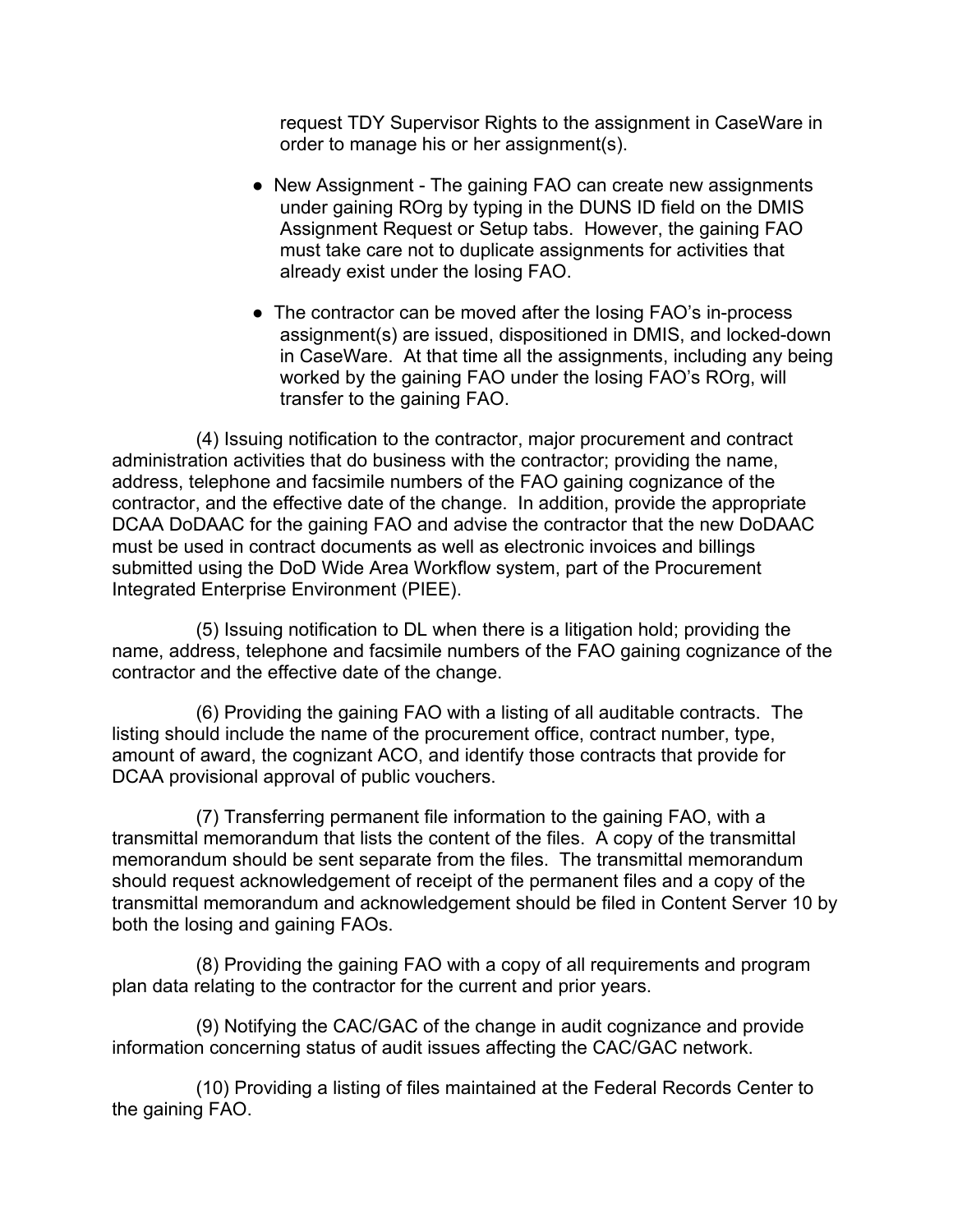(11) Issuing a change of address notification to the Federal Records Center for any audit files that are in records retention. The change of address should be forwarded through the regional office, ATTN: Records Liaison Officer.

(12) Providing the respective regional office's Information Technology Division (RSA) with a brief explanation of all contractor data maintained in the DMIS that will need to be transferred to the gaining FAO and the effective date of the transfer. When possible, provide this information at least 60 days in advance of the anticipated change. Again, no partial transfers will be performed. Each region may have its own documentation requirements for a transfer request. Follow the appropriate regional office's procedures that has cognizance over your FAO and provide the documentation required to proceed with the transfer.

(13) After the transfer is performed in DMIS, create a Folder Transfer Workflow(s) in Content Server 10 to move the filed work papers to the gaining FAO.

(14) Transfer any data relating to the contractor that is included in regional or Headquarters periodic reports to the gaining FAO, complete with any computer-based files (e.g., incurred cost status report database). Concurrent notification of the change in FAO cognizance should be made to the responsible regional office element.

c. Insufficient staffing at the gaining FAO is not a valid reason for a gaining FAO to reject or stall a transfer.

d. If disagreements arise between the losing and gaining FAOs, elevate the concern through the proper chain of command for resolution.

e. These guidelines apply to all contractor transfers; however, there may be instances where transfers between Regions and FD require special handling to avoid duplicate incurred cost assignment years. These types of transfers should be closely coordinated between the losing and gaining FAOs and Regions.

## **1-503 Notification of Visits to Contractor Facilities [\\*\\*](#page-2-25)**

## <span id="page-39-1"></span><span id="page-39-0"></span>**1-503.1 Security Requirements and Procedures [\\*\\*](#page-3-0)**

a. Section 3-201d of the DoD Industrial Security Regulation (DoD 5220.22R) and Chapter 6 of the DoD Industrial Security Manual for Safeguarding Classified Information (DoD 5220.22M) require that the contractor be given advance notice in writing when access to classified information held by the contractor is involved. The manual requires such notification to include:

- The name and title of person(s) to be visited.
- The name, title, date and place of birth, citizenship, and security clearance status of the DCAA representative(s).
- The purpose of and justification for the visit, including identification of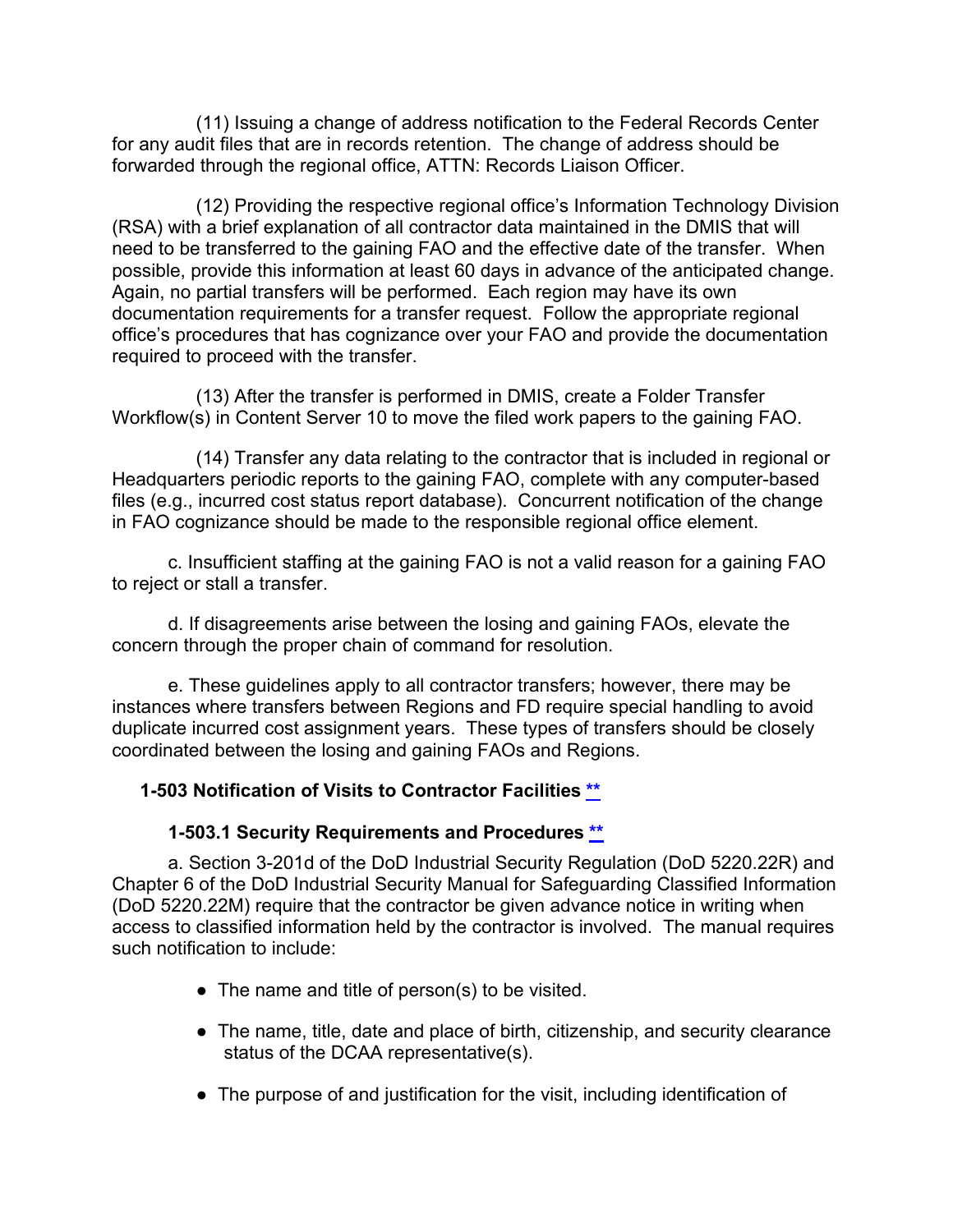related program(s) or contract(s) and classified information to which access is required, if known.

- The date of the proposed visit or period during which the notice is to be valid.
- It is DCAA policy to also include the following information:
- DCAA identification number (auditor credential card number or equivalent).
- Visitor Category (the Industrial Security Manual designates category 1 for U.S. Government employees).

b. When a visit will require access to classified matter held by the contractor and/or access to a secured contractor plant, [DCAA Form 5220.1](https://sharepoint.dcaaintra.mil/headquarters/resources/CM/cmold/CMC/_layouts/15/WopiFrame.aspx?sourcedoc=%7b172df133-5146-4cdf-afe6-fae189101224%7d&action=view&source=https%3A%2F%2Fsharepoint%2Edcaaintra%2Emil%2Fheadquarters%2Fresources%2FCM%2Fcmold%2FCMC%2FAgency%2520Forms%2FForms%2FAllItems%2Easpx%23InplviewHash40cb72ba%2D8c49%2D492f%2D9d8a%2D4e535731fc01%3DPaged%253DTRUE%2Dp%5FSortBehavior%253D0%2Dp%5FFileLeafRef%253DDCAA%252520Form%2525205000%25252d8%25252epdf%2Dp%5FID%253D22%2DPageFirstRow%253D31) will be used to notify contractors of planned visits. This form will also be used for DCAA personnel permanently located at contractor facilities (such as those assigned to resident offices and suboffices) and for those visiting contractors on a regular basis (such as regional audit managers and members of regional audit teams). Notification in these cases will normally consist of blanket notices submitted on an annual basis. A copy of each notification sent to the contractor will be forwarded to the cognizant contract administration office.

c. DCAA personnel will inform their security officer of planned visits to contractor facilities in sufficient time to enable timely notification.

### <span id="page-40-0"></span>**1-503.2 Required Notification to Contract Administration Offices and Courtesy Notice to Contractors [\\*\\*](#page-3-1)**

a. Whether or not access to classified matter or secured area(s) is required, to preclude duplicate demands on the contractor, prospective visitors to contractor facilities are to provide information concerning the visit to the cognizant Contract Administration Office (CAO) sufficiently in advance and in adequate detail so as to permit the CAO to advise the visitors in the event information related to the contract administration functions currently exists that may satisfy the stated purpose of the visit [\(FAR 42.101\(](http://www.ecfr.gov/cgi-bin/text-idx?SID=d814c695fdb7e21fabd49a13b0b4b8ee&mc=true&node=se48.1.42_1101&rgn=div8)a) and [42.402\(](http://www.ecfr.gov/cgi-bin/text-idx?SID=d814c695fdb7e21fabd49a13b0b4b8ee&mc=true&node=se48.1.42_1202&rgn=div8)a) and (b)). The visitor will make a courtesy telephone call to inform the contractor and make appropriate arrangements if a planned visit will involve contractor personnel. If desired, the visitor may send a letter to confirm arrangements made. Such a letter will not substitute for any notification required by 1-503.1.

b. If a planned visit will involve contract administration personnel, make advance arrangements comparable to those for contractors as stated in a. above.

## **1-504 Access to Records of Contractor [\\*\\*](#page-3-2)**

## <span id="page-40-2"></span><span id="page-40-1"></span>**1-504.1 General [\\*\\*](#page-3-3)**

a. Statutes, implementing regulations, or contract terms may provide access to contractors' records for purpose of audit (1-504.2). The clause at [FAR 52.215-2](http://www.ecfr.gov/cgi-bin/text-idx?SID=30dd4385241f7dc069c86cf4ef01a286&mc=true&node=se48.2.52_1215_62&rgn=div8)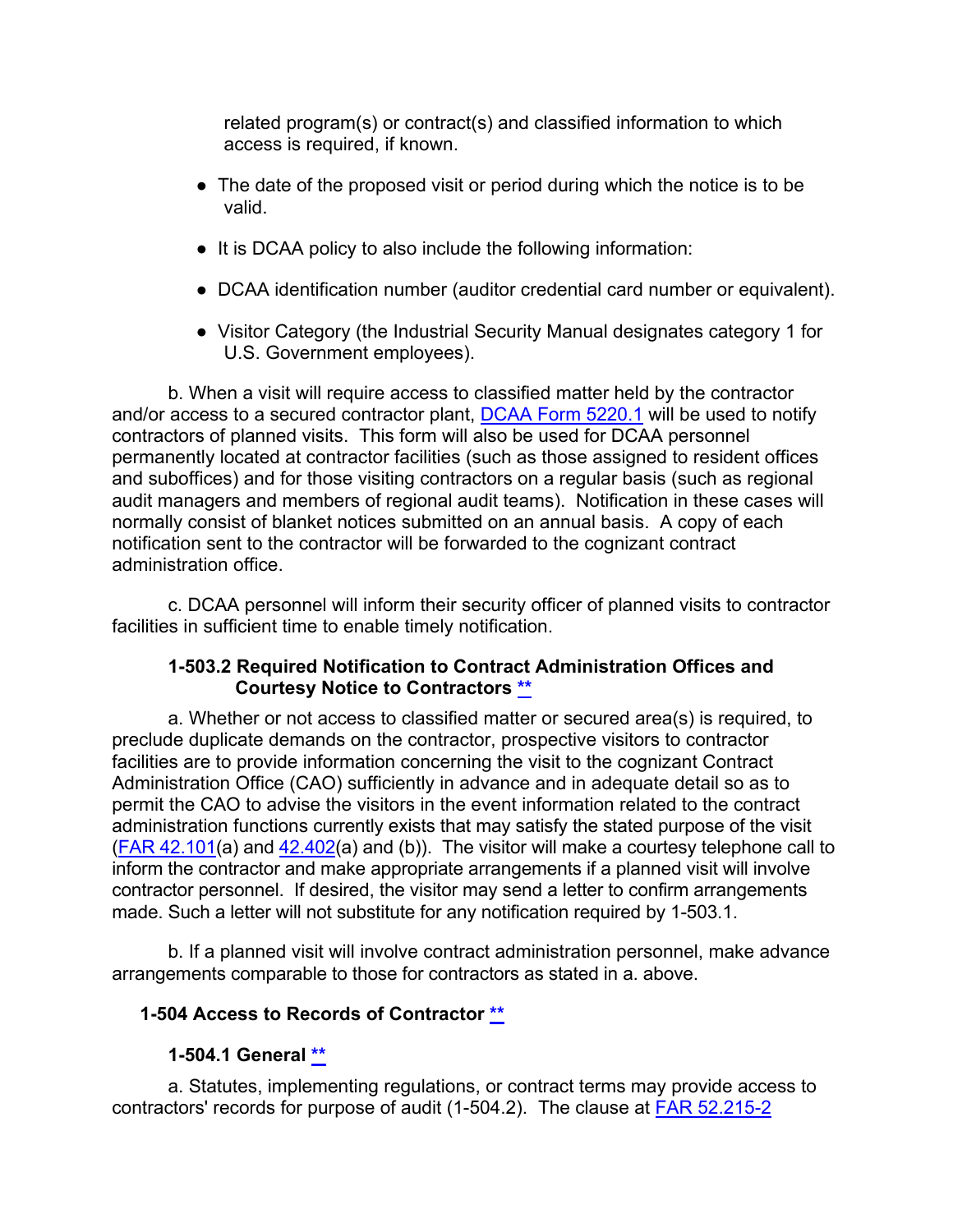provides the auditor's primary authority for access to contractor records. This clause must be inserted in all negotiated contracts, except those (1) not exceeding the simplified acquisition threshold; (2) for commercial items; or (3) for utility services. (See [FAR 15.209\(](http://www.ecfr.gov/cgi-bin/text-idx?SID=93f501fbf7cad82276cc0c0a0cc11069&mc=true&node=se48.1.15_1209&rgn=div8)b)). This clause provides the contracting officer's representative with the authority to examine and audit contractors' books, records, documents and other evidence and accounting procedures and practices, regardless of form (e.g., machine readable media such as disk, tape, etc.) or type (e.g., data bases, application software, data base management software, utilities, etc.), sufficient to reflect properly all costs claimed to have been incurred or anticipated to be incurred in performing costreimbursement, incentive, time-and-material, labor-hour, or price-redeterminable contracts. The clause also provides access rights for the purpose of evaluating the accuracy, completeness, and currentness of certified cost or pricing data.

b. In addition to access to specific cost records, access to records refers to contractor policies, procedures, systems, management reports (see 4-202.1 for information pertaining to access to internal audits), personnel, minutes of its board of directors meetings, charter and bylaws, and any other information source which affects and reflects the incurrence, control, and allocation of costs to contracts.

c. Adequate audits are possible only when all existing evidence which pertains to the representations, claims, or proposals under audit is available to the auditor. A contractor's failure to make all pertinent records available to the auditor when needed leads to audit reports that contain qualified or adverse opinions, and may result in more difficult negotiations and delay in the contract award or settlement.

d. For field pricing support audits,  $FAR 15.404-2(c)(3)$  states that the auditor is responsible for determining the scope and depth of audit. Inherent in this responsibility is the right of auditors to determine the specific records or other evidential matter needed to accomplish the audit. DCAA auditors must adhere to generally accepted Government auditing standards in determining what comprises appropriate, relevant, and sufficient evidential matter. Therefore, auditors must use good judgment and rationale in deciding what contractor records or other evidential matter should be sought. In determining the sufficiency of evidence needed, auditors must consider the audit objective, the risk, and materiality of an error or misstatement in the area being audited and the effect on the audit opinion. See 14-304.2 for additional guidance on access to cash flow forecasts.

e. FAOs should not enter into written nondisclosure agreements with contractors or concur with contractor letters containing access to records provisions or procedures. Any such written agreements may give the appearance of limiting access. Furthermore, auditors are required to protect proprietary information from unauthorized disclosure under **18 U.S.C. 1905** (see CAM 1-507). Therefore, agreements addressing the protection of proprietary information are not necessary. However, responses to contractor requests for confirmation that proprietary data will be protected in accordance with applicable laws and regulations are permissible. See 1-805 for guidance on memorandums of agreement pertaining to matters other than access to contractor records.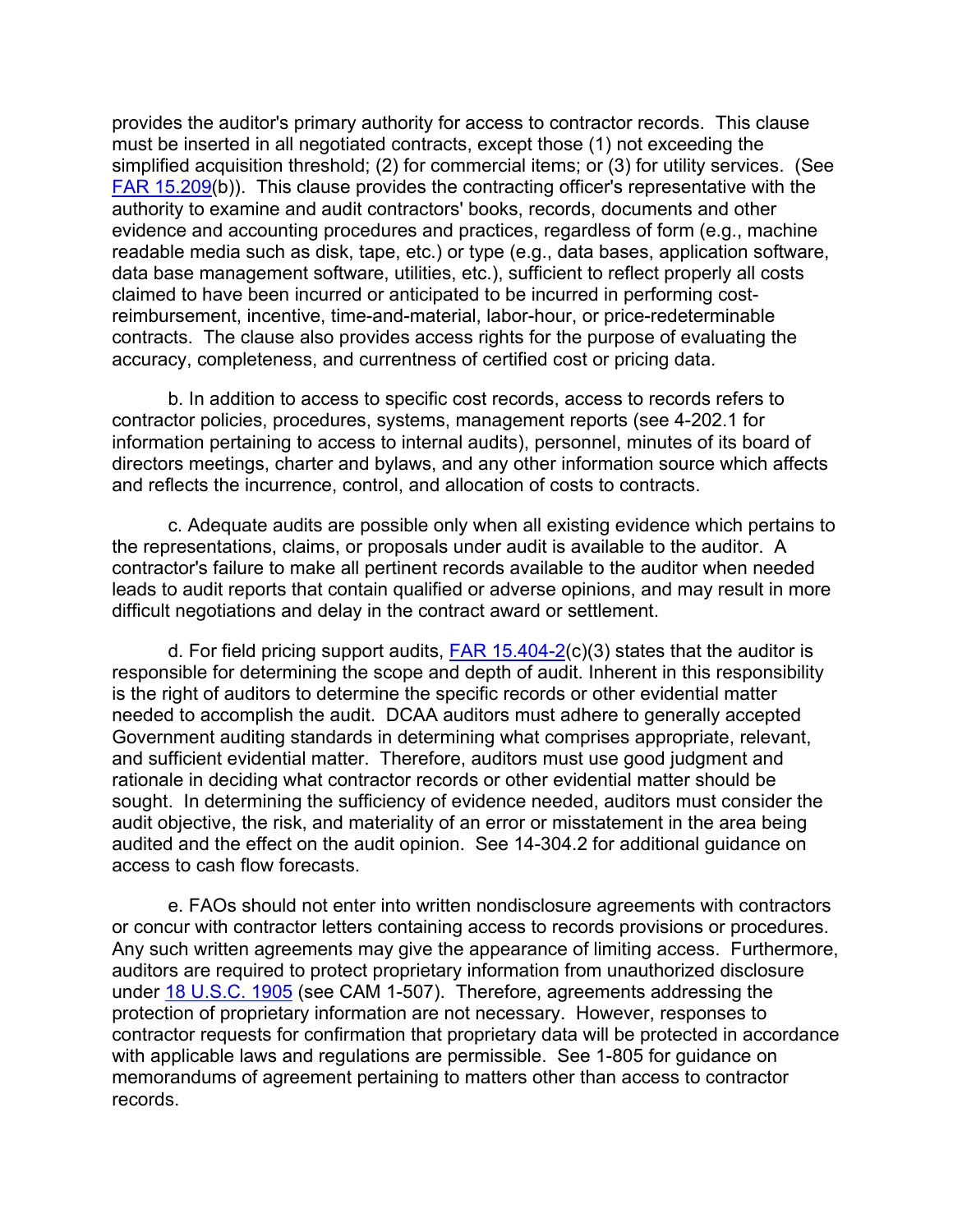f. While FAOs will not sign agreements, letters or procedures indicating concurrence on access to records matters, they will obtain and review any such documents containing contractor procedures or policies. If the FAO believes the policies and procedures will invoke unreasonable delays, waste audit time or otherwise impede the orderly process of the audit, the contractor should be notified in writing of such concerns in accordance with procedures in 1-504.4, and 1-504.5. If no such concerns exist, the FAO should follow contractor procedural arrangements for obtaining access to needed information.

g. Agreements between a contracting officer and a contractor which appear to restrict DCAA's access to a contractor's records should be transmitted through Headquarters, ATTN: PAS, to the General Counsel for a legal analysis.

### <span id="page-42-0"></span>**1-504.2 Statutory and Regulatory Requirements [\\*\\*](#page-3-4)**

Among statutory bases for access to contractor records are [10 U.S.C. 2313\(](http://uscode.house.gov/view.xhtml?req=(title:10%20section:2313%20edition:prelim)%20OR%20(granuleid:USC-prelim-title10-section2313)&f=treesort&edition=prelim&num=0&jumpTo=true)a), "Examination of Records of Contractor," [10 U.S.C. 2306a](http://uscode.house.gov/view.xhtml?req=granuleid:USC-prelim-title10-section2306a&num=0&edition=prelim), ("Truth in Negotiations"), and [41 U.S.C. 422\(k\)](http://www.gpo.gov/fdsys/pkg/USCODE-2009-title41/pdf/USCODE-2009-title41-chap7-sec422.pdf) (Cost Accounting Standards). The following acquisition regulations have implemented these statutory and other access requirements:

a. [FAR 15.209\(](http://www.ecfr.gov/cgi-bin/text-idx?SID=93f501fbf7cad82276cc0c0a0cc11069&mc=true&node=se48.1.15_1209&rgn=div8)b)(1) requires an "Audit - Negotiation" clause [\(FAR 52.215-2\)](http://www.ecfr.gov/cgi-bin/text-idx?SID=8436b322fa4243a8fe2904e7afe5084b&mc=true&node=se48.2.52_1215_62&rgn=div8) in all negotiated contracts other than those which are not expected to exceed \$100,000.

b. [FAR 15.408](http://www.ecfr.gov/cgi-bin/text-idx?SID=93f501fbf7cad82276cc0c0a0cc11069&mc=true&node=se48.1.15_1408&rgn=div8) Table 15-2, Instructions for Submission of a Contract Pricing Proposal.

c. **FAR 52.215-20** and [52.215-21](http://www.ecfr.gov/cgi-bin/text-idx?SID=8436b322fa4243a8fe2904e7afe5084b&mc=true&node=se48.2.52_1215_621&rgn=div8) (Requirements for Certified Cost or Pricing Data or Data Other Than Certified Cost or Pricing Data).

d. **FAR 52.230-2** and [52.230-3](http://www.ecfr.gov/cgi-bin/text-idx?SID=8436b322fa4243a8fe2904e7afe5084b&mc=true&node=se48.2.52_1230_63&rgn=div8) (Cost Accounting Standards).

e. **FAR 52.216-4** (Economic Price Adjustment - Labor and Material).

f. [FAR 52.232-16](http://www.ecfr.gov/cgi-bin/text-idx?SID=8436b322fa4243a8fe2904e7afe5084b&mc=true&node=se48.2.52_1232_616&rgn=div8) (Progress Payments).

## <span id="page-42-1"></span>**1-504.3 Guidance for Requesting Access to Contractor Records [\\*\\*](#page-3-5)**

a. Records should first be informally requested during the FAO's normal course of business with the contractor (either verbally or in writing). The auditor should be ready to discuss the basis for the request with the contractor. CAM or other Agency guidelines should not be cited as the reason for requesting a record in lieu of explaining the underlying audit need.

b. Occasionally contractors may ask that requests for records be in writing. Auditors should generally accommodate the contractor where it will facilitate access and avoid misunderstanding. However, contractor requirements that all requests for records be in writing are unacceptable as such a process would unnecessarily impede the audit process.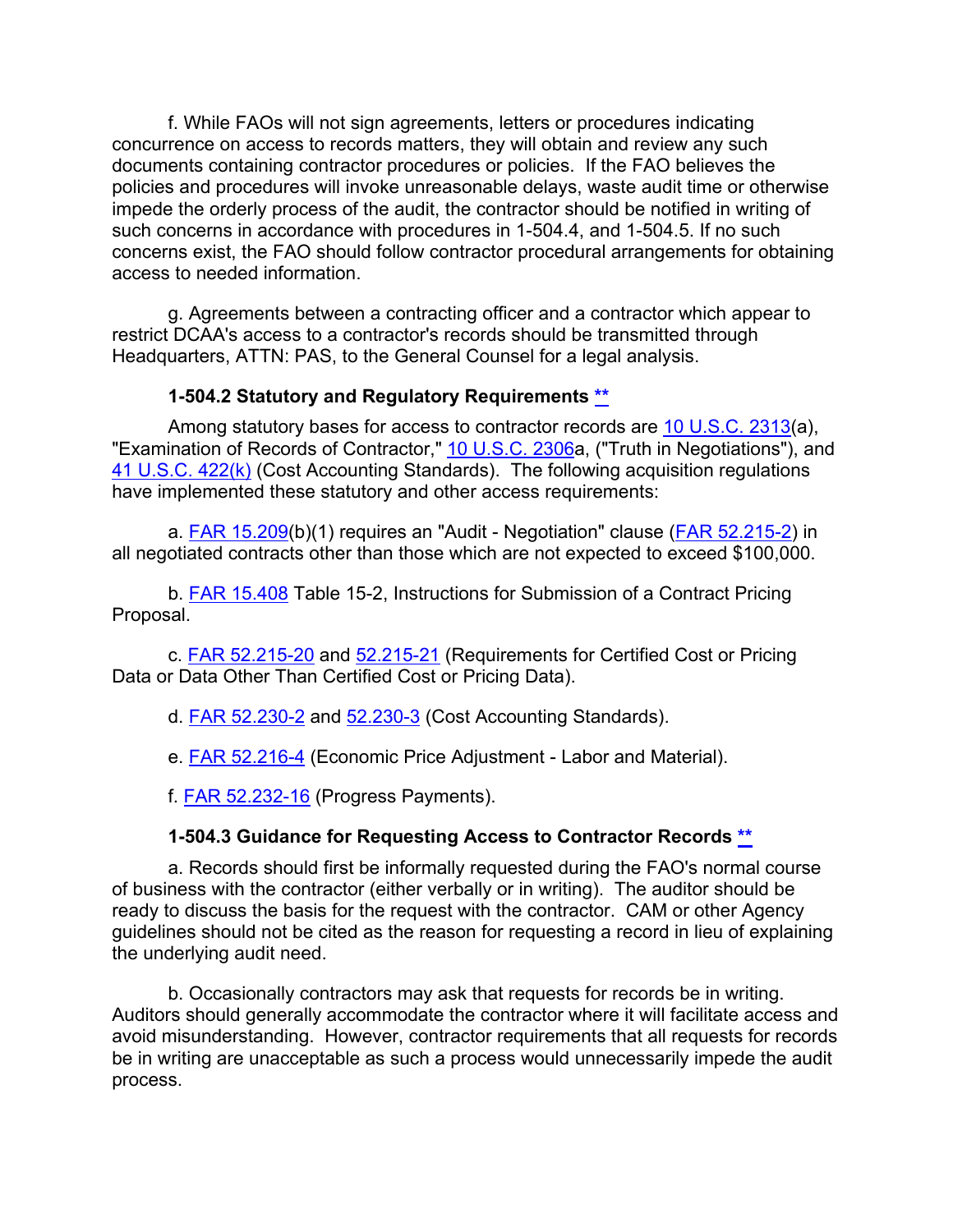c. All requests should be for specific records rather than a general class of records. For example, requests should be for "the general ledger for FY 2000," or "the payroll register for the pay period ending July 4, 2000" rather than "the general ledger," or "payroll data". Addressing specific records relates the request to a specific audit. This action should avoid lengthy discussion with the contractor on the merits of the request.

d. When the auditor does not know precisely what records exist, a listing of what does exist (such as "recurring financial reports" or "IT files") should be requested. The listing itself may be considered a record, particularly if the contractor already produces such a list for other purposes.

e. Unusual or extensive requests for reproduction of contractor records should be made by supervisors and be in writing if requested by the contractor.

f. When original records or documents are provided by the contractor, auditors will ensure that all such records and documents are returned to the contractor as soon as possible.

g. Circumstances justifying an evaluation of original records at locations other than contractor facilities include records seized by investigators under a warrant or obtained by Government counsel through criminal, investigatory, or civil subpoena. DCAA has the right to evaluate any records in the hands of Government agents. Regardless of the circumstance under which the auditor obtains access to contractor records, due professional care will be exercised in protecting the records while in the auditor's possession.

h. Auditors will not remove original records from the locations at which they are furnished without prior Agency approval. Auditors who might be confronted with an unusual circumstance and need to move the contractor's original records from the location at which they are furnished will request their regional office to obtain the contractor's authorization. Auditors will fully explain in their request the reasons the contractor's original records cannot be used at its site. Regional offices will submit their approved auditors' requests to Headquarters, attention: PAC, for evaluation and coordination with legal counsel.

i. Auditors should not request copies of contractor records for the sole purpose of allowing the auditor to work at home rather than at the contractor's site. Auditors who might be confronted with an unusual circumstance related to working at home, and need to obtain and remove a copy (total or a portion) of the contractor's original records from the location at which they are furnished will request the FAO manager's written request to obtain and document the contractor's authorization. Auditors will fully explain in their request the reasons the records cannot be used at the contractor's site and why a copy is needed. Contractors who encourage auditors to take copies of records from their premises rather than work onsite should not be accommodated without good cause. Auditors may continue to request copies of selected records which are necessary to document audit files and support audit positions. See 1-507 guidelines for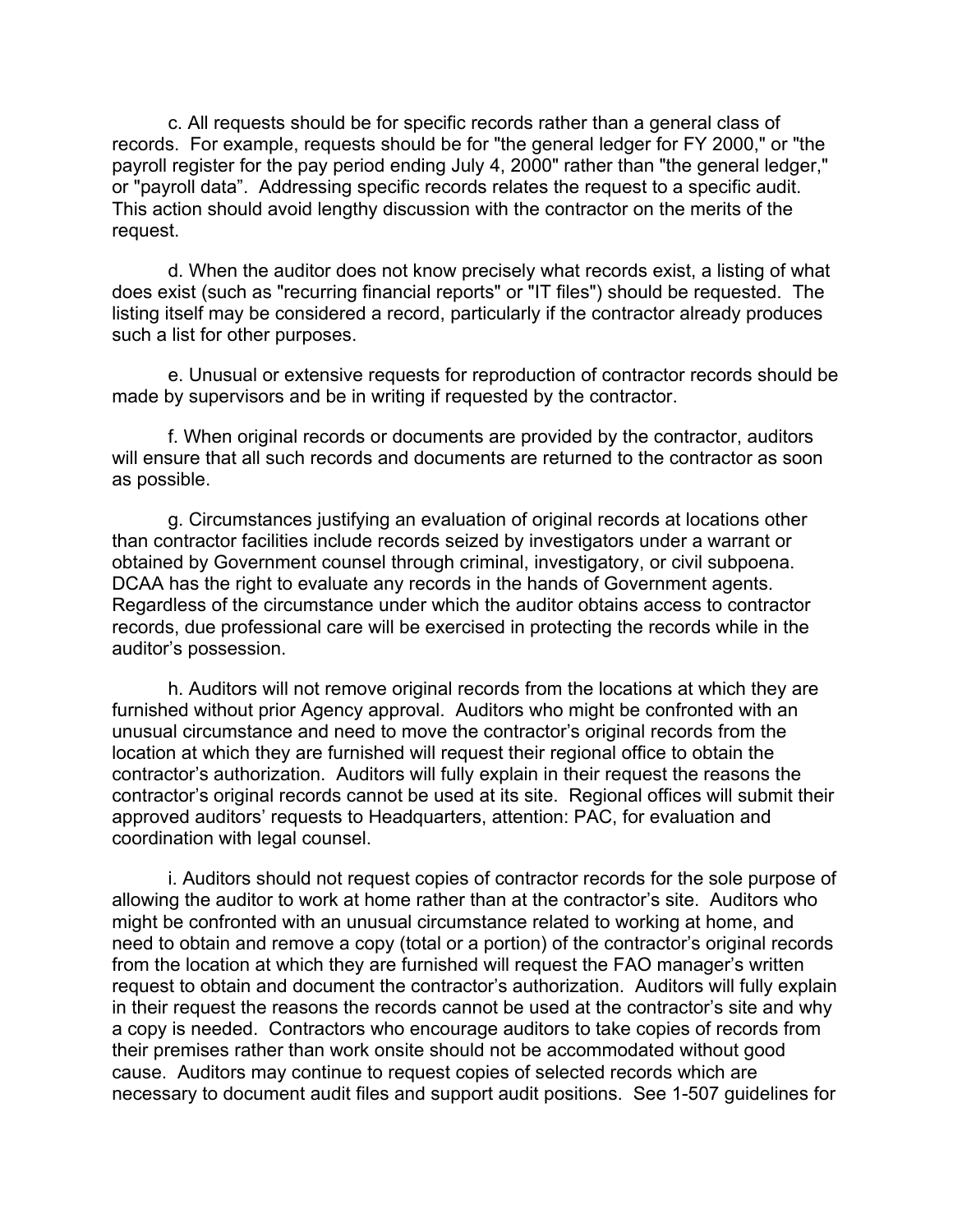safeguarding contractor information.

## <span id="page-44-0"></span>**1-504.4 Conditions Representing Denial of Access to Contractor Records [\\*\\*](#page-3-6)**

The following conditions qualify as access to records problems where a specific record is needed within these general areas:

a. Contractor refusal to provide access to any requested record including (i) support for unclaimed costs excluded under [CAS 405](http://www.ecfr.gov/cgi-bin/text-idx?SID=f6238819a602b31ba3baa2390e10565f&mc=true&node=pt48.7.9904&rgn=div5) or (ii) records maintained in an electronic or optical format (even if paper copies are available).

b. Unreasonable delays by contractor representatives in permitting the audit commencement or in providing access to needed data or personnel. Since the determination of unreasonable delay is subjective, it is important to distinguish between occasional delays due to unexpected circumstances (for example, a key employee is out sick) and recurring delays which suggest that it is a contractor's practice to engage in delaying tactics. Recurring delays should be carefully documented with the names of contractor employees, data requested, dates when requested, dates when provided, etc.

c. Restrictions on reproduction of necessary supporting evidential matter.

d. Partial or complete denial of access to internal audit data or other management reports on contractor operations.

e. Denial of access to the contractor's data base. This denial can be a refusal to produce the necessary reports, or allow DCAA to validate reports by testing the database using DATATRAK, or other data retrieval software.

f. Chronic failure of contractor personnel to comply with agreed-to dates for furnishing data.

g. Assertion of attorney-client privilege or attorney-work-product doctrine.

(1) The attorney-work-product doctrine protects documents and other memoranda prepared by an attorney in contemplation of litigation, including private memoranda, written statements of witnesses, and mental impressions of personal recollections prepared or formed by an attorney in anticipation of litigation or for trial. As its purpose is to protect the adversarial trial process by insulating the attorney's preparation from scrutiny, the work-product rule ordinarily does not attach until at least some claim, likely to lead to litigation, has arisen. Courts have also accorded workproduct protection to materials prepared by non-attorneys who are supervised by attorneys.

(2) A contractor invoking the attorney-client privilege must show a communication between client and counsel that; was intended to be and was in fact kept confidential and; was made for the purpose of obtaining or providing legal advice. The attorney-client privilege is given strong protection by the courts, and thus judges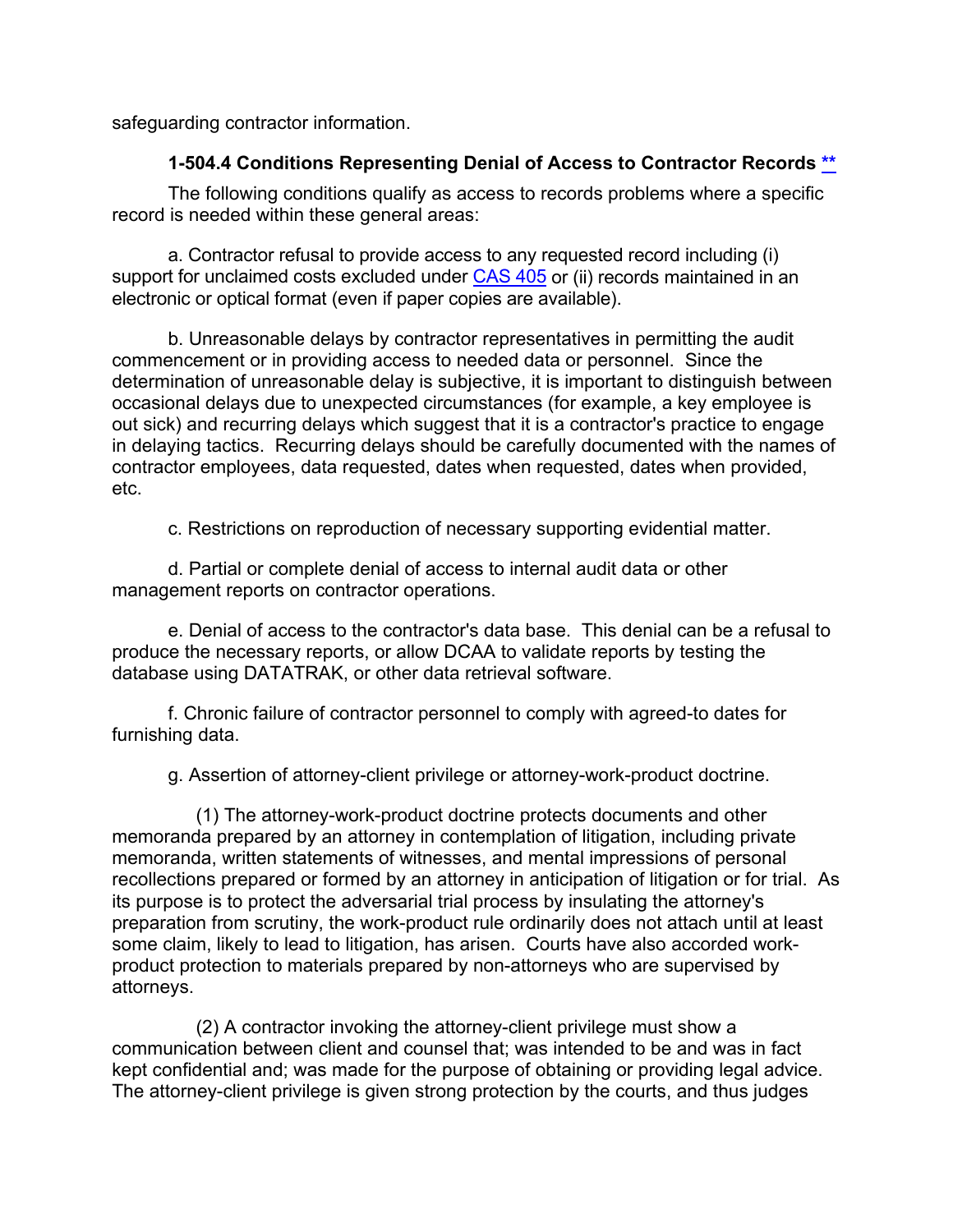rarely order the production of these documents. If the privileged data is provided to a third party including DCAA, then contractors may risk waiving the privilege and they may be required to disclose the information to others, even their adversaries.

(3) If a contractor asserts the attorney-client privilege or the attorney-workproduct doctrine, the auditor should ask the contractor to explain in writing (i) the basis of the assertion and (ii) why the contractor cannot provide the requested information or some alternative, non-privileged information that will meet the auditor's needs. Auditors with questions on whether the contractor's assertion of attorney-client privilege or attorney-work-product doctrine is appropriate in their specific situation should contact DCAA-DL for assistance. If the contractor continues to deny access and does not provide alternative, non-privileged information, the procedures in [DCAAI 7640.17](https://sharepoint.dcaaintra.mil/headquarters/resources/CM/CMC/Publications/Publications/DCAAI%207640.17.pdf) should be followed until such time as a high level executive from the company asserts the privilege in writing. After receiving the contractor's written assertion, the issue should be elevated to the Regional office. At a minimum, the Regional Director should contact top level contractor management to explain that even if the privilege is appropriate, the contractor is still required to support how it complies with its contractual requirements using non-privileged data. Non-privileged data may include filings with a court that are available to the public, contractor's summaries of data, other public filings, etc. If these efforts do not prove successful, the following information should be provided to DCAA-PAC so that Policy may review the assertion with DCAA Legal counsel.

- Identifying information including FAO name, contractor name, audit assignment number, audit subject, FAO point of contact, and information pertaining to prior coordination that has taken place in order to try to obtain the requested data.
- A copy of the contractor's formal assertion of attorney work product doctrine or attorney-client privilege for the data requested.
- A detailed listing of data requested, with the rationale for each document's necessity in order to complete the scope of the audit, and why that data cannot be obtained from another source or in another manner from the contractor.

(4) An assertion of attorney-work-product or attorney-client privilege related to contractor's disclosures of violations of Federal criminal law or the False Claims Act as required by [FAR 52.203-13](http://www.ecfr.gov/cgi-bin/text-idx?SID=bd156081b22648885e5416a1031a7994&mc=true&node=se48.2.52_1203_613&rgn=div8) should be pursued as an access to records issue in a similar manner as other contractor assertions of attorney work product or attorney-client privilege. The only difference is the DoDIG should also be contacted to assist in gaining access, in addition to applying the procedures in Section 6 of DCAAI 7640.17.

## <span id="page-45-0"></span>**1-504.5 Resolution of Contractor Denials [\\*\\*](#page-3-7)**

a. When contractor personnel deny or unreasonably delay access to records needed for audit or internal audit reports necessary to understand the efficacy of the contractor's internal controls relevant to an audit, auditors should immediately notify and thoroughly discuss the issue with responsible contractor officials authorized to make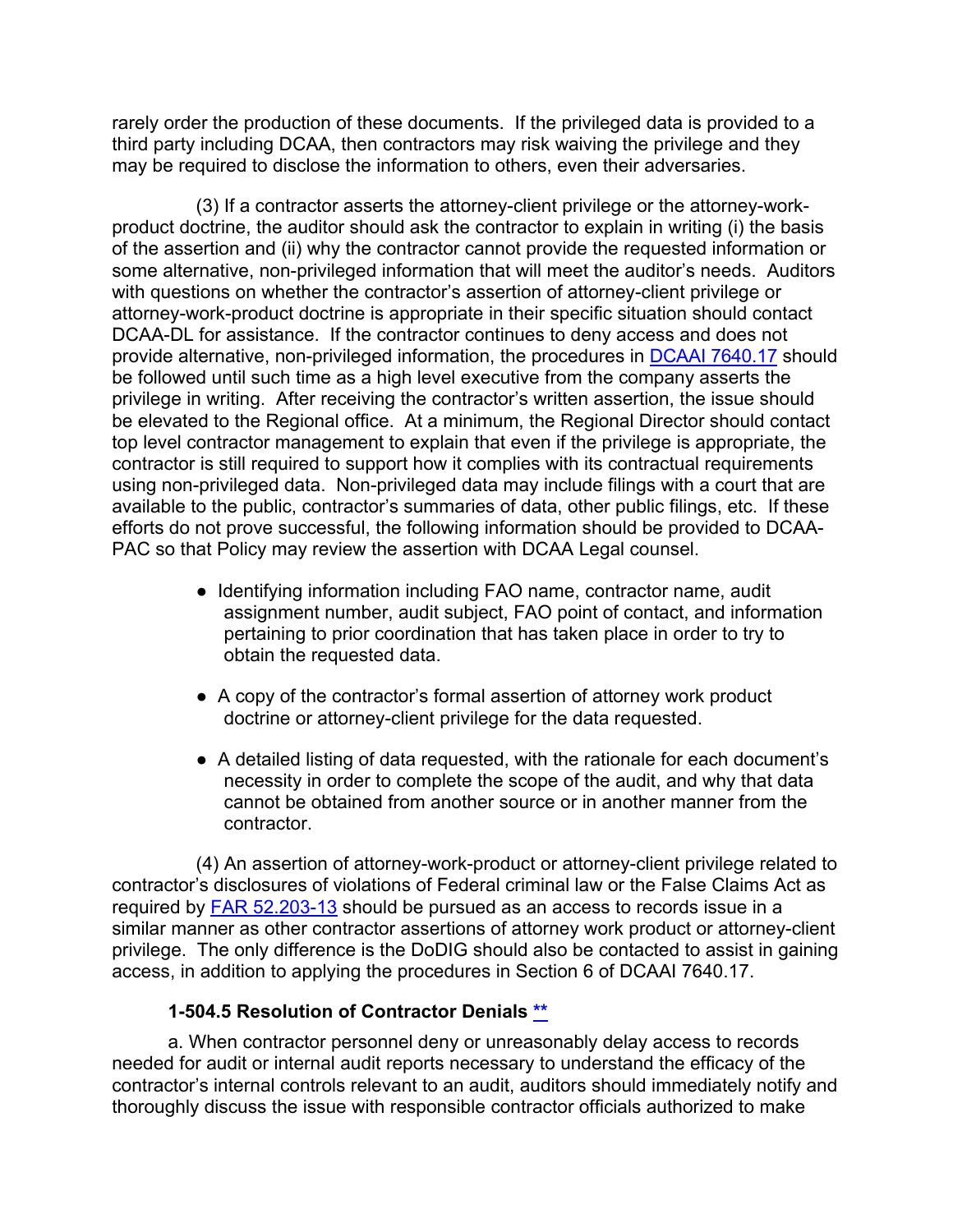decisions. Reasonable effort should be made to resolve the issue in a timely manner at the lowest possible DCAA and contractor management level.

b. If access is denied following the initial conference with the contractor, the auditor should follow the procedures cited in [DCAA Instruction No. 7640.17,](https://sharepoint.dcaaintra.mil/headquarters/resources/CM/CMC/Publications/Publications/DCAAI%207640.17.pdf) Formal Reporting Procedures for Denial of Access to Contractor's Records. Examples of letters formally requesting access to records and informing the contractor of a formal denial of access to record are available on the DCAA intranet Audit Programs, Audit Report Shells, and Other Audit Guidance.

c. When implementation of DCAA Instruction No. 7640.17 does not resolve contractor denial of access, in accordance with [DCAA Instruction 5500.5,](https://sharepoint.dcaaintra.mil/headquarters/resources/CM/CMC/Publications/Publications/DCAAI%205500.5.pdf) Subpoenas of Contractor Records, the regional office should review the matter to consider if it is appropriate to request Headquarters to subpoena the documents. The DCAA Director is authorized to subpoena contractor documents and records needed to audit costs incurred under flexibly priced Government contracts and subcontracts, and to audit the accuracy, completeness, and currentness of certified cost or pricing data used for negotiated Government contracts and subcontracts.

### <span id="page-46-0"></span>**1-504.6 Impact of Contractor Denial of Access [\\*\\*](#page-3-8)**

a. When the contractor denies the auditor access to records/data, the costs affected by the denial should be questioned under price proposals. Such costs should also be questioned on progress payments and suspended under cost-reimbursement contracts per 6-902a. A contractor's denial of access to records may be so extensive that it is impractical to perform any audit or determine an amount affected by the denial. In such a case, immediately notify all procurement and contract administration activities that may be involved with the subject audit and request their assistance. In addition, the auditor may consider using DCAA Forms 1 to suspend payments on all affected contracts until the access to records problem is resolved.

b. The impact of a contractor's denial of access to records on the scope of audit should be described in the "Qualifications" and "Results of Audit" paragraphs of the audit report. The report should identify the records that were sought, discuss the need for the records, and describe the measures that were taken to gain access (see 10- 208.5).

#### <span id="page-46-1"></span>**1-505 Reserved [\\*\\*](#page-3-9)**

### <span id="page-46-2"></span>**1-506 Other Access to Records Issues -- Records Destroyed or Not in Condition for Audit [\\*\\*](#page-3-10)**

a. When the contractor's records are inadequate, not current, or otherwise not in condition for audit, immediately bring the deficiency to the contractor's attention. If corrective action is not instituted promptly, notify the regional office, the requesting procurement activity, and other Government offices affected. Except as authorized by law, regulation, or court order, the auditor should not undertake or participate in correcting the deficiencies.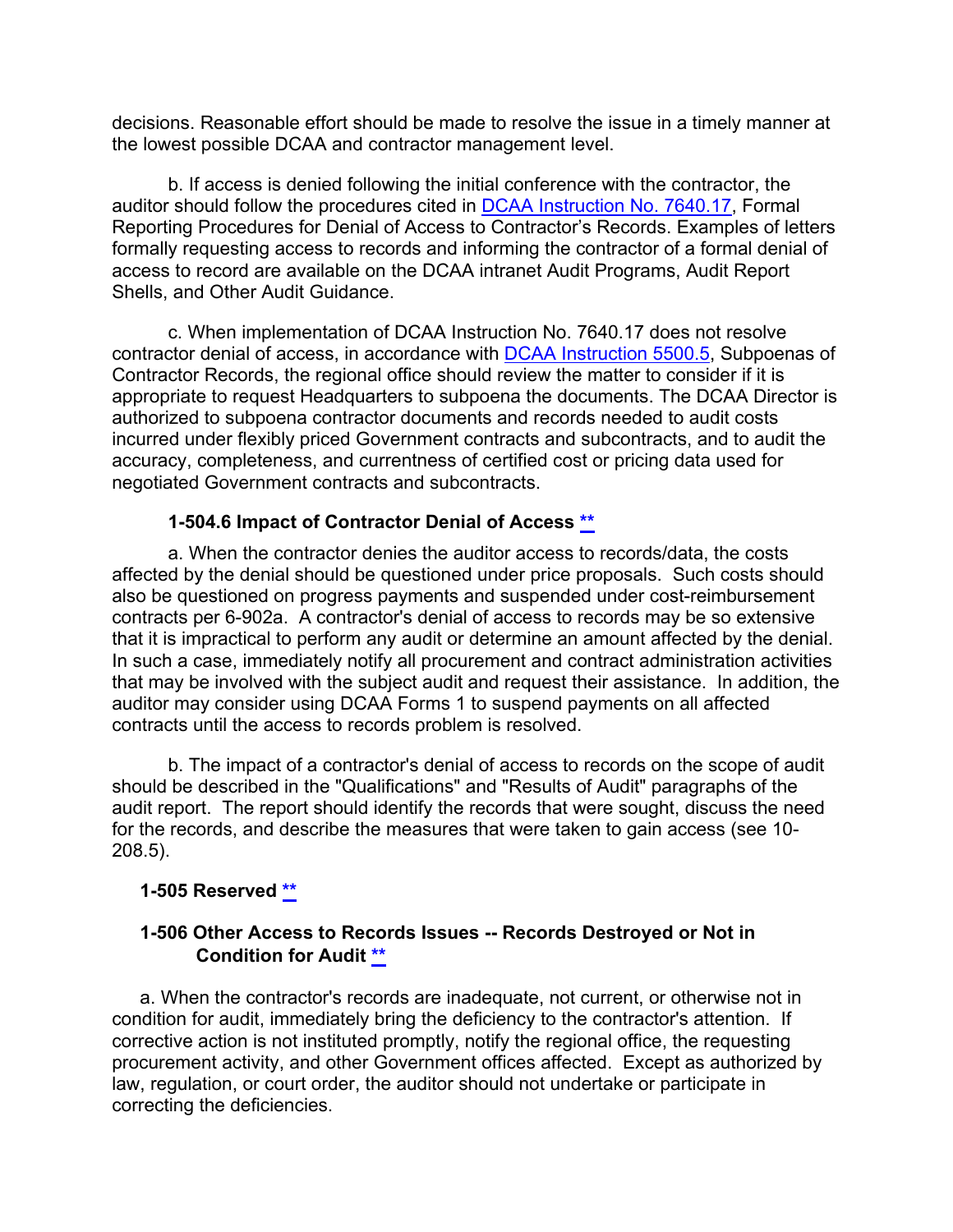b. When records are alleged to have been destroyed, lost, stolen, or otherwise cannot be located, obtain a written statement from appropriate high-level contractor management (i.e., at a level no lower than the business segment vice president or chief financial officer) with a detailed explanation of the circumstances. The FAO should also immediately notify the contracting officer of the extent to which an audit can be made using the remaining available records. Under these circumstances, denial of access to records should not be pursued. Additionally, the auditor should not attempt reconstruction of contractor's records.

c. Any audit reports issued under these circumstances should contain appropriate comments on all the facts, with any necessary disclaimer, adverse opinion, qualifications, and/or explanations of questioned costs.

#### <span id="page-47-0"></span>**1-507 Security Requirements for Contractor Information [\\*\\*](#page-3-11)**

a. Auditors should perform audits in such privacy as warranted under the circumstances, and should provide all necessary safeguards to contractor-confidential data. Working papers, audit reports, unpublished financial statements, correspondence, files, and other records and sources available to or in the possession of the auditor usually contains proprietary information that the contractor regards as confidential. Auditors shall use such information only for performance of official duties. The auditor should only request access to contractor proprietary information when required for a specific audit assignment or there is a need to know for other official duties. Except as authorized by law, regulation, or court order, the auditor shall not disclose the information to other persons except with the contractor's permission, and shall not discuss information in a manner that might permit disclosure to unauthorized persons.

b. The law pertaining to unauthorized disclosure of contractor information, and penalties for violation thereof, is contained in [18 U.S.C. 1905,](http://uscode.house.gov/view.xhtml?req=(title:18%20section:1905%20edition:prelim)%20OR%20(granuleid:USC-prelim-title18-section1905)&f=treesort&edition=prelim&num=0&jumpTo=true) as amended, and is quoted below:

*"Whoever, being an officer or employee of the United States or of any department or agency thereof, any person acting on behalf of the Office of Federal Housing Enterprise Oversight, or agent of the Department of Justice as defined in the Antitrust Civil Process Act (15 U.S.C. 1311-1314), or being an employee of a private sector organization who is or was assigned to an agency under chapter 37 of title 5, publishes, divulges, discloses, or makes known in any manner or to any extent not authorized by law any information coming to him in the course of his employment or official duties or by reason of any examination or investigation made by, or return, report or record made to or filed with, such department or agency or officer or employee thereof, which information concerns or relates to the trade secrets, processes, operations, style of work, or apparatus, or to the identity, confidential statistical data, amount or source of any income, profits, losses, or expenditures of any person, firm, partnership, corporation, or association; or permits any income*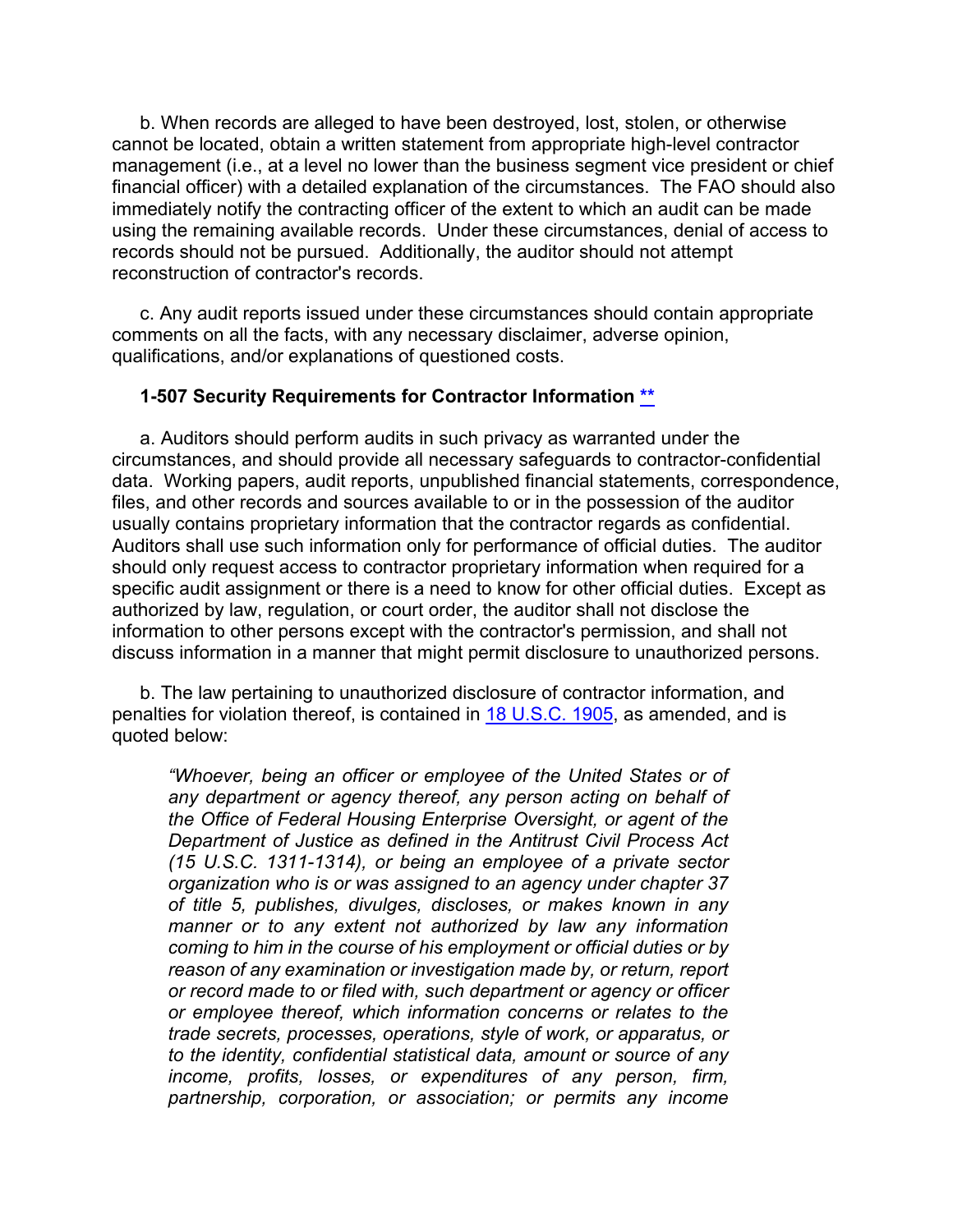*return or copy thereof or any book containing any abstract or particulars thereof to be seen or examined by any person except as provided by law; shall be fined under this title, or imprisoned not more than one year, or both; and shall be removed from office or employment."*

c. For Official Use Only (FOUO) is a Department of Defense (DoD) dissemination control applied to unclassified information that if disclosed to the public would reasonably cause harm to the interested parties (e.g. contractor proprietary information). Procedures for the identifying and protecting FOUO documents are contained in DoD Manual 5200.01, Volume 2, proprietary information qualifies as FOUO; therefore, will be marked accordingly. The auditor is required to protect the contractor's proprietary information at all times. When the FAO is located in a secure building, FOUO information may be stored in unlocked containers, desks, or cabinets; if not, the information shall be stored in locked desks, file cabinets, etc.

d. Contracting commands and contract administration offices may use contractors, commonly referred to as third party service providers (TPSPs), to assist in contracting activities, such as contract closeouts and pricings. DCAA personnel are not to provide contractor proprietary information directly to TPSPs. Before discussing contractor proprietary data with individuals from contracting commands or contract administration offices, or release of such information, DCAA personnel should confirm the contacts are U.S. Government employees. If U.S. Government officials request that DCAA provide contractor proprietary information directly to a TPSP, the auditor should explain that DCAA cannot provide proprietary data to non-Government employees and arrangements should be made to provide the information to the contracting officer or his/her designated U.S. Government staff member.

e. Audit Reports and audit working papers generally contain a significant amount of contractor proprietary information. It is the auditor's responsibility to protect this information. The FAO will generally not release audit working papers in their entirety; however, in order to clarify or demonstrate the audit position, the auditor may consider sharing parts of the working papers, such as large excel spreadsheets that demonstrate rate calculations. When releasing such information, the auditor must be sure they are not releasing proprietary information outside of the appropriate channels. The release of an audit report is at the discretion of the contracting officer, not DCAA (CAM 1-703). Therefore, auditors should direct all requests for specific audit reports to the appropriate contracting officer.

f. Handle the release of contractor information to the Government Accountability Office, members of Congress and congressional committees and their staffs, offices of inspector general, and Government investigative agencies, in accordance with the procedures outlined in the applicable paragraph under 1-203, 1-404.6, or 1-405. Release of contractor provided information in litigation is governed by [DCAAI 5410.11](https://sharepoint.dcaaintra.mil/headquarters/resources/CM/CMC/Publications/Publications/DCAAI%205410.11.pdf) and the discovery rules of the forum involved. Release of contractor provided information in response to requests under the Freedom of Information Act is governed by DCAAI [5410.8,](https://sharepoint.dcaaintra.mil/headquarters/resources/CM/CMC/Publications/Publications/DCAAI%205410.8.pdf) with supporting information in the DCAA Freedom of Information Act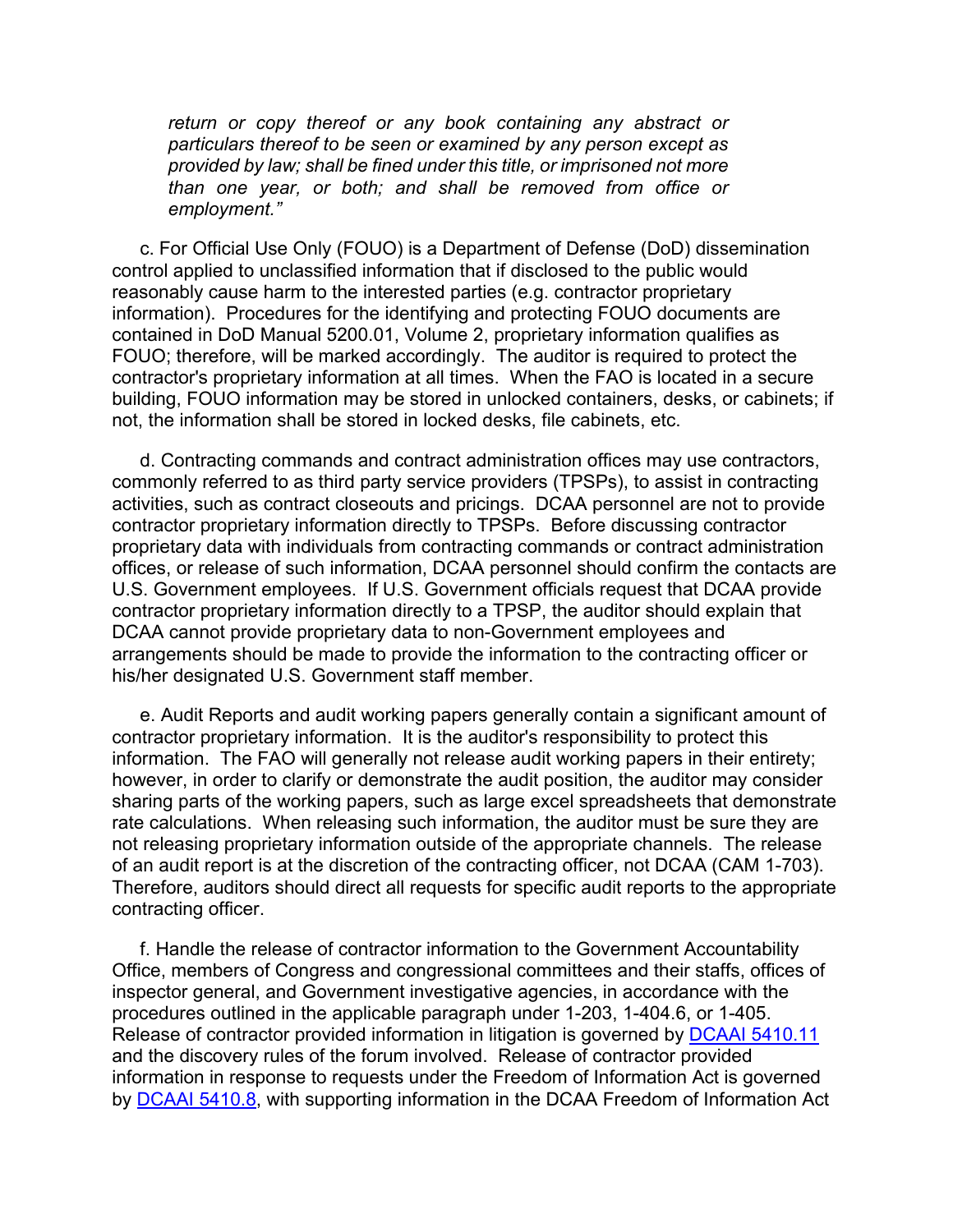#### Processing Guide.

g. If an auditor inadvertently discloses contractor proprietary information, the auditor must take action to mitigate the situation. First, the FAO will determine if the proprietary information included Personally Identifiable Information (PII). If the disclosure includes PII, the FAO will follow the procedures in [DCAAI 5410.10,](https://sharepoint.dcaaintra.mil/headquarters/resources/CM/CMC/Publications/Publications/DCAAI%205410.10.pdf) DCAA Privacy Program, for reporting the incident. If the disclosure does not include PII, the FAO will provide a letter to the contractor explaining the FAO released the contractor's proprietary information. Include in the letter a complete explanation of the situation, including who received the data, the information the auditor inadvertently released, and the FAO's actions to mitigate the situation. At a minimum, the FAO will contact the individual who received the proprietary information and verify the recipient, and anyone they forwarded the information to, destroyed the information.

### <span id="page-49-0"></span>**1-508 Assistance in Preparing Claims Against the Government [\\*\\*](#page-3-12)**

a. Officers and employees of the Government are prohibited by law [\(18 U.S.C. 205\)](http://uscode.house.gov/view.xhtml?req=(title:18%20section:205%20edition:prelim)%20OR%20(granuleid:USC-prelim-title18-section205)&f=treesort&edition=prelim&num=0&jumpTo=true) from acting as agents or attorneys for prosecuting any claim against the United States or aiding or assisting in the prosecution or support of any such claim other than in the proper discharge of their official duties. A part of the auditor's official duties is to inform contractors of the manner in which public vouchers, termination settlement proposals, cost statements, and other financial representations connected with the negotiation and performance of Government contracts should be prepared and submitted.

b. The auditor may advise contractors as to types of costs which are considered allowable and unallowable and on request may orally express an opinion as to the acceptability of a specific item of cost.

c. The auditor may advise contractors to screen and not claim costs specifically unallowable by contract terms, statute, public policy, or Government regulations. If the contractor consistently claims costs which are clearly unallowable under the contract terms, refer the matter to the Plant Representative/ACO for appropriate action. (See 8- 405.)

#### <span id="page-49-1"></span>**1-509 Handling Contractor Complaints About an Auditor [\\*\\*](#page-3-13)**

a. Maintaining independence in audits is critically important to DCAA's credibility and is required by GAGAS. DCAA expects auditors to always act professionally, objectively, and without bias when conducting audits and interacting with contractor personnel. In some cases, however, contractors will make a complaint about circumstances or behavior that indicate, or appear to indicate, auditor bias, which may in turn indicate a threat to independence. DCAA policy states that all DCAA employees must report potential threats to independence to their supervisors and take action to evaluate, reduce, and eliminate such threats.

b. Disagreements between auditors and contractor personnel over audit issues can and do occur during audits (for example, a dispute over access to contractor records).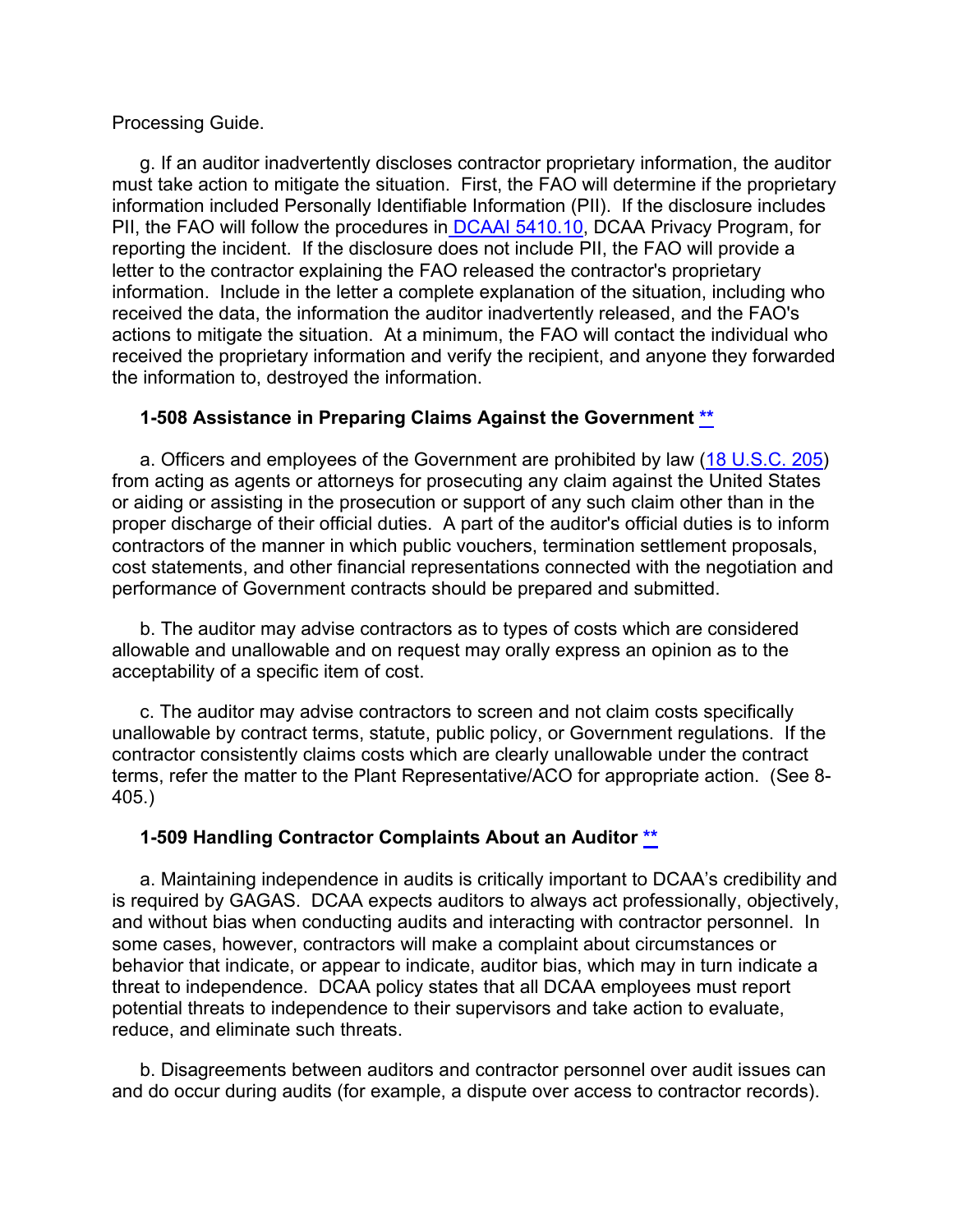This type of disagreement does not indicate bias or lack of objectivity and is not the subject of this section. DCAA leadership will support its auditors in obtaining the cooperation they need to perform a quality audit. However, if a contractor representative makes a complaint about inappropriate behavior that could indicate a potential threat to independence, DCAA management should perform a prompt and impartial inquiry into the complaint. The inquiry should consider all the facts available and include discussions with both the contractor and the auditor. Based on this inquiry, management will make an informed and impartial decision about the appropriateness of the behavior and whether an impairment to independence exists.

c. As soon as DCAA management determines that there is a sufficient basis for inquiry into a contractor complaint, management will immediately notify and temporarily remove the auditor from the affected audits. Management should clearly communicate to the auditor, in a memorandum, the following:

(1) The complaint lodged against the employee.

(2) That the reason the supervisor is temporarily removing the auditor from the affected audits during managements' inquiry into the complaint is to prevent any potential impairment to the auditor's independence.

These actions are necessary to protect the auditor and the complainant, as well as to ensure an independent investigation of the complaint. Management should coordinate with their human resources office, as necessary, regarding the complaint and any potential personnel issues).

d. If, based on the inquiry, DCAA management finds that no significant threat to independence exists and that the auditor's independence has not been impaired, the supervisor should remove the temporary limitation and assign the auditor duties as usual.

e. If based on the inquiry, DCAA management finds that a significant threat to independence exists and therefore, the auditor's independence is impaired, either of mind or in appearance, DCAA management should take immediate action to eliminate or reduce the threat to an acceptable level. These actions may include, reassigning the auditor, for example (See CAM 2S-103.1.b(1)c).

In addition to the above actions, DCAA management should document, generally in a memorandum to the employee, the following:

(1) Whether or not the inquiry substantiated any significant threats to independence.

(2) The rationale for the conclusions reached based on the inquiry.

(3) The actions taken – or those that will be taken – to eliminate or reduce the threat to an acceptable level.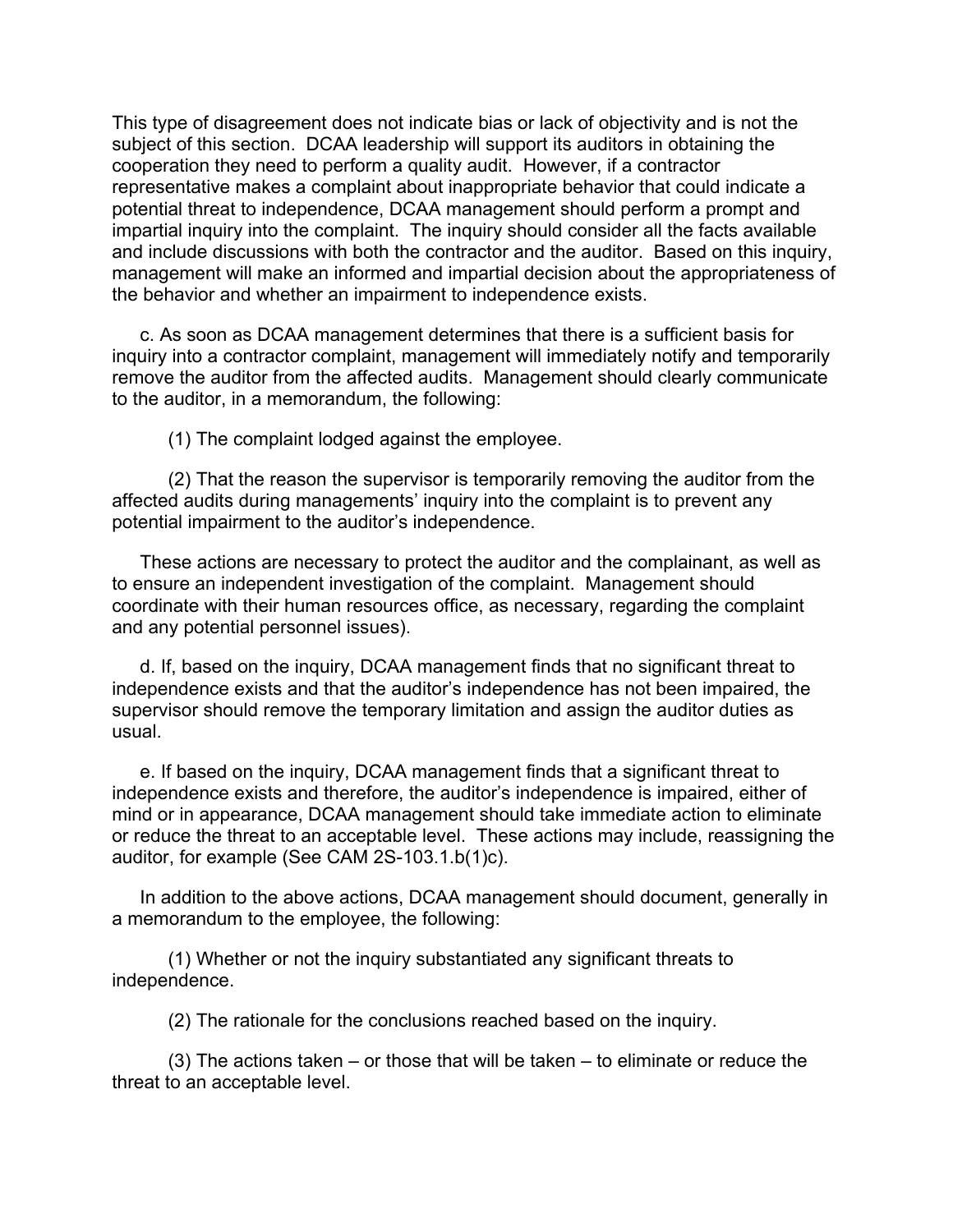## **1-600 Section 6 - Relationship with the News Media [\\*\\*](#page-3-14)**

### <span id="page-51-1"></span><span id="page-51-0"></span>**1-601 Introduction [\\*\\*](#page-3-15)**

This section contains guidelines regarding contacts with the news media.

### <span id="page-51-2"></span>**1-602 General [\\*\\*](#page-3-16)**

DCAA Regulation 5230.1 implements DoDI 5230.09, Clearance of DoD Information for Public Release. The Regulation includes guidance regarding information to be furnished the news media. Information in any form concerning Agency plans, policies, programs, or operations must be cleared through Headquarters before release.

#### <span id="page-51-3"></span>**1-603 Processing Requests for Information [\\*\\*](#page-3-17)**

Agency personnel are often contacted directly by the news media. Although talking with the news media is not prohibited, the above references govern the release of information. If contacted by the media, the employee should obtain the person's name, the organization represented and telephone number, and the questions to be answered. This information and the circumstances surrounding the request should be conveyed to the Agency Chief, Enterprise Communications, Headquarters. The Chief, Enterprise Communications is responsible for deciding how the request from the media will be satisfied and for obtaining appropriate clearance for the release of information.

## **1-700 Section 7 - Processing Freedom of Information Act (FOIA) Requests [\\*\\*](#page-3-18)**

## <span id="page-51-5"></span><span id="page-51-4"></span>**1-701 Introduction [\\*\\*](#page-3-19)**

This section contains information and pertinent references for processing Freedom of Information Act (FOIA) requests.

#### <span id="page-51-6"></span>**1-702 General [\\*\\*](#page-3-20)**

The Freedom of Information Act, [5 U.S.C. 552,](http://uscode.house.gov/view.xhtml?req=(title:5%20section:552%20edition:prelim)%20OR%20(granuleid:USC-prelim-title5-section552)&f=treesort&edition=prelim&num=0&jumpTo=true) is a public law which is designed to allow the general public access to Government records. [DCAA Instruction](https://sharepoint.dcaaintra.mil/headquarters/resources/CM/CMC/Publications/Publications/DCAAI%205410.8.pdf) 5410.8, DCAA Freedom of Information Act Program, implements DoD Directive 5400.07, DoD Freedom of Information Act Program. DCAA's implementing regulation is codified as [32](http://www.ecfr.gov/cgi-bin/text-idx?SID=e4df689ba44565eb85aaa655f04618b8&mc=true&node=pt32.2.290&rgn=div5)  [C.F.R. Part 290](http://www.ecfr.gov/cgi-bin/text-idx?SID=e4df689ba44565eb85aaa655f04618b8&mc=true&node=pt32.2.290&rgn=div5) and contains policy and procedural information relative to the Act. This issuance is supplemented by DCAAP 5410.17, Freedom of Information Act – A Managers Guide to a Complex Law. Additional information may be found on the DCAA web site.

#### <span id="page-51-7"></span>**1-703 Scope of the Statute [\\*\\*](#page-3-21)**

a. All audit work products are subject to public demand under the Freedom of Information Act. Although there is a preference for release of Government documents,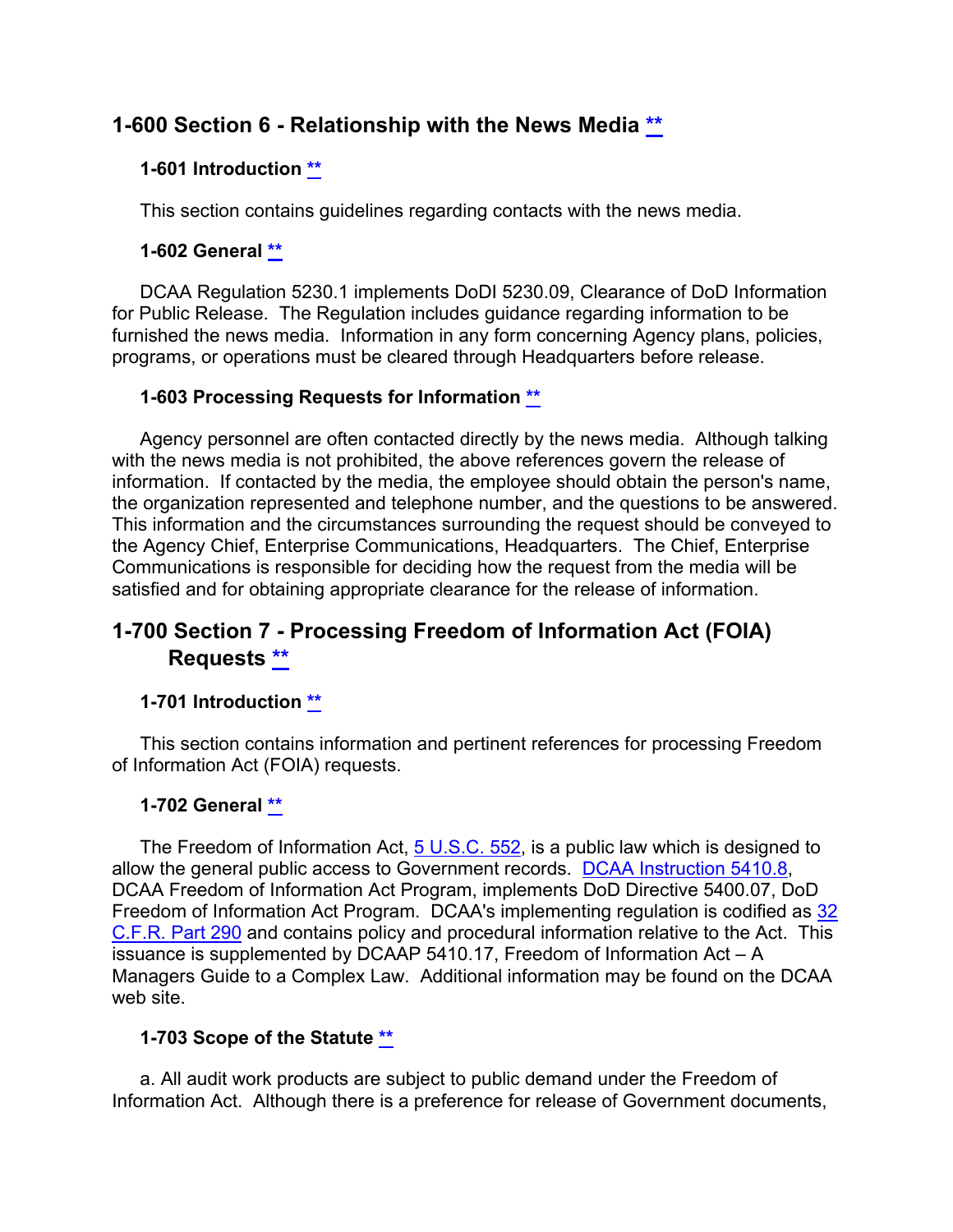aspects of these documents may be subject to withholding under one or more of the established exemptions contained in the Act. The Agency must prove that a specific harm will be realized to preclude release of the requested records.

b. Typically, requestors seek copies of audit reports and working papers. Some requests are specific to a particular audit report while others are more general. Since the release of most audit reports is at the sole discretion of the contracting officer, the primary demand for records will be limited to the working papers. Requests for DCAA records compiled to support an ongoing investigation are normally referred to the investigative agency for processing until all actions related to the case have been resolved. Similarly, requests that would cover records generated in support of a trial attorney are covered by the attorney work product privilege. Their release should be coordinated with the trial attorney or his/her successor.

#### <span id="page-52-0"></span>**1-704 Processing Requests for Information under FOIA [\\*\\*](#page-3-22)**

Request for records may require a search of the Agency's records to identify potentially responsive documents and information pertinent to the releasability of each record. Specific instructions for the processing of each request will be provided by the FOIA Coordinator at the regional level and the DCAA Information and Privacy Advisor for the Headquarters. A listing of Agency FOIA personnel may be found in [DCAAI](https://sharepoint.dcaaintra.mil/headquarters/resources/CM/CMC/Publications/Publications/DCAAI%205410.8.pdf) [5410.8.](https://sharepoint.dcaaintra.mil/headquarters/resources/CM/CMC/Publications/Publications/DCAAI%205410.8.pdf)

## **1-800 Section 8 - Auditor Participation on Government and Contractor Process Action Teams (PATs); Integrated Product Teams (IPTs); Management Councils [\\*\\*](#page-4-0)**

## <span id="page-52-2"></span><span id="page-52-1"></span>**1-801 Auditor's Role on Government and Contractor Teams Such as PATs, Steering Committees, and Management Advisory Boards [\\*\\*](#page-4-1)**

a. Auditors are often asked to participate on Government and Contractor teams. In most cases, the team's objectives are to study and suggest improvements to business and operational systems, as well as to analyze the efficiency and effectiveness of the process or system. They are advisory in nature and provide their recommendations to management for further consideration and implementation.

b. Auditors can fully participate as voting members on Government teams that are studying processes involving DCAA mission responsibilities. Examples of Government teams on which auditors are frequently asked to participate include Process Action Teams (PATs) formed to study and suggest improvements on acquisition processes or regulations.

c. Auditors do not participate on contractor teams, committees or task forces such as PATs. Rather, auditors can only attend as an observer at meetings of these groups. The auditor's role is in a purely advisory non-voting capacity on issues related to the knowledge and skills of the auditor to avoid impairing their independence. Auditors must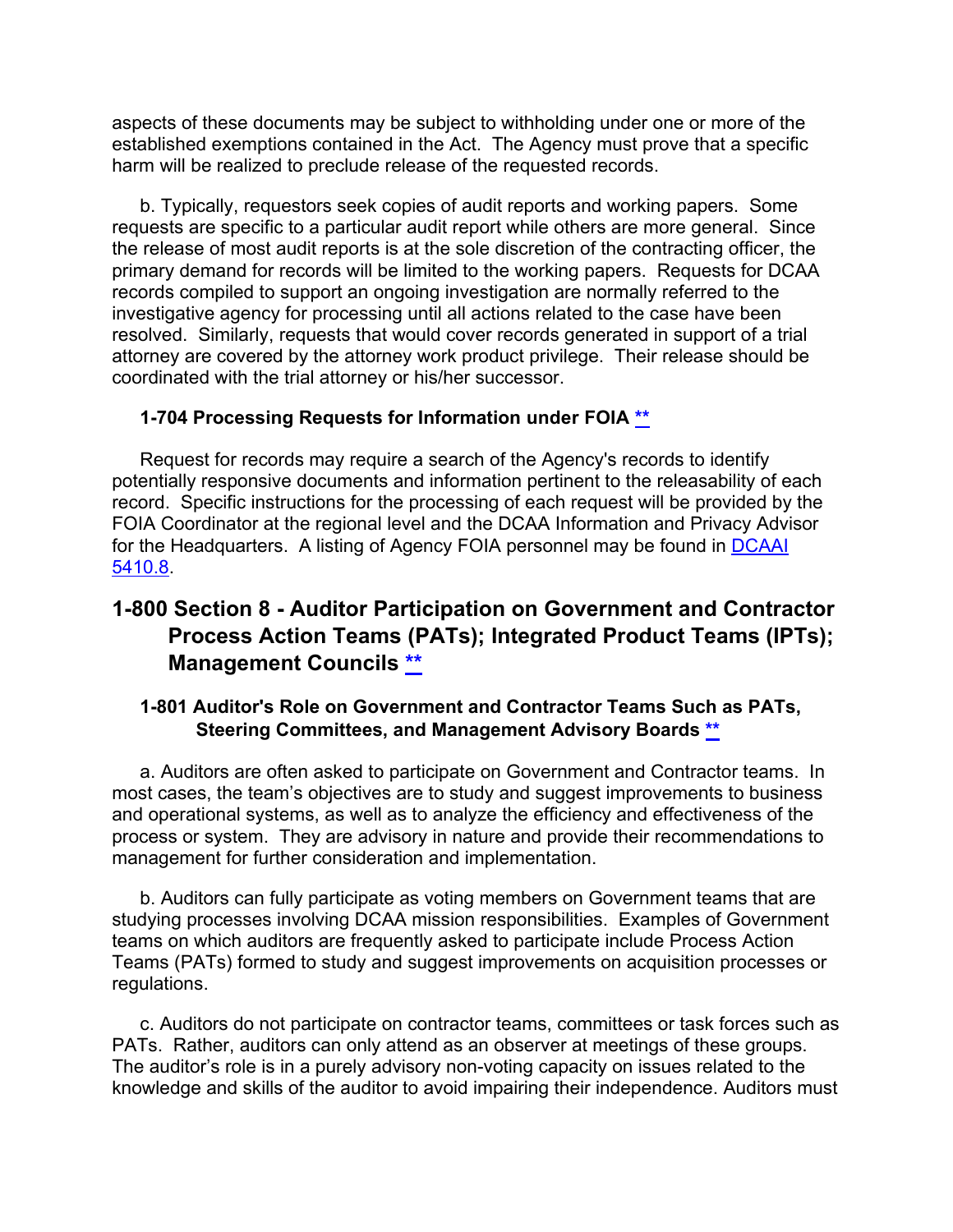not be involved in making management decisions or performing management functions. A frequent area where the contractor asks auditors to participate on PATs or similar teaming arrangements that address contractor systems for which DCAA has audit responsibility, such as accounting and estimating systems. For teams focusing on contractor systems for which DCAA does not have the primary responsibility, DCAA should provide support as requested and appropriate in the circumstances.

d. DCAA's role as independent financial advisor to the contracting officer precludes our participation as members on contractor teams, management advisory boards, steering committees, or other similar groups. The auditor can only attend as an observer at meetings of these groups. The auditor may provide information and clarification on audit issues to these groups. To maintain independence, the auditor cannot be involved in the group's decision making processes, such as voting on implementation of recommendations and process improvements.

e. The auditor should document important aspects of the team. Examples of items to document include:

- The team's objectives,
- The auditor's role as an observer,
- Key team milestones and when those milestones were accomplished,
- Discussions relating to the contractor's system,
- Briefings of current risk assessments,
- Advice provided on contract accounting matters,
- Metrics developed by the team to assess effectiveness of the process, and
- The team's conclusions and recommendations.

The auditor should also follow up to evaluate any changes made by the contractor and consider these changes when scoping any future audits.

f. The auditor's attendance as an observer of contractor teams does not preclude DCAA from conducting audits and expressing an independent opinion on the particular process in the future. Figure 1-8-1 is an example of a letter that should be sent to the contractor describing the auditor's role on contractor teams.

## **1-802 Integrated Product Teams (IPTs) [\\*\\*](#page-4-2)**

#### <span id="page-53-0"></span>**1-802.1 Integrated Product Teams (IPTs) - Background**

a. On May 10, 1995, the Secretary of Defense issued a memorandum directing the use of IPTs to the maximum extent practicable throughout the DoD acquisition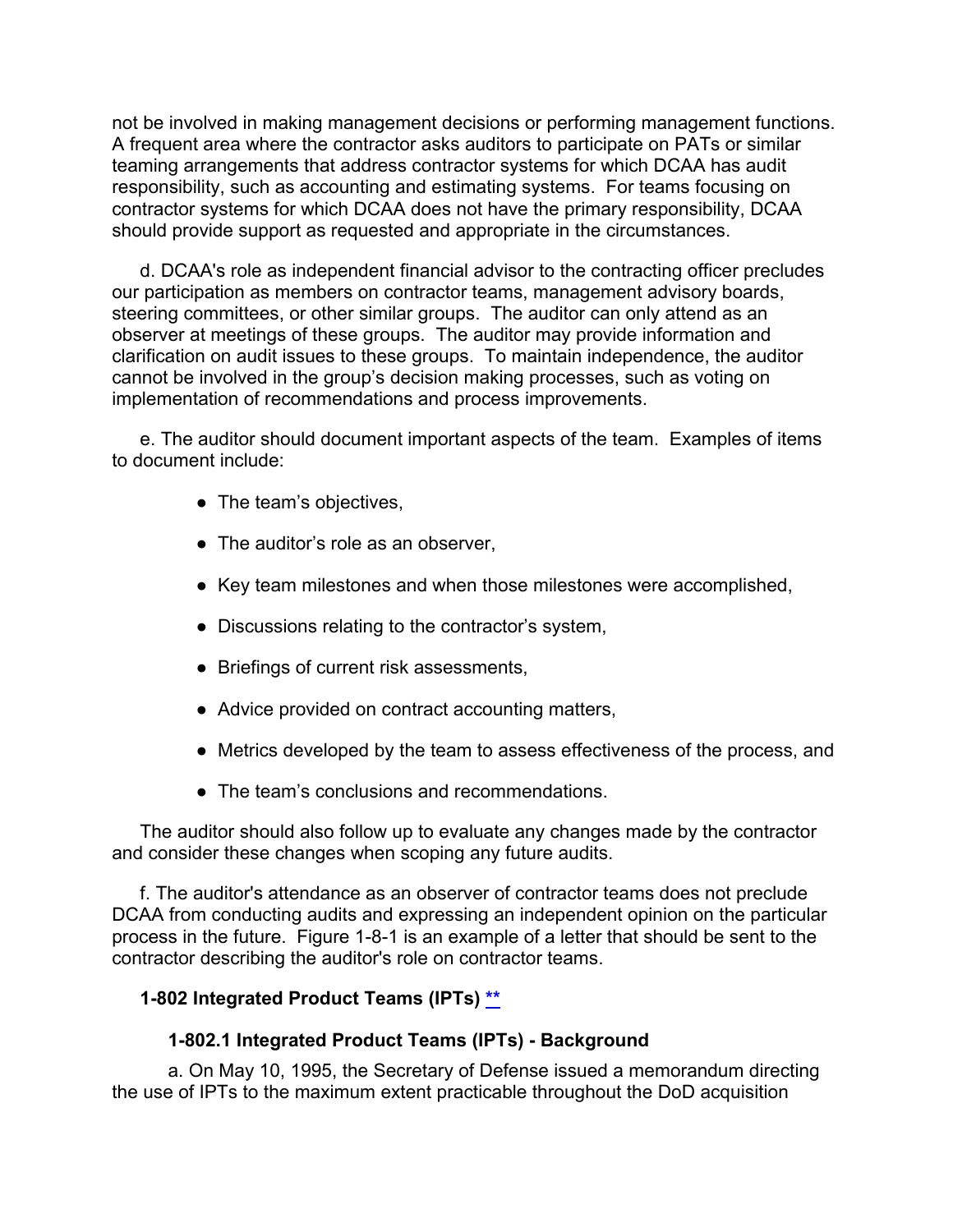process. DoD IPTs are composed of representatives from all appropriate organizations and functional disciplines working together with a team leader to build successful and balanced procurement programs. The intent in using IPTs is to avoid rework at the end of a process by identifying problems and finding potential solutions at the earliest possible point in the procurement process. As certain major acquisition programs proceed toward major milestone decisions or reviews, each program establishes and executes an overarching IPT (OIPT), working-level IPT (WIPT), integrating IPT (IIPT), and program-level IPT (PIPT), as appropriate:

- OIPTs provide assistance, oversight, and audit as an acquisition program proceeds through its acquisition life-cycle. OIPTs are comprised of staff representing the Office of the Secretary of Defense and the service components.
- WIPTs focus on a particular topic, such as test and evaluation, cost analysis, performance analysis, and similar activities. The program manager, or designee, forms and leads WIPTs.
- IIPTs are a type of WIPT. The IIPT coordinates all WIPT efforts and covers all topics not otherwise assigned to another WIPT.
- PIPTs focus on program execution. Within this category are procurement IPTs comprised of participants from the program office, contracting office, DCMA, and the contractor.

b. In general, the procuring contracting officer (PCO) is encouraged to establish a procurement IPT to aid in making the best decisions on significant aspects of the procurement. The IPT will begin work when the RFP/RFQ is being developed. The IPT normally continues its work throughout the procurement cycle from proposal development to contract award. The PCO will chair the IPT, determine its composition, and set its scope. The major objectives of an IPT are better RFPs/RFQs, better proposals, reduced cycle time between issuance of RFP/RFQ and contract award, and better understanding of the contract requirements. The makeup of the IPT will normally include the buying activity, DCMA, and the contractor.

#### **1-802.2 Auditor's Role on IPTs and Related Streamlined Acquisition Initiatives**

a. DCAA does not participate as a member on IPT arrangements (e.g. Alpha Pricing, Omega Pricing). DCAA's role as the independent financial advisor precludes us from engaging in activities that impair the auditor's independence. An impairment to independence would be noncompliant with GAGAS. Although DCAA auditors may not be a team member of an IPT, DCAA will continue to provide audit services, as necessary, to assist the contracting officer in determining a fair and reasonable price. There are three guidelines that need to be followed (all three must be met) to perform the audit.

• The contracting officer requests the audit services;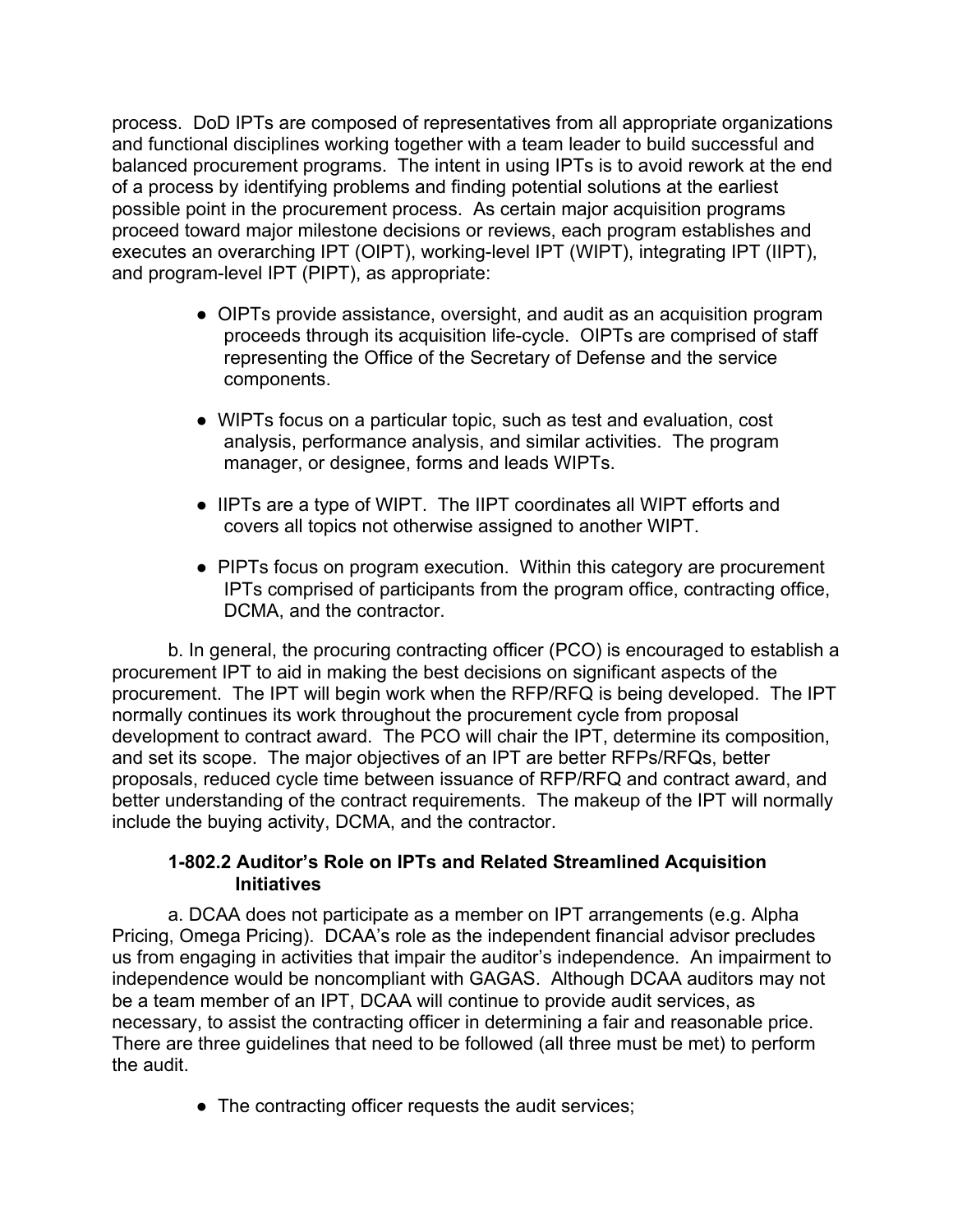- The audit covers a "management approved" proposal or part of a proposal; and
- The issued report reflects an opinion that is not influenced by the contractor or Government Officials.

b. Upon receipt of a contracting officer request, the auditor should coordinate with the contracting officer to determine if the proposal will involve a buying command and contractor IPT. If so, the auditor should establish exactly what services are required; i.e., an examination of the complete proposal, examination of part of the proposal, or an application of agreed-upon procedures consistent with the requirements of 1-802.2a above. The auditor should acknowledge the request for services after obtaining a clear understanding of the contracting officer's needs. Refer to 4-104, Establishing the Engagement/Acknowledgment/Notification Letter, for additional information.

c. Auditors may review management-approved parts of the proposal as the parts are completed by the contractor (for example, consolidated bills of material, major subcontracts, and other direct costs). Management's written approval of any partial submission is critical to avoid reviewing interim draft proposals and ensuring the audit is not part of the proposal preparation process. In addition, to avoid the appearance of a lack of independence, auditors will not provide input during an IPT process without issuing an audit report that captures all significant audit results. This may result in several audit reports issued throughout the IPT process.

d. In all cases, at the conclusion of the audit of a "management approved" proposal or part of a proposal, a report will be issued in accordance with 10-200 for an examination or 14-1003 for an application of agreed-upon procedures. Examination reports should express an opinion on the cost or pricing data included in the "management approved" proposal submission audited in accordance with applicable Agency opinion guidance.

#### <span id="page-55-0"></span>**1-803 DCMA Management Councils [\\*\\*](#page-4-3)**

a. One of the Defense Contract Management Agency's (DCMA's) initiatives is to establish and support management councils at larger contractor locations to facilitate the implementation of process improvements. FAOs should participate as a non-voting observer in these management councils and provide any needed financial advice.

b. A management council is a team of all the stakeholders involved with business activities at a particular contractor location. The management council provides a forum for communicating ideas, implementing change, and accelerating improvements in the acquisition process.

c. DCMA encourages and supports the formation of management councils at prime contractor locations that have a major acquisition program that accounts for more than 80 percent of the Contract Administration Office's unliquidated obligations, or at any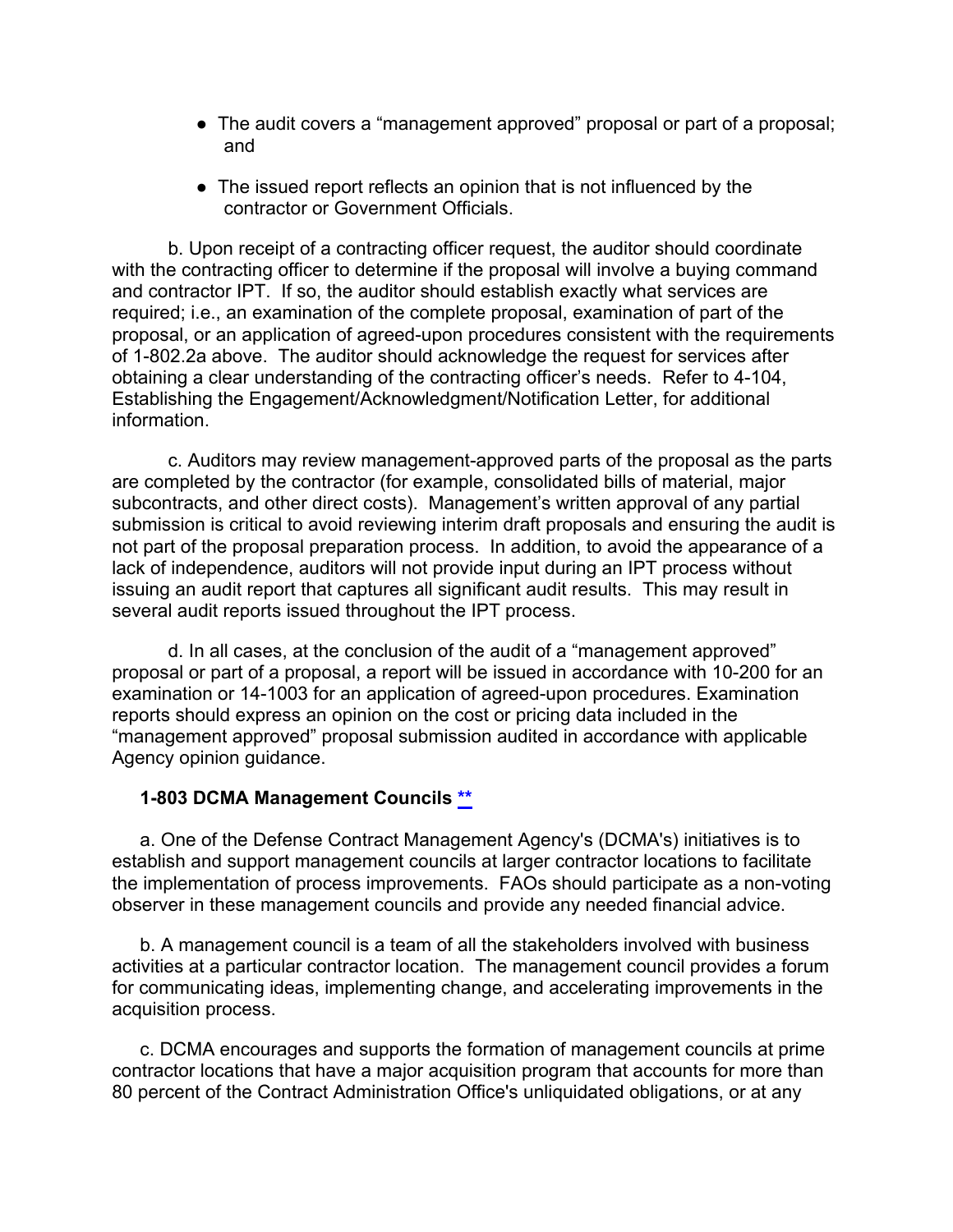other location where a council would be beneficial. Contractors may establish management councils at organizational levels above the local management level (e.g., sector or corporate level).

d. Management councils include representation from all stakeholders (contractor, DCMA, DCAA, and major customers). Council participants must be senior enough to commit resources and make decisions for their organizations within applicable regulations and statutes. Normally, the FAO manager should represent DCAA. However, at smaller contractor locations, the FAO manager may delegate this responsibility to a supervisory auditor. At a corporate management council that includes Service Headquarters or Office of the Secretary of Defense representatives, the RD/CAD should represent DCAA. DCAA's participation in management council meetings should be in a nonvoting, purely advisory capacity. DCAA representatives should not be involved in making management decisions or performing management functions.

e. The [DCMA Instruction 403](http://www.dcma.mil/Portals/31/Documents/Policy/DCMA-INST-403.pdf) provides DCMA policy on Management Councils.

#### <span id="page-56-0"></span>**1-804 Memorandum of Agreement [\\*\\*](#page-4-4)**

When participating on a PAT (or other similar team) or Management Council the auditor may be asked to sign a teaming agreement or Memorandum of Agreement (see 1-504.1.e for guidance on memorandums of agreement pertaining to access to contractor records). Auditors generally should not sign these agreements. The auditing standard of independence precludes DCAA from entering into agreements relating to audit scope. Even when the agreement does not relate to audit scope, there is sometimes an appearance of independence problems when DCAA signs an agreement. Instead of signing an agreement, the auditor may satisfy the customer's needs by communicating to the team leader in writing the auditor's expected role on the team (e.g. DCAA's role should be in a nonvoting, purely advisory capacity and not involved in making management decisions or performing management functions). If the contractor, Federal agency, or team leader insists on the FAO entering into an agreement, the FAO should send the proposed memorandum of agreement and background material through the regional office to Headquarters, ATTN: PAS, for coordination before executing the agreement.

#### **Figure 1-8-1 [\\*\\*](#page-4-4)**

<span id="page-56-1"></span>Notification Letter to Contractor Danica Smith, Controller ABC Corporation 507 Main Street Any City, State 00000

Dear Ms. Smith:

You have requested that DCAA provide a participant on a Process Action Team (PAT)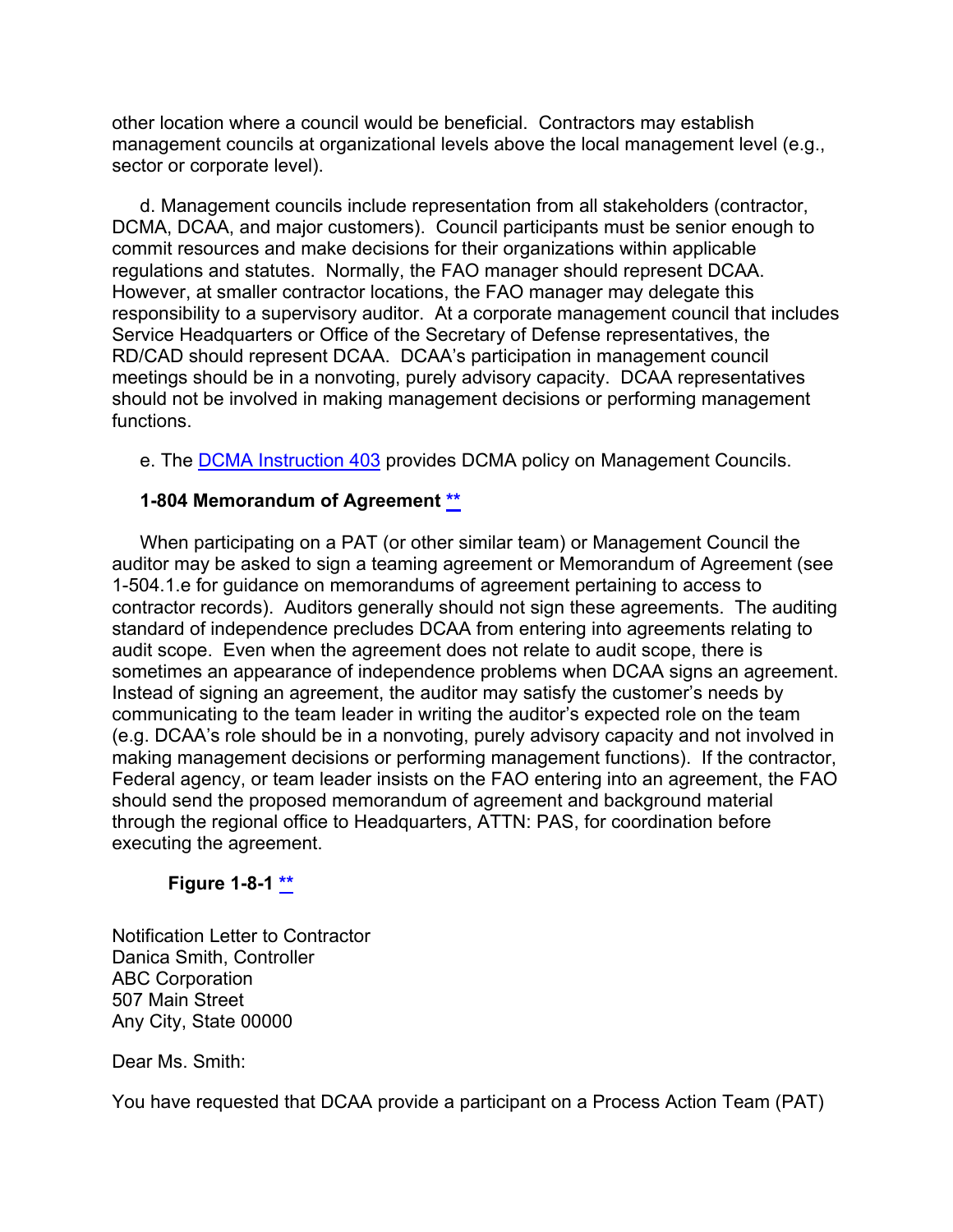you are establishing to study and suggest improvements in your processes and internal controls for {identify system or process that is being evaluated}. I believe your desire to pursue continuous process improvement in this critical area has significant potential benefit to the Government.

While I am supportive of your PAT efforts and understand the value of a DCAA participant, it is important that you acknowledge DCAA's role as an observer rather than a team member. I have assigned Ms./Mr.{insert name} of my staff to attend the PAT. Ms./Mr.{insert names}'s role with the PAT is in a purely advisory nonvoting capacity on issues related to his/her knowledge and skills as an auditor. He/she will not be involved in making management decisions or performing management functions. As such, DCAA reserves the right to conduct audits in the future as are considered necessary, in accordance with FAR, and to render independent opinions.

Sincerely,

James Jones

FAO Manager

## **1-900 Section 9 – Contingency Contracting [\\*\\*](#page-4-5)**

## <span id="page-57-1"></span><span id="page-57-0"></span>**1-901 Introduction [\\*\\*](#page-4-6)**

This section provides guidance for auditing contract costs related to contingency contracts. General information about contingency contracting is available from the Joint [Contingency Contracting Handbook linked to the Defense Procurement and Acquisition](http://www.acq.osd.mil/dpap/ccap/cc/jcchb/index.html)  [Policy web site.](http://www.acq.osd.mil/dpap/ccap/cc/jcchb/index.html)

## <span id="page-57-2"></span>**1-902 Definitions and Concepts [\\*\\*](#page-4-7)**

a. A contingency operation, described in  $10$  U.S.C.  $101(a)(13)$ , represents a military operation that is "designated by the Secretary of Defense as an operation in which members of the armed forces are or may become involved in military actions, operations, or hostilities against an enemy of the United States or against an opposing military force; or results in the call or order to, or retention on, active duty of members of the uniformed services … during a war or during a national emergency declared by the President or Congress".

b. [FAR Part 18](http://www.ecfr.gov/cgi-bin/text-idx?SID=363359d4824b496ee230f2dd6d82e3ce&mc=true&node=pt48.1.18&rgn=div5) provides procedures to facilitate and expedite acquisitions of supplies and services during contingency and emergency operations. [DFARS Part 218](http://www.ecfr.gov/cgi-bin/text-idx?SID=27086d31bc0e08af5b9ce9e4510bde3c&mc=true&node=pt48.3.218&rgn=div5) supplements FAR Part 18 for DoD acquisitions. Acquisition flexibilities are allowed under these circumstances. The provisions of these regulations should be considered in planning and performing audit testing for specific engagements.

## <span id="page-57-3"></span>**1-903 Civil Augmentation Program (CAP) [\\*\\*](#page-4-8)**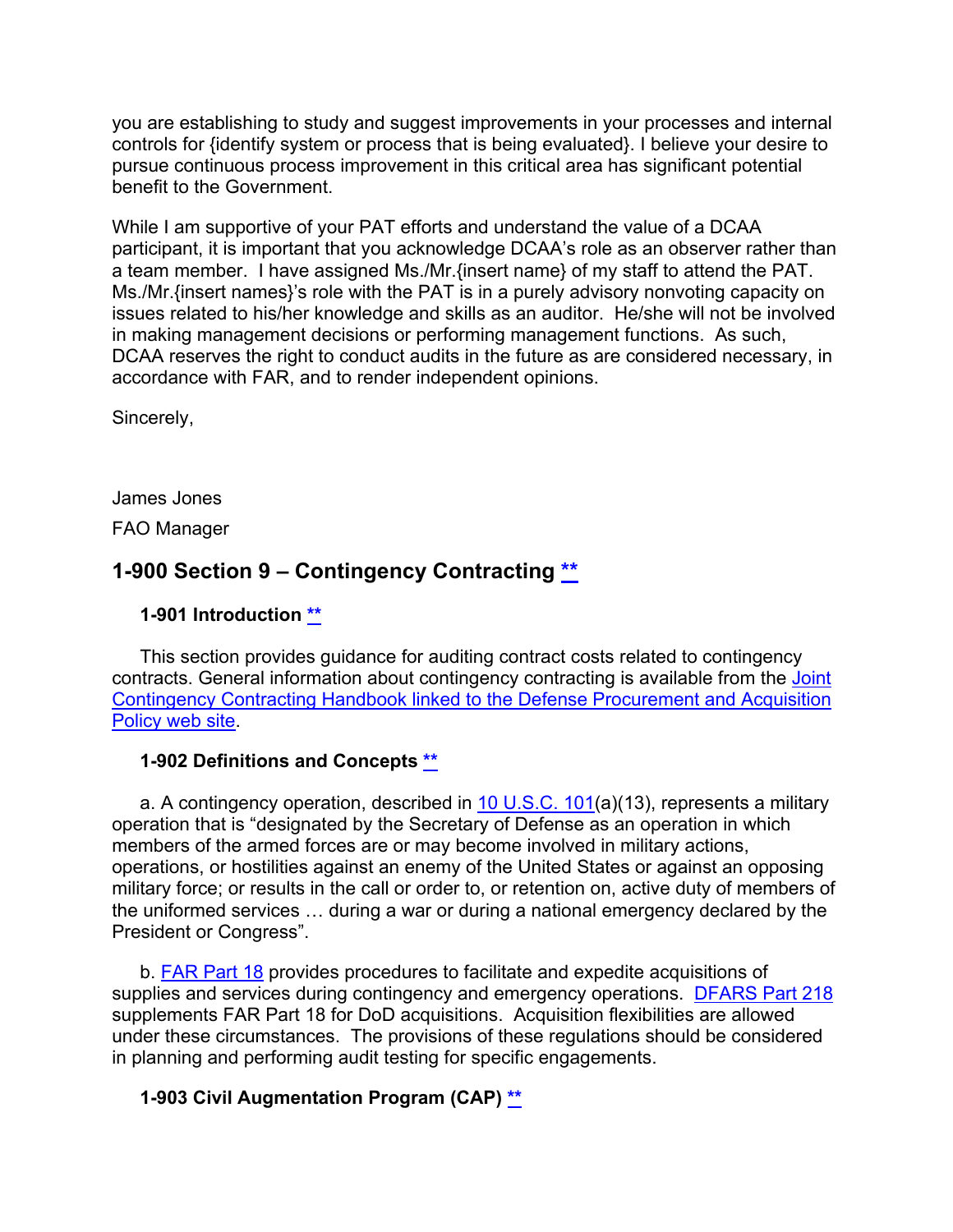Contingency and emergency contracting is used to purchase essential supplies and services to sustain deployed forces. Logistics involve managing the flow of goods, information, and other resources between points of origin and use. Logistical support contracts for troops are known as service contracts, because they involve performance of a task rather than furnishing an end item.

The Government uses contractors to augment logistical capabilities in both preplanned and short-notice conditions, sometimes referred to as a Civil Augmentation Program (CAP). The Army Logistics Civil Augmentation Program (LOGCAP), Air Force Contract Augmentation Program (AFCAP), and Navy and Marine Contingency *Con*struction *Cap*abilities (CONCAP) Programs are CAPs.

#### <span id="page-58-0"></span>**1-904 DCAA Audit Services [\\*\\*](#page-4-9)**

a. Under optimal circumstances, the DCAA audit team will receive a request to perform a review of proposed costs for a contingency contract acquisition with ample time for review, negotiation, and award of a contract. Agency policies for planning, execution, and reporting of audit findings should be applied. If warranted, the audit team might consider whether they should address the requested services as an agreedupon procedures assignment (14-1000).

b. Contracting officers may ask DCAA audit teams to provide specific information related to contract pricing within short timeframes. The audit team may provide information, such as contractor indirect rates, to assist the contracting officer. Auditors should provide written confirmation of such responses (9-107).

#### <span id="page-58-1"></span>**1-905 Audit Considerations in a Contingency Environment [\\*\\*](#page-4-10)**

Due to conditions involving contingency situations, it is much more effective to audit costs on a real-time basis. Real-time audits are performed as costs are being incurred. The audit team must promptly arrange for access to accounting and management records necessary for audit. Audit teams must identify access to records issues early, and elevate them quickly (1-504.4). If access is not timely, the auditor may consider using DCAA Forms 1 to suspend billed costs until the contractor provides access necessary to support claimed or billed costs.

a. The DCAA audit team for the prime contractor should promptly initiate assist audits of the contractor's in theater systems and operations since both the contractor's in theater and domestic internal control systems are usually involved in accounting for and billing costs for contingency contracts.

#### b. System of Internal Controls

(1) Contingency contracts are often awarded based on an urgent and compelling need and the performance of the contracts are often in territories distant from the contractor's home facilities. Since the contractor's in theater operations are usually remote from the company's other work, existing accounting, procurement, and